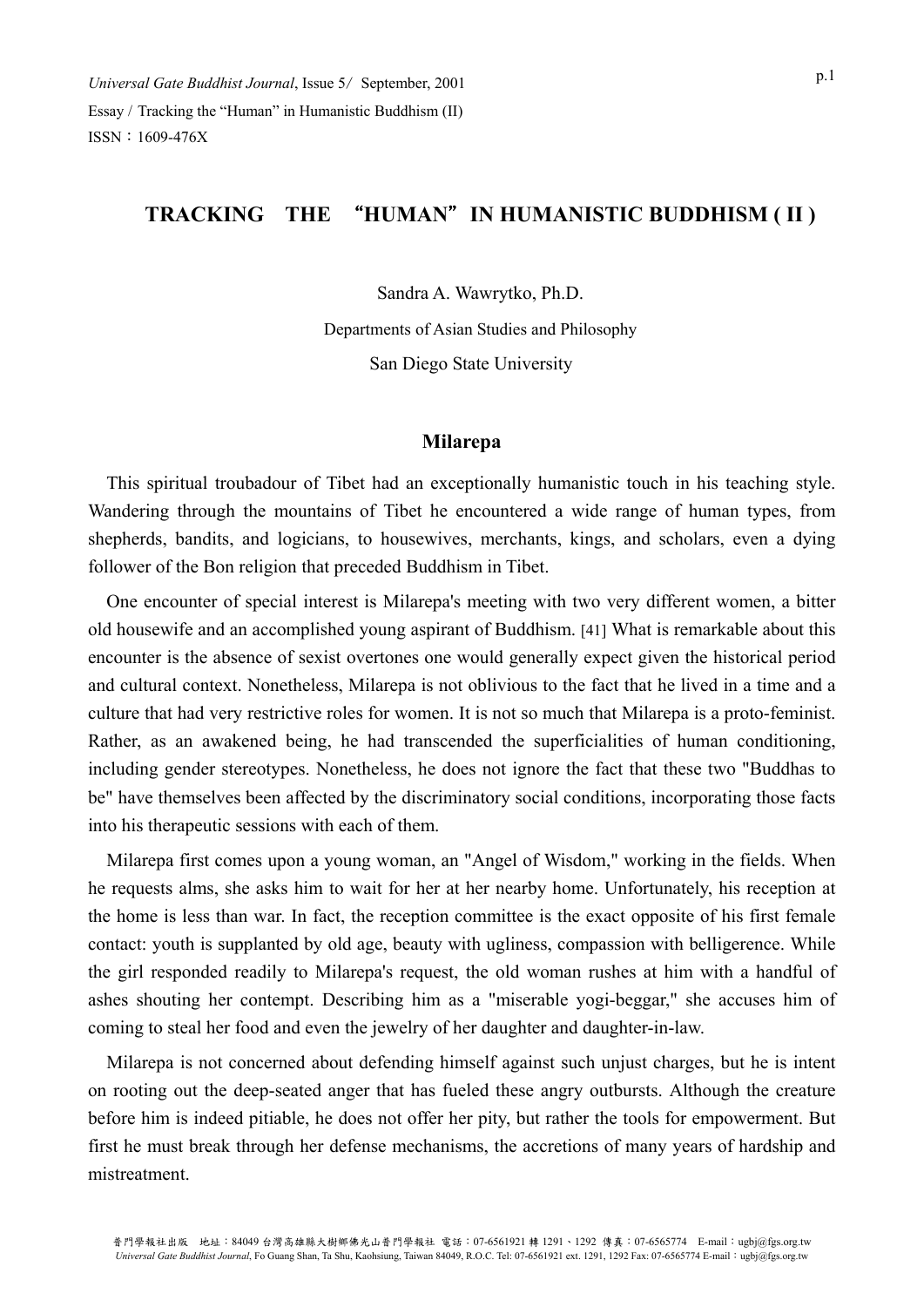His reponse to her and teaching for her takes the form of an extemporaneous song. He recognizes that she is reacting so vehemently not against him personally, but against the Dharma, which she somehow blames for her wretched state. Like the skilled therapist that he is, Milarepa counsels her to delve deeply into her own thoughts and mind to find the source of those negative feelings. He recommends that she practice the teachings of Buddhism to cure this malady of rage, warning:

> *Think carefully, dear lady; When you were first sent here, Did you dream you would become an old nanny-goat?* [42]

Milarepa is not intending to insult this suffering soul, only to get her attention and to impress upon her the seriousness of her situation. Consistent with Buddhist doctrine, he is also implying that she herself has the power to change her miserable life, just as she must take responsibility for what she has become.

The next stanza reveals that this Buddhist Master is well aware of the conditions under which this woman has arrived at her "nanny-goat" status. He sympathizes with the prevailing social conditions that have reduced her to "the unpaid maid":

> *In the morning you get up from bed, In the evening you go to sleep, In between, you do the endless housework.* [43]

The practice of Buddhism, he suggests, has the potential to change things for her. Admittedly, Buddhism cannot change the patriarchal family structures that relegate her to the periphery of society. Power, wealth, and male heirs are the desideratum, in which she has no share. Her anger cannot change that; stealing, robbing, fighting, none of these will achieve her desires. Yet it is she herself who is the most injured by these outbursts:

*Grandmother, you are burned up with fury .* [44]

To alleviate her own pain, Milarepa knows what very "human" strategy the old woman has come to adopt: the best defense is a good offense. She wallows in the suffering of others, through gossip, meddling, and gloating over the affairs of others.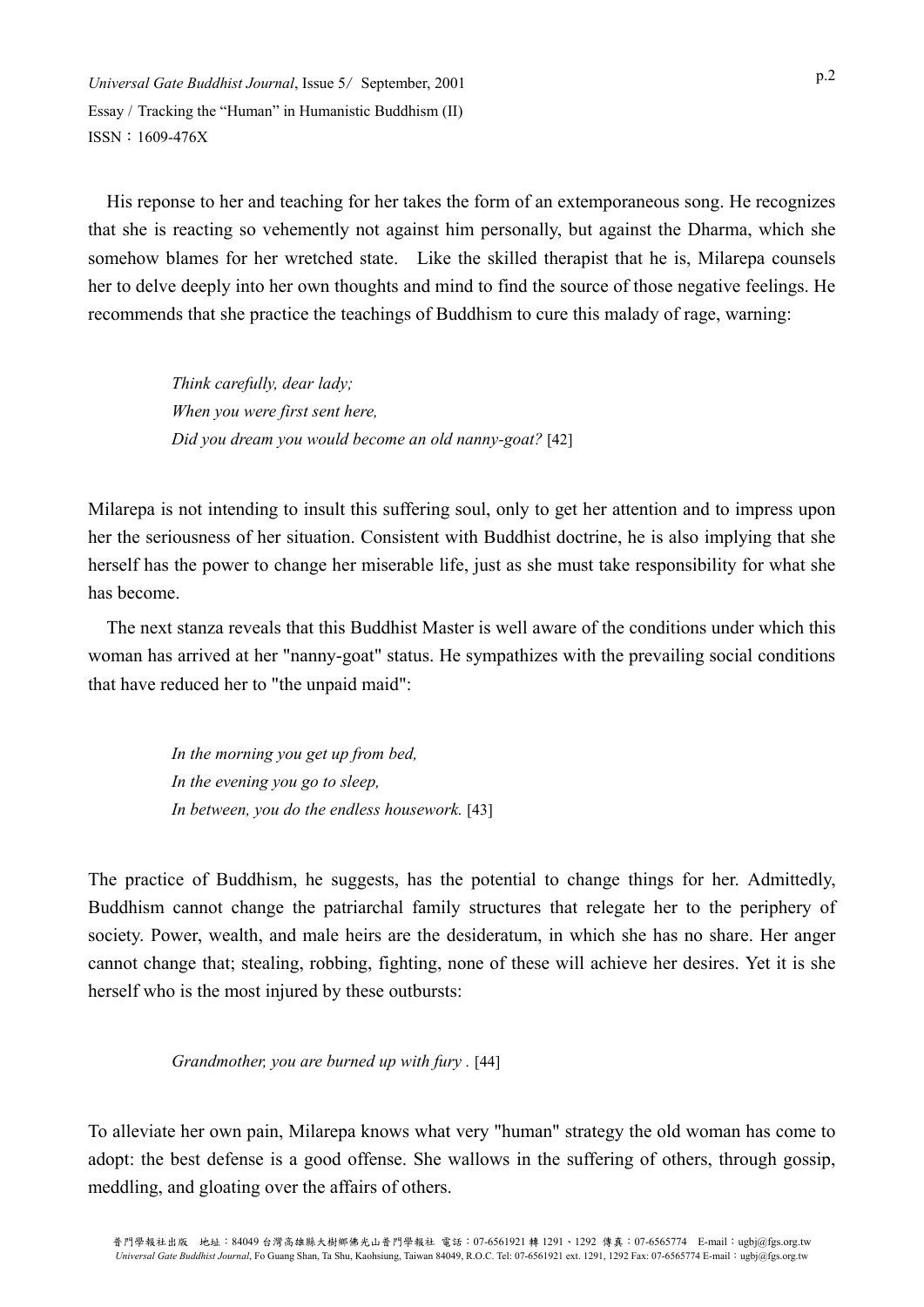And then there are the inevitable exigencies of the aging process, which the master does not gloss over:

> *To lift you from a chair is like pulling out a peg; With feeble legs You waddle like a thieving goose; Earth and stone seem to shatter When you drop into a seat; Senile and clumsy is your body* [45]

Adding to these difficulties are the extreme deteriorations in her appearance:

*Your skin is creased with wrinkles; Your bones stand out sharply from your shrunken flesh; You are deaf, dumb, imbecile, eccentric, and tottering; You are thrice deformed. Grandmother, your ugly face is wrapped in wrinkles.* [46]

Milarepa indulges in no flattery, will not stoop to add to the burden of delusions the old woman has been carrying around with her all her life. She must be made to confront the truth of her situation if she is to awaken. Tough love indeed!

In the midst of such extreme distress, the wretched woman does not even have the solace of simple creature comforts:

> *Your food and drink are cold and foul, Your coat is heavy and in rags, Your bed so rough it tears the skin; These three are your constant companions.* [47]

She has sunk so low into degradation that she has seemingly reached the very limits of human endurance. Thus, Milarepa's depiction of her is neither cruel nor exaggerated, merely descriptive:

*Grandmother, you are now a wretch, half woman and half bitch!* [48]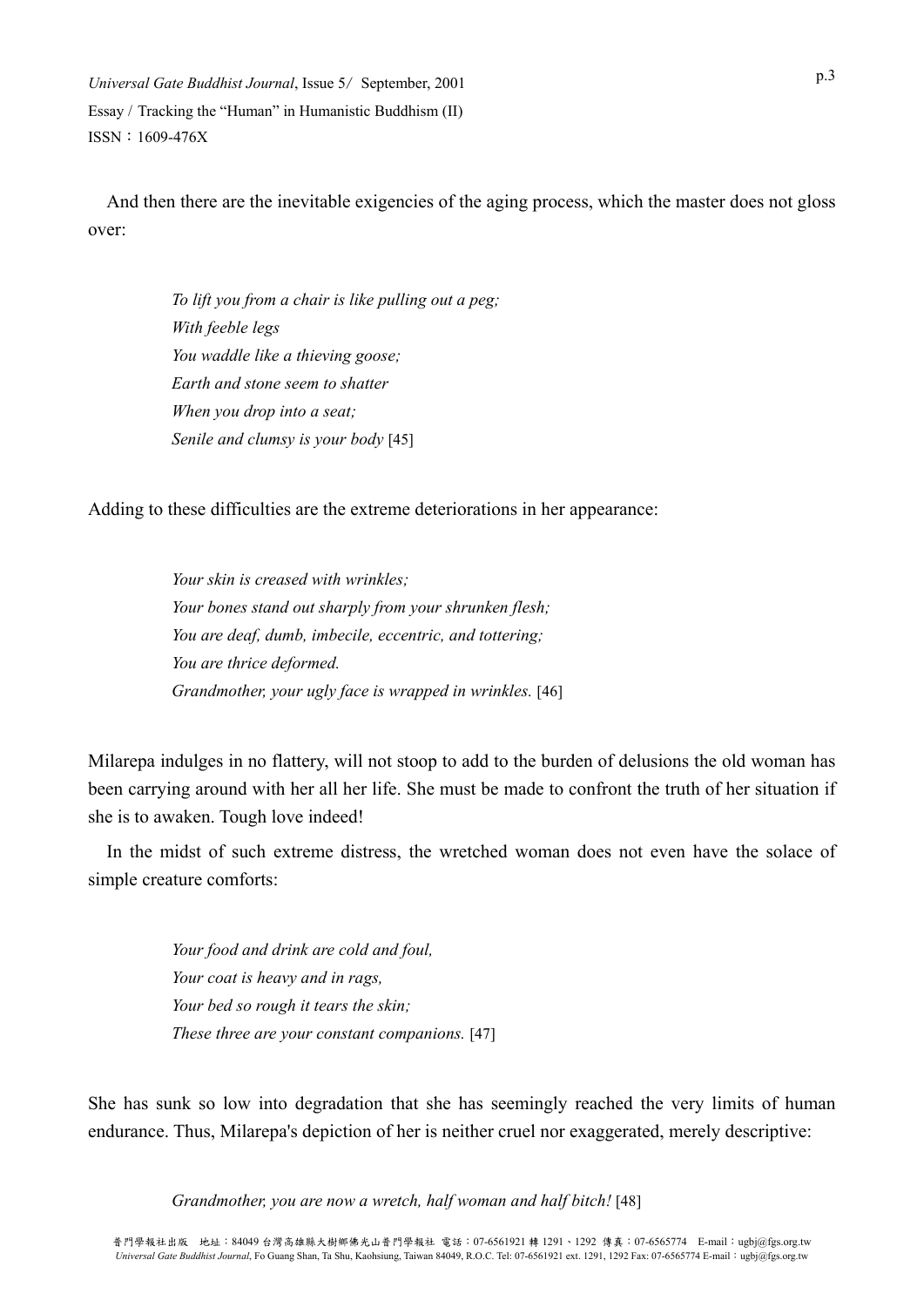Only when she has realized that she has reached the nadir of existence will she be able and willing to grab for the hand being offered to help her out of her misery. And yet all that Milarepa can offer her is advice, advising her to make use of her own efforts again and again: "practice Buddha's teaching." The final persuasive force comes in the form of death, as the Master questions her ability to confront her own demise. How many among us are prepared to do so?

#### *Grandmother, can you face death with confidence?* [49]

What is the reaction of the old woman to these verbal barrages? "Unconsciously her fists loosened, and the ashes [with which she had intended to assault Milarepa] slipped through her fingers to the floor. She regretted what she had done to Jetsun [Milarepa], and touched by his compassion and words, she could not help shedding tears."[50] Anger and bitterness have been assuaged, as the underlying fears are exposed. In place of her past sense of helpless victimization, the old woman has been shown a way to help herself.

At this point the young woman, Bardarbom, arrives, and initially misunderstands what has transpired. The old woman defends Milarepa against charges of cruelty. Quite the contrary, she credits him with awakening her. Then she recommends that Bardarbom avail herself of the same spiritual guidance, implying that it can help her to avoid many long years of bitter suffering, such as the old woman has endured. Bardarbom responds enthusiastically, and asks to hear more. Milarepa refers her to three gurus, three initiations, three teachings, and three practices: outer, inner, and real/absolute.

Of greatest interest among these instructions, at least from the perspective of gender issues, are the comments made by both Master and would-be disciple concerning her role and "limitations" as a woman. Bardarbom mentions the standards interpretations of past sinful conduct as being responsible for her "inferior [female] body."

> *To a woman, a prosperous birth means bondage and non-freedom. To a woman, a wretched birth means the loss of companionship. To our husbands we sometimes talk of suicide; We set aside and leave our gracious parents; Great is our ambition, but our perseverance is small.* [51]

Succumbing to these sexist stereo-types, she asks for an easy practice to follow, suited to her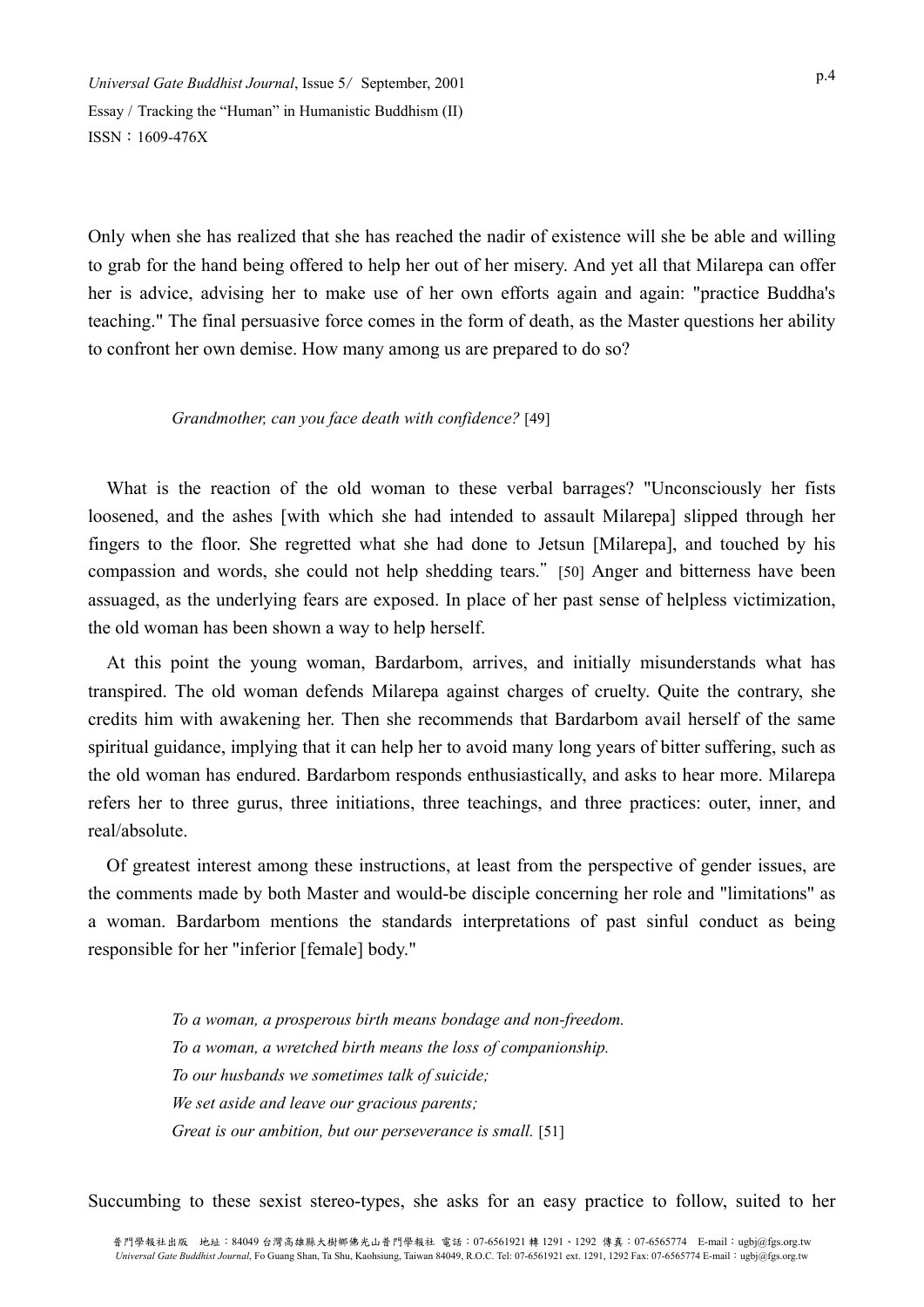"limited" understanding.

The Master will neither confirm nor deny her self-assessment:

*Should I praise your story or disparage it? If I praise it, you will be proud; If I disparage it, you will be angry;*  If I tell the truth, it will expose your hidden faults. [52]

Rather than dwell on her psychological and social conditions, he emphasizes that the right teacher is better than son or husband, enlightenment better than secular life. In other words, she must set aside the artificial social standards. Dharma outweighs eloquence, devotion is preferable to coquetry. Accusing her of "cunning and deceit/like a merchant in the market-place," [53] he sees this as her impediment to the practice of Dharma. Yet whom has she deceived, other than herself? By succumbing to society's stereotypes and devaluations of women she undervalues her own abilities. She deceives herself into thinking that she cannot succeed, and therefore has an excuse to not even make the attempt.

Milarepa has a much higher opinion of her potential however. He invites Bardarbom to follow him and commit herself to meditation. Hesitating she asks:

> *A slave of household work I am. Where can I find the time to practice Dharma?* [54]

Refusing to accept such rationalizations, he urges her to give herself completely to the practice:

*Giving with a niggardly heart As if feeding a strange watchdog, Only brings more harm than good-Bringing nothing in return but a vicious bite.* [55]

Rather than heeding the concerns of this life, including family, she should prepare herself for the next life. Perseverance, hard work, diligence are what are required for the task. Among her main enemies are "'inertness,' which makes one go astray./..../laziness and caprice." [56] These enemies within are surely generated by embracing uncritically the sexist stereotypes that would confine her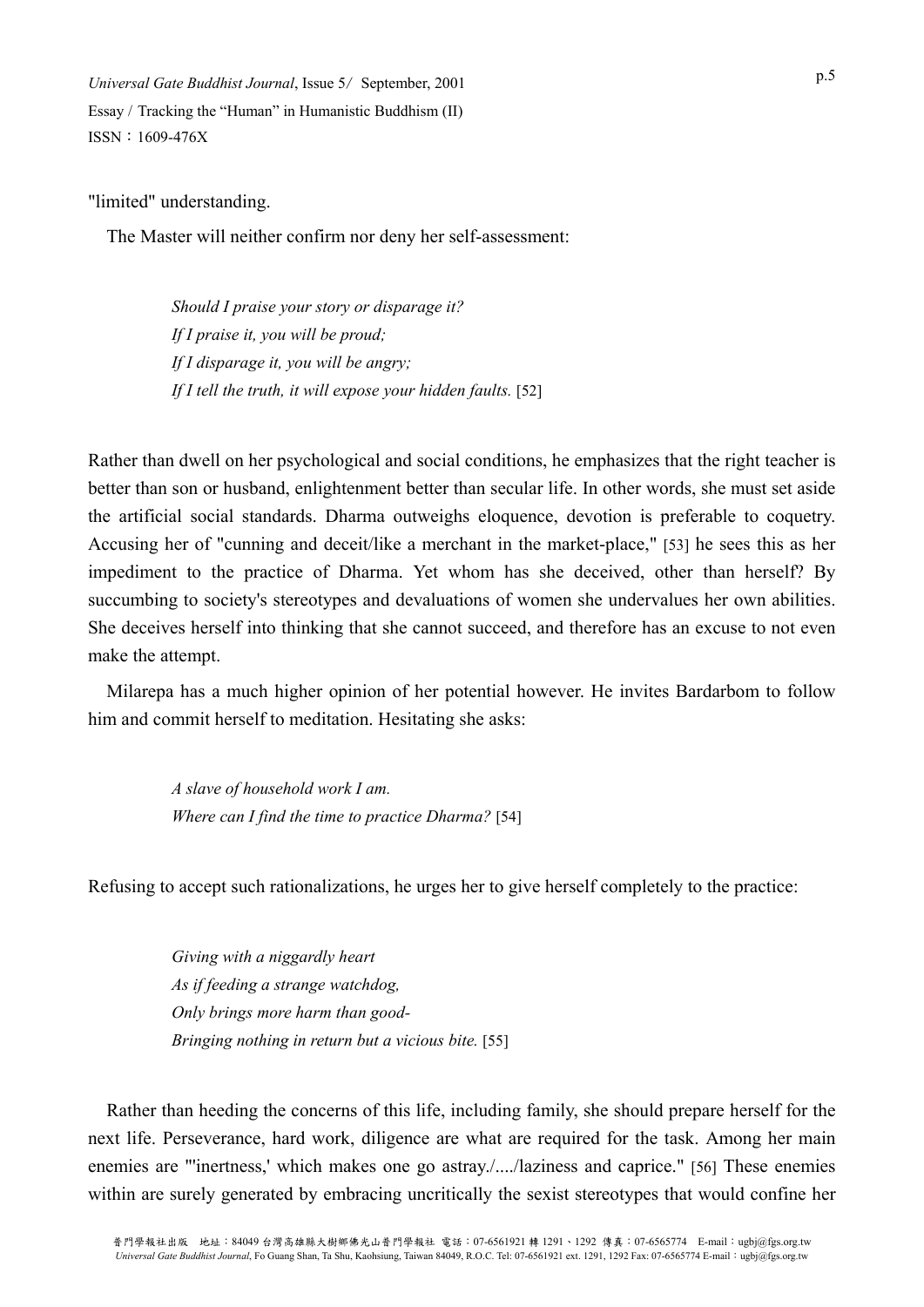to a passive "womanly" role in secular life.

Later Bardarbom returns from meditational practice and reports her experiences, Milarepa is impressed by her progress. Greatly encouraged, she redoubles her efforts and is said to have realized final awakening. In fact, Bardarbom is one of the four "female heirs" of Milarepa, indicating that the Master was adept at taking human nature where he found it and challenging a transcendence to Buddha nature.

#### **Patrul Rinpoche**

In the song "Chase Them Away!" [57] this accomplished Tibetan practitioner provides a very concise poetic presen-tation, densely packed with Buddhist meanings and messages about our nature as human beings. Arriving at old age and on the brink of imminent death, Patrul Rinpoche looks back on his wide-ranging experiences as a Buddhist practitioner. Abrupt changes in moods, emotions, and attitudes can be discerned at each stage of his awakening process *vis-ā-vis* various essential aspects of his practice.

The fourteen situations depicted in the song succinctly encompass the author's spiritual journey, from finding a teacher (1) and receiving instruction (2), to individual practice (3), the experience of visions (4), reactions to meditation (5), evaluations of behavioral codes (6), and goal setting (7). A new stage begins as the student becomes a teacher, and engages in lecturing (8), the debates so important to Tibetan tradition (9), and the writing of texts (10). Finally, coming down from the mountain to the "real" world, he encounters friends (11), reacts to material success (12), deals with a retinue (13), and his own disciples (14).

Each of the fourteen situations is considered from three vantage points, representing three different stages in the cultivation process, as well as his temporal and spiritual progressions.

1. **An initial overconfidence,** so often experienced by new converts or novices at the Great Faith stage. This implies not only faith in the Dharma, but also in oneself, in one's ability to succeed. The latter, as we shall see, may well be overly optimistic, or at least premature even in the case of one destined to become a great master. When the world of practice is fresh and newly found, realization may seem easily within one's grasp. The novice is riding high on the dizzying heights of exalted expectations. The effusiveness of our beginnings overflows with enthusiasm. Thus we are exposed to the danger of becoming like Zhuang Zi's "smug-and-satisfied ... those who, having learned the words of one master, put on a smug and satisfied look, privately much pleased with themselves, considering that what they've gotten is quite sufficient, and not even realizing that they haven't begun to get anything at all." [58]

2. **A more reflective,**"**sophisticated**"**response** is found in the second stage descriptions. Great Doubt has begun to seep into the now-experienced practitioner's consciousness, a doubting of the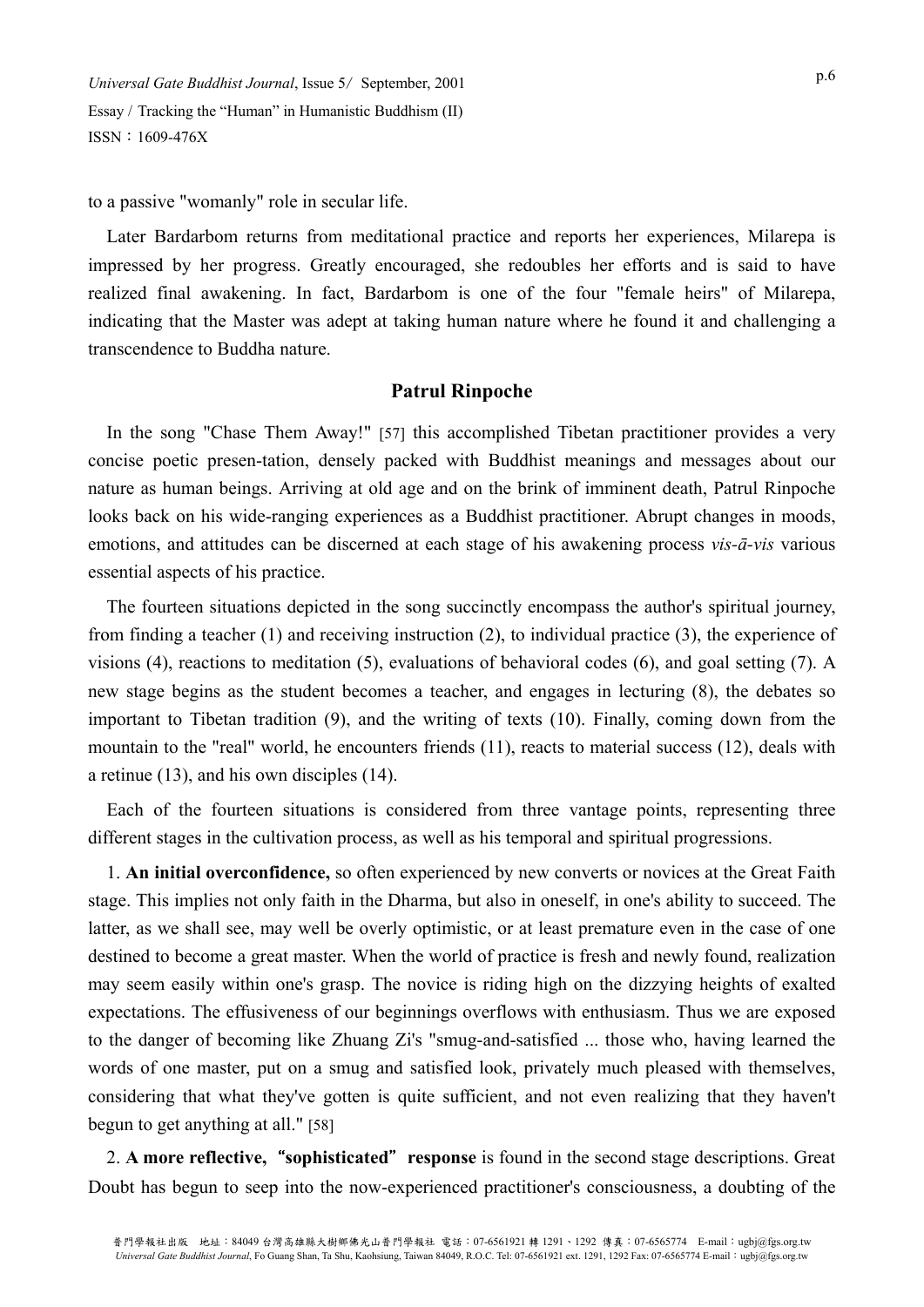Dharma as well as doubting of oneself. Perhaps awakening will not be so easy after all. A sense of danger, uncertainty, vacillation-these predominate in the Master's second thoughts about each situation. Shallowness and superficiality are now seen to abound. The practitioner is more practiced. And yet a void remains. Although naivete has been emptied out, this emptiness must itself be emptied in turn. The human, all too human must be itself transcended.

3. **Spontaneity and unself-conscious behaviors** give glimpses of a deeper awareness, flickering throughout accounts in the third and final stage of each situation. The contents of these accounts can on occasion be shocking, contradictory, even counterintuitive in terms of the principles of Buddhist doctrine. However, such behaviors are not to be judged by "normal" or "common sense" standards. An internal logic, grounded in spontaneity, is at work here, flowing from the unself-conscious that has been emptied even of emptiness. At this point we may say that Patrul Rinpoche has entered into the Great Death, devoid of needs or wants, standards or demands, expectations or realizations. [59]

Each situation will be examined in turn to track the process from Patrul Rinpoche's first impressions through his second thoughts, and on to his final assessment. An attempt will be made to clarify the import of each episode by elaborating on the terse first hand observations provided for us. While this is a very human account of how a specific human being transcended his own human condition, it also illuminates the human condition as a whole. Our accomplished Tibetan Master does not deny his human-ness, but rather marshals its rich resources to reach deeper into our being than our human being.

Of special note are the intriguing images employed to evoke the audience's understanding. Many of the metaphors and similes used may seem strange coming from a holy man-they include references to the feelings of a beautiful girl, greedy merchants, thieves, liars, lepers, children, old men, workmen, beggars, and even harlots. Other species, both wild and domesti-cated, are not slighter either, as references are made to various birds and horses. Most poignant of all is the image of the dog, who merits several mentions. Indeed, at the end of his life, this esteemed Buddhist Master took to referring to himself as "the old dog." This rather odd self-appellation is both a sign of and a testament to his depth of realization.

#### **1. Meeting My Supreme Teacher**

Finding the right teacher is a crucial first step toward the enlightenment process, as well as being of utmost importance in one's securing one's practice. But only gradually does one realize the actual role of the teacher, namely, that they have nothing to teach. Or so we can infer from the experiences imparted by Patrul Rinpoche.

**first impressions**--The Master reveals an initial dependency on the ultimate non-source of his teacher in his descriptions of an early encounter. When he tells of a "feeling of having found what I wanted," he is obviously unaware that he has nothing to find. Nor are wants appropriate for a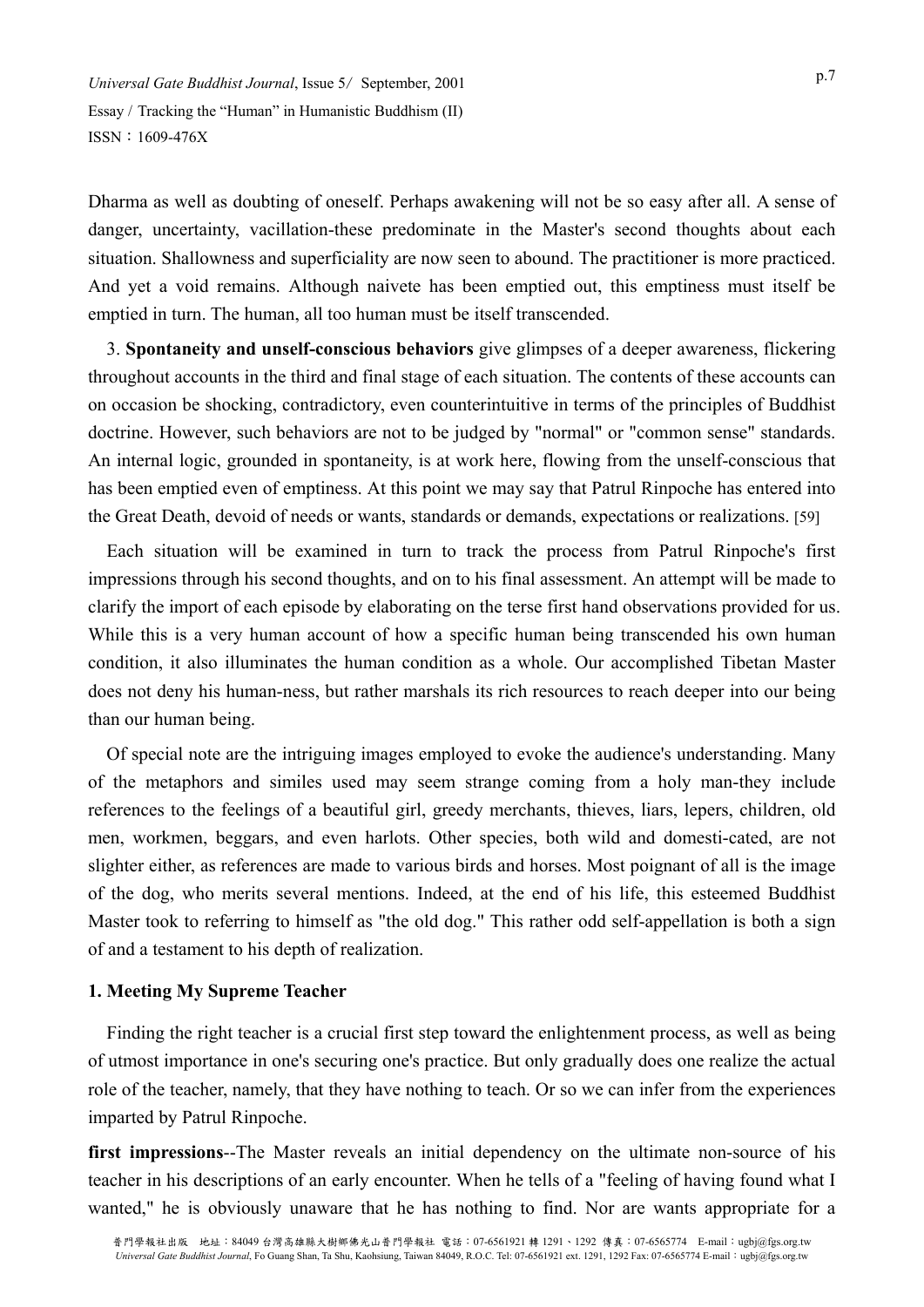deluded "I." Reduced to simple human terms, it does indeed resemble the case of "a merchant reaching the golden isle."

But like King Midas, will such a merchant not soon discover that we must be careful what we wish for, lest our wish be granted? Is life, in the fullest sense, possible if we have the golden touch? If we live on an island of gold? Is one's heart's desire not fated to become a curse? The wealth of riches the young Patrul Rinpoche stumbled upon is demonstrated by another of his observations, that he found himself "engaging oneself in the many topics and their investigations."

**second thoughts**--The heightened expectations of a beginning practitioner do seem to plummet precipitously in the next stage, where the Master admits to experiencing a feeling of danger. This emotional morass is graphically protrayed through the image of a "criminal facing the judge" and subsequently "getting a sound scolding." These images bear close examination. He mentions a criminal, not merely someone who stands accused of some crime, but one who has actually perpetrated a crime. As such, he has dragged himself before a figure in a position of authority, a judge, who will rule on his violation of the law. Hence, he cringes under the weight of the reprimand he receives for his illicit actions. Can this dressing down have any connection with his previous smugness and self-satisfaction? Has he awakened to the hard labors associated with Buddhist practice? The difficulties of mining the gold he once thought was all around him, merely waiting to be gathered with little or no effort at all?

**final assessment**--At this point, late in his life and in his years of practice, conditions have changed radically. Gone is the sense of discrimination between criminal and judge, authority and subject, superior and inferior. It has been replaced with a "feeling of meeting with an equal." A lovely image is invoked to convey this egalitarian, and simultaneously congenial, relationship: "pigeons sleeping in a temple." Past antagonisms have been put to rest. Not only do like creatures snuggle together contentedly, but they do so in a temple environment, presumably hidden from sight and looking down from high in the eaves. Perhaps this can help to explain the final descriptive phrase: "keeping one's distance." Distance from what or from whom? Going back to the initial dependency on the teacher, and then being in thrall to a judgmental authority, the distance noted here may imply the self-reliance of an awakened individual. Having given up the merchantly mission of seeking gain, he can now distance himself even from "the golden isle" that once bewitched him, having found a more precious treasure within himself. No golden isle was reached in the past, yet he has no cause for regret in the present.

#### **2. Hearing Instructions**

Once a suitable teacher has been engaged, can the teachings be far behind? The Master's attitude toward the instructions offered shifts considerably as his own level of cultivation increases. To what extent is the teaching of any real use to him, or is it merely a means to a higher (deeper) end?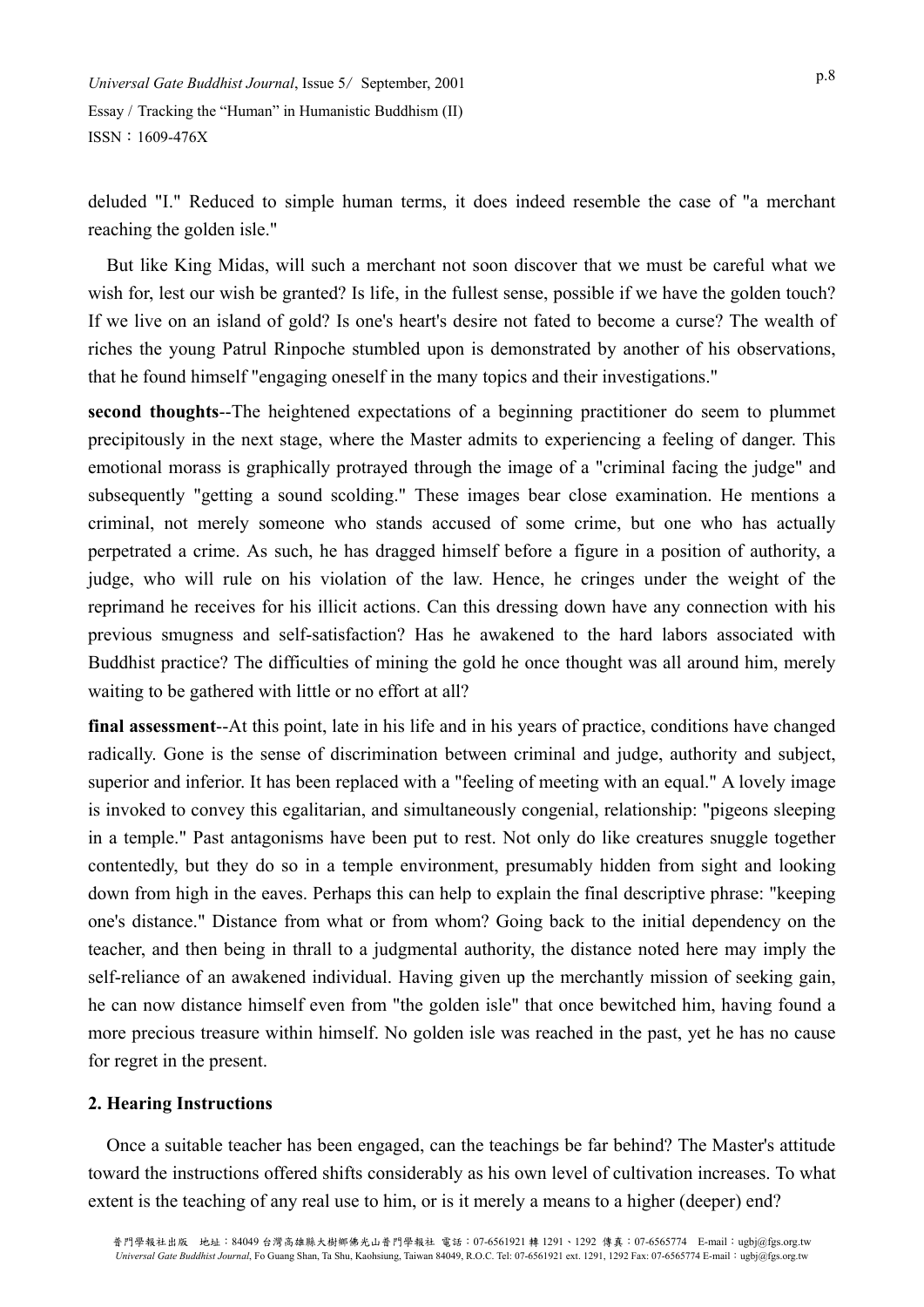**first impressions**--Once again a misguided exuberance seizes Patrul Rinpoche when he first hears the teachings of his chosen Master, such that he experiences a feeling of "wanting to turn them immediately into action." The feeling is so overwhelming that he likens himself to a "hungry person pouncing on food" and "making an experience of it." But if a meal is voraciously devoured, how can we appreciate the subtle tastes of the food, or even absorb its nutrition? The other hazard is gluttony, the unnatural urge to eat more than is necessary to satisfy normal hunger, eating for the mere sake of eating rather than to sustain one's life.

**second thoughts**--The uncontrolled appetite of the beginning student gives way to a "feeling of great uncertainty," appropriate to the dawning of the Great Doubt. The teaching now is perceived as "words spoken far away," off in the distance literally and figuratively. The hope for action based on the instruction has failed to materialize, since he no longer knows what those instructions are trying to convey. The implication is, of course, that he may not have understood them to begin with. And so he becomes aware that this is due to his "not having got rid of delusions," having been deluded about his own assumed lack of delusions.

**final assessment**--From the vantage point of a long life of practice, the Master bluntly reports that he now has a "feeling of disgust" associated with his passive life in the past imbibing the instructions of others. He even provides a highly distasteful, yet very pointed, simile: "someone being made to eat his vomit." This relates directly to his early feeding frenzy. Not only did he feed off others, what he "ate" represented what they had regurgitated. Understandably, then, he has "no desire to ask questions," that is, no desire, or need, to repeat the forced feeding process.

# **3. Going into Solitude**

Having undergone a course of instruction, a student would eventually be prepared to undertake individual practice, solo experience. Within the Tibetan tradition, this was carried out in solitude, usually locked within a remote cave in the mountains.

**first impressions**--Patrul Rinpoche eagerly embraces this new opportunity and evolving stage of development, which produces a "feeling of my mind being at ease." He views it as a kind of homecoming, coming home to himself, his true self, like "a traveler having reached his own house." Having been absent from his own house, he is delighted to return at long last. Under such circumstances it is only natural that being at home means "enjoying one's stay."

**second thoughts**--The situation dramatically changes after the practice continues for some time. The simple comforts of home no longer satisfy him; he wants more. This "a feeling of not being able to stay" parallels the feelings of "a beautiful girl living alone." The beautiful girl cannot stand the thought that others are being deprived of her beauty, that there is no one there to appreciate that beauty. Similarly, the Master begins to feel that he is wasting himself in the once-cherished solitude. His cabin fever is reflected in his phrase about "frequently coming and going," a wanderlust that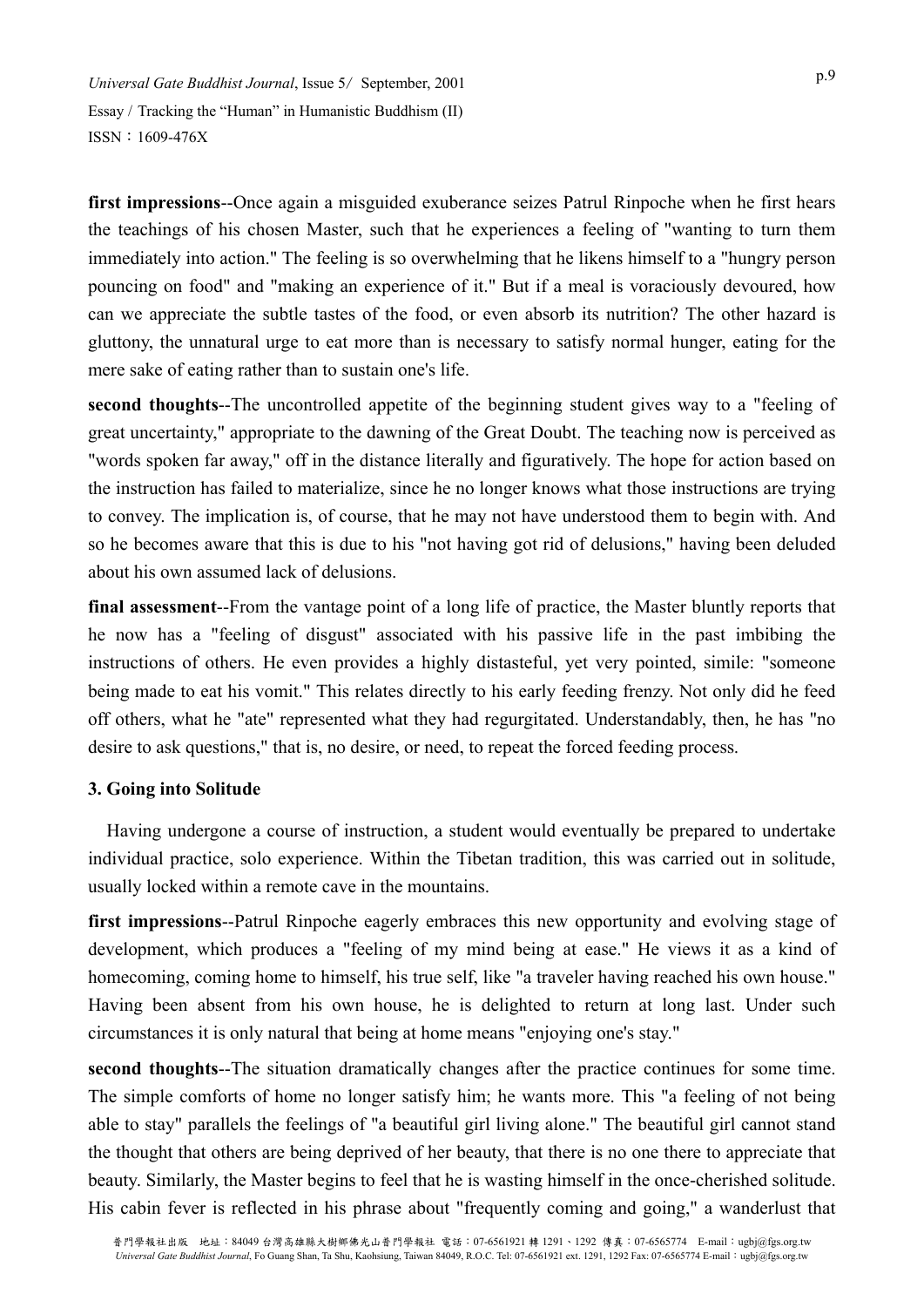seeks to break out of the stifling confinement.

**final assessment**--In retrospect Patrul Rinpoche takes a more balanced view of solitary practice, the "feeling of it being a nice place to stay." He has rid himself of both the initial clinging to "home" as well as the aversion and estrangement that drove him away. Like "an old dog about to die under shelter," he has found himself a haven, if not an actual home. In this sense he is a perfect Buddhist "homeleaver," one who has voluntarily left home, and not to be confused with the involuntary dilemma of homelessness. To an "old dog" about to die this is sufficient. The next logical step here is "tying up a corpse for disposal," that is, preparing the body after his own anticipated death. Being awakened to the illusory qualities of life and death, the Master expresses no trepidation at the impending prospect. He only gives a matter-of-fact description of his mental preparations mirroring the physical disposition of his corpse in the future. Within the Tibetan cultural context, it was considered appropriate to tie up the corpse prior to leaving it exposed on a high cliff to be consumed by birds who fed on carrion. This method of "sky burial" was a matter of practical necessity since the hardness of the ground precluded burials underground while the lack of firewood made cremation impossible or hopelessly extravagant.

# **4. Thinking about Visions**

While living in solitude, the Master would have been subject to visions, accompanying the various exercises to clear the cluttered mind, a prelude to awakening. These visions elicit different responses in accordance with the level of practice reached.

**first impressions**--The initial experience of visions elicits a "feeling of becoming overjoyed." It is compared to "a wild bird searching for its nest," echoing the previous motif of homecoming used in the comments on "going into solitude." Here the focus shifts from a domesticated human context (traveler/house) to one in the wild (bird/nest). In both cases, a sense of belongingness is portrayed. The visions represent who he truly is. Hence, with their guidance, he is capable of "giving good advice."

**second thoughts**--An abrupt reversal ensues when the "nest" cannot be found. He experiences a "feeling of being lost" and is at an impasse, like "some one who has reached a crossroad." Apparently he is unable to decide which road to take. His previous temptation to dispense "good advice" is squelched. He must content himself with "remaining silent." The visions are obviously not going well at this point and offer him nothing either for his own practice or for that of others.

**final assessment**--Ultimately, Patrul Rinpoche's experiences with visions leave him with a "feeling of my head spinning," too much to comprehend, to grasp. In telling of these visions he sees himself as simply "an old man telling stories to children" and "not believing it." Such stories are compromised in at least two ways. First there is a possible problem with the accuracy of an old man's memories. What lapses and inventions have been interwoven with the facts over the years?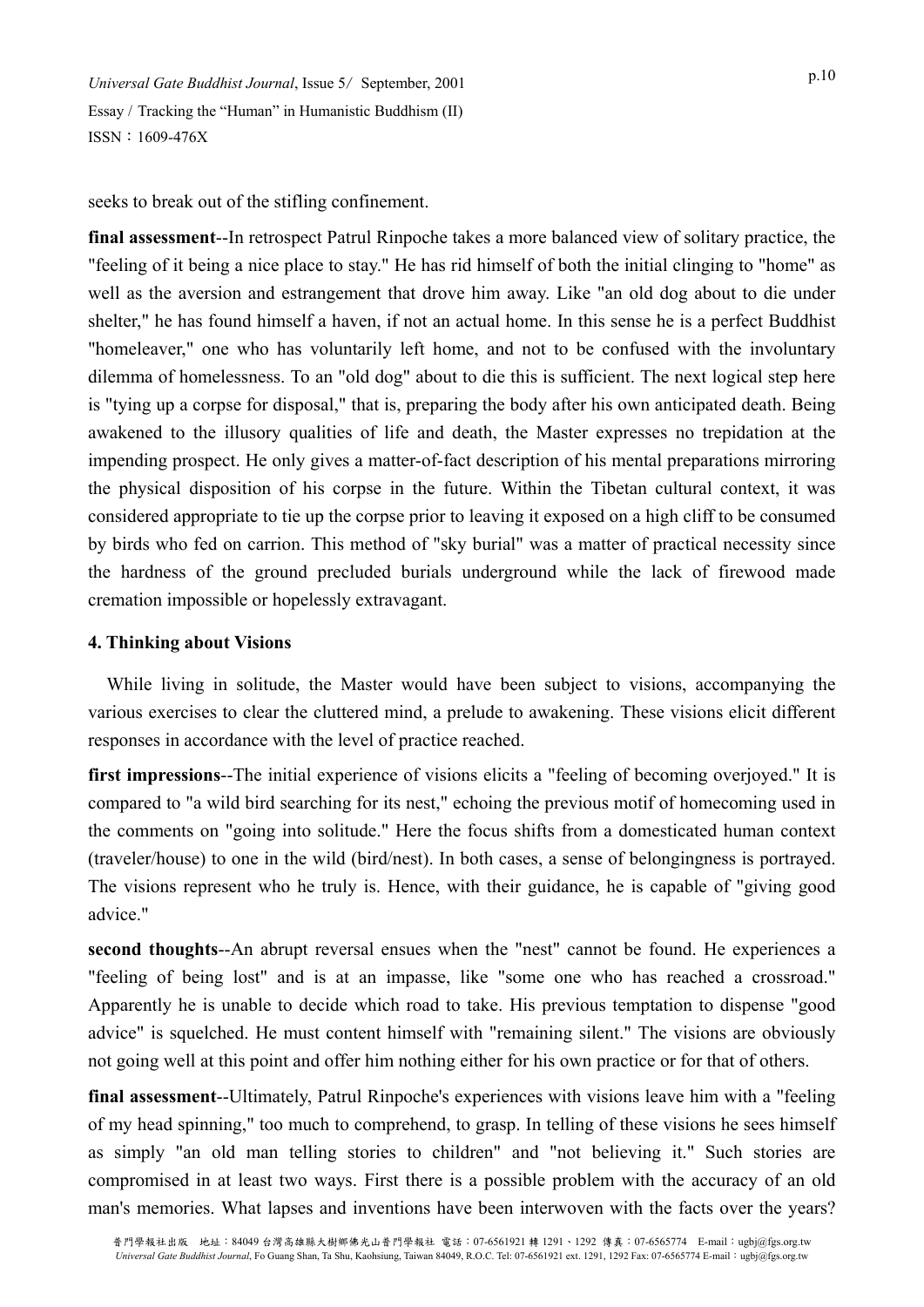Then we must consider the audience for these stories, the children. Are these perhaps the Master's own untested students, whose lack of personal experience makes them gullible, willing to believe any of the stories the old man may choose to weave? Their very naivete and anticipation may alter the stories. After all, the old man wants to keep their attention, wants to entertain them. This may require taking liberties with the truth. Gone are any illusions of "giving good advice," as in the earliest encounter with visions. If we cannot trust his stories/visions, then we are left to rely upon ourselves, our own visions; the way of an experienced master.

# **5. Thinking about Meditation**

Once one's visions have been mastered, it is possible for meditation to be practiced in earnest. Since this is such a seminal aspect of Buddhist practice, the observations made in this section are of special significance. Yet they also seem to contradict orthodox doctrines, or at least standard interpretations of those doctrines. What does an accomplished master think of meditation after all, one may well ask.

**first impressions--**One might well expect a Buddhist practitioner to report a "feeling of delight in joy and happiness" in their meditational experiences, as does the young Patrul Rinpoche. It is compared to "meeting a man and woman of similar temperament," that is, finding a soul-mate, someone with whom one is in complete harmony. Yet the dualistic implication may seem troubling, as if there were an other encountered during meditation. Is this desire to meet one's mirror image not a sign of deep-seated delusion? A fundamental misunderstanding of the deconstruction process central to meditation? Nonethe-less, for a beginner, this is tantamount to "tasting the very essence of meditation." Or is it? Can it be so simple, despite the superlatives with which he crowns his practice?

**second thoughts**--The applicability of such questions becomes clear in the next stage, where a much different evaluation of the meditation experience is given. Gone are the joy and happiness of the novice, replaced by a "feeling of being exhausted and tired." Whereas formerly he soared, he now struggles through his practice, resembling "a weak person crushed by a heavy burden." What seemed to be so spontaneous now proves to be beyond his mediocre capacity. He greatly doubts his prospects of success. Under these circumstances he is left with "short-lived meditation."

**final assessment**--The last stage is somewhat puzzling, as it seems to belie the centrality of meditation in Buddhist practice. Why should the Master at the culmination of his training have the "feeling of it [meditation] not lasting for a moment"? Why would he depict it as "a needle being balanced on a stone"? When we think of how long we can expect to balance a needle on a stone, the connection becomes clear. The balancing act involved in meditational practice seems so precarious that it cannot but be felt to be momentary. Does that necessarily demonstrate that the duration is short? Perhaps this is evidence of meditation so deep that the meditator is in a flow within which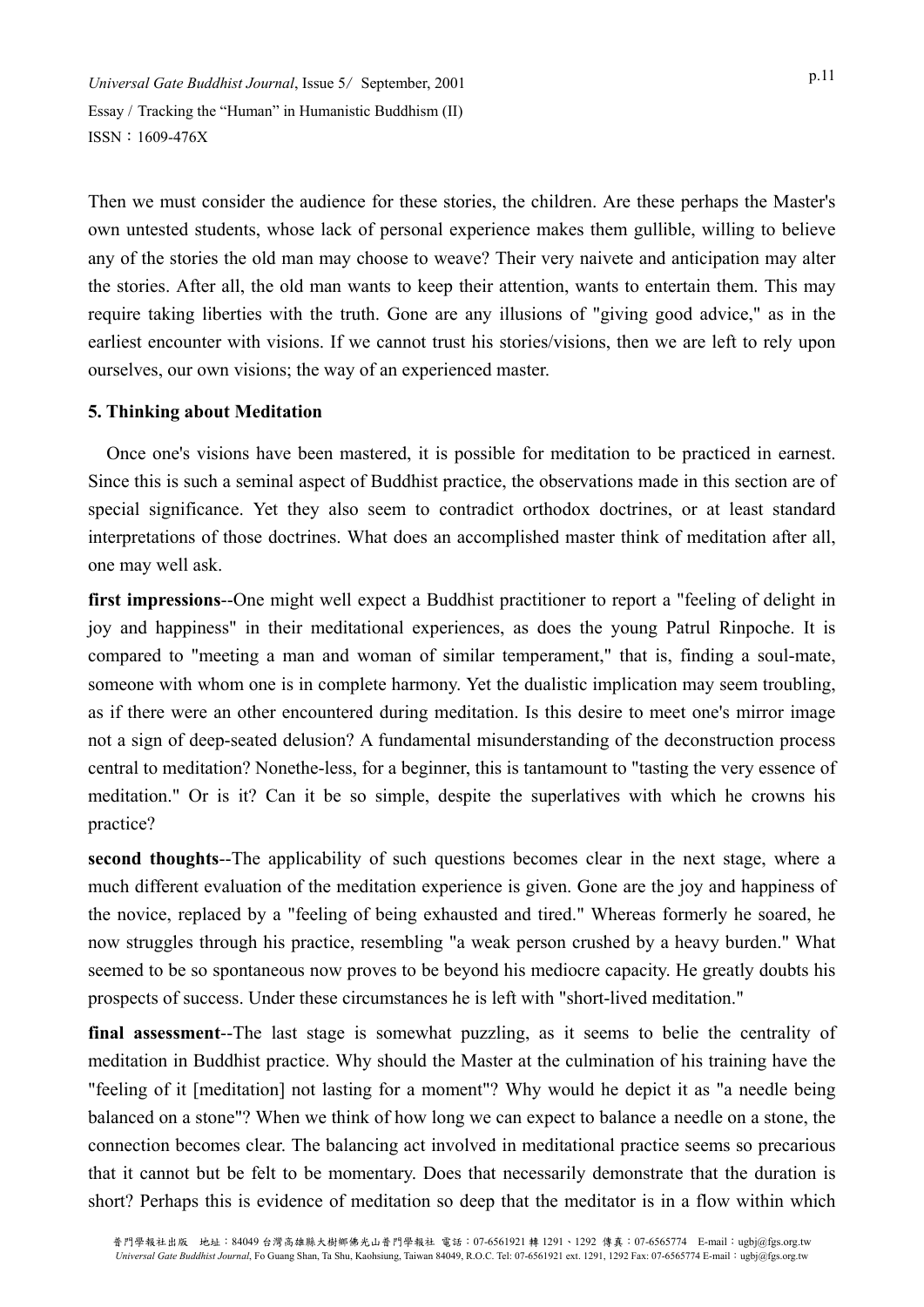temporal increments are meaningless. Similarly, when the Master reports "Having no desire for meditation" the lack of desire may indicate that an artificial grasping for the experience has been transcended. The awakened being does not practice meditation in specific spurts, but rather lives meditatively, while remaining oblivious of that fact. As the *Platform Sūtra* (chapter 5) intones, "Original nature is itself pure, itself *samādhi*" (*ben xingzi jing zi ding*).

# **6. Thinking about Conduct**

After the meditative flow has been established (or re-established), practical concerns emerge concerning one's day to day conduct, particularly in relaton to other beings. The precepts (*śīla*) were thus an integral part of the original exposition of the Buddhist Dharma. But what functions do they have for practitioners at different stages of development? What have they to do with the awakened? Subtle, and not so subtle, shifts in attitude can be expected here, for *upāya* dictates that one adapt oneself to one's environment. Such adaptations strengthen one's own practice, while inspiring others to aspire to the same goal. The greater the number of delusions that burden us, the greater the corresponding burden of "thinking about conduct."

**first impressions**--A typical human response to any rules is reflected in Patrul Rinpoche's initial confrontation with the precepts: a "feeling of being constrained by constraints." His untamed spirit is like "a wild horse put into harness," that is, it refuses to submit and struggles against the harness. The image is quite different from the wild bird (4) seeking its nest. Fighting vehemently to maintain its independence, kicking and bucking. The master recognizes this as "showing off," a display intended to impress an audience. This ties in with the abiding sense of ego common to all the first impressions reported by Patrul Rinpoche.

**second thoughts**--A transformation then occurs in which the wild horse has apparently escaped its harness, for the Master tells of a "feeling of being free to do as I liked." However it is soon made clear that equine independence has not been reasserted here. Instead a domesticated animal has escaped: he sees himself as an "old dog that has broken loose." This implies that the young practitioner had in fact been tamed, at least for a time. Only later was this situation been reversed, with "constraints being slipped." The fact remains that the sense of the constraints pervades his consciousness: an harness been applied or a leash being slipped. These are but two sides of the same coin, the coin of constraint, or "proper" conduct as an artifically-imposed limitation on our behavior.

**final assessment--**The dualism of constraint or escape from constraint, repression or rebellion, ends only in the last stage, with a "feeling of it not being important." Conduct is no longer an either/or proposition: either we "obey" the rules or we "violate" the rules. The rules simply cease to be a considera-tion. Like "a harlot with no shame" the Master has emptied out good and evil, virtue and vice. Dualistic response also have been transcended: he experiences "neither happiness nor misery."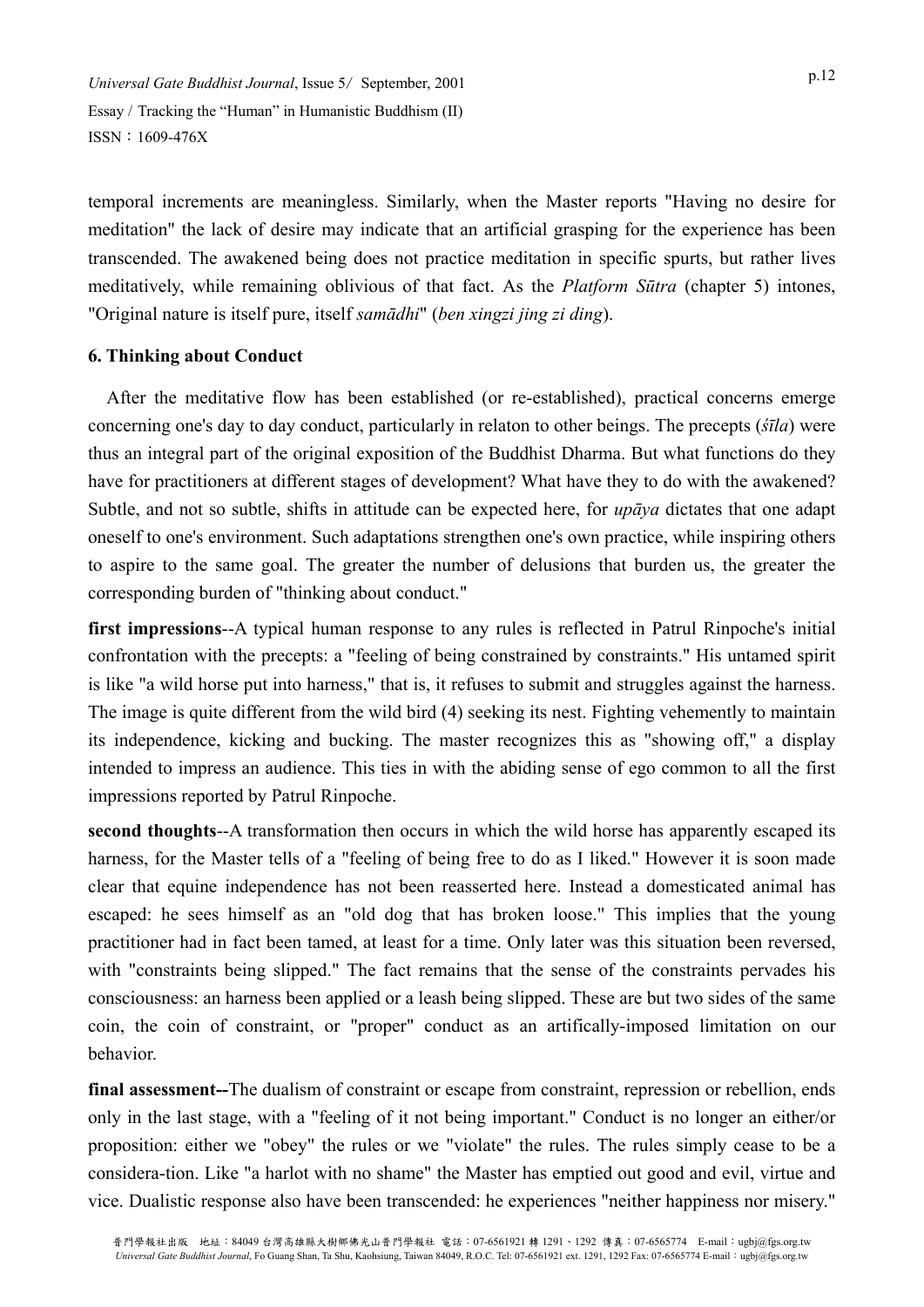Virtue does not bring a pay back, nor does vice entail retribution. The artificiality of constraints on conduct-once deemed so crucial and so combative-has passed into oblivion for the awakened being, for there is no ego to assume the role of combatant. What had seemed to be a life and death struggle has itself died a natural death.

# **7. Thinking about the Goal**

Attention now turns to the goal of the myriad practices that have been undertaken thus far? What is it all about? Where is the practitioner going? The key term in this sequence is "expectations": what they are and why they are, and when they are not to be expected at all.

**first impressions**--The Master, as novice, begins with a distinct sense of mission, of something out there to be attained, obtained: "feeling of its attainment being valuable." Although he is not yet in possession of this treasure, it is eminently desirable as he imagines what it is. And yet how are these "great expectations and desires" characterized? He sees himself as "a cheat praising his merchandise." The implication is that he is exaggerating the value of what he has in order to sell it to someone else at an inflated price. This goal of his is not worth what he pretend it is worth. This is hardly an auspicious point from which to approach one's goals.

**second thoughts**--As time passes, Patrul Rinpoche is less and less optimistic about his chances of ever achieving his highly-vaunted goal. It recedes further and further away from him, giving a "feeling it being something far away." The chasm that separates him from the goal is so great that it can only be compared to "the ocean extending from here to there," a stock expression for what is without conceivable limit. Faced with such insurmountable obstacles to success, it is no surpise that he admits to "having little dedication." But even in the midst of this crisis, this Great Doubt, he does not deny the existence of the goal, only his chances of achieving it.

**final assessment**--In the end, the Master is without resources, with a "feeling of being without means." Like "a thief when the night is over," he has "cut off all expectations." This stands in sharp contrast to his original "great expectations." The thief imagery is revealing here. While previously he identified as a cheat, with overrated merchandise, the master now descends to the ranks of thievery. However, without the protective cover of night, which is now over, the thief cannot hope to accomplish his mission, anymore that Patrul Rinpoche can achieve his goal. If there is nothing to do, nothing can be done, and yet nothing remains undone. The desire to accomplish something has died the Great Death, along with his deluded expectations.

# **8. Giving A Talk**

As the once-isolated recluse ventures back into society, compassion must lead him to share his new found wisdom with others. The practitioner of Dharma thus evolves into the expounder of the Dharma. This new role brings with it a new questioning of one's identity. Who are we and what do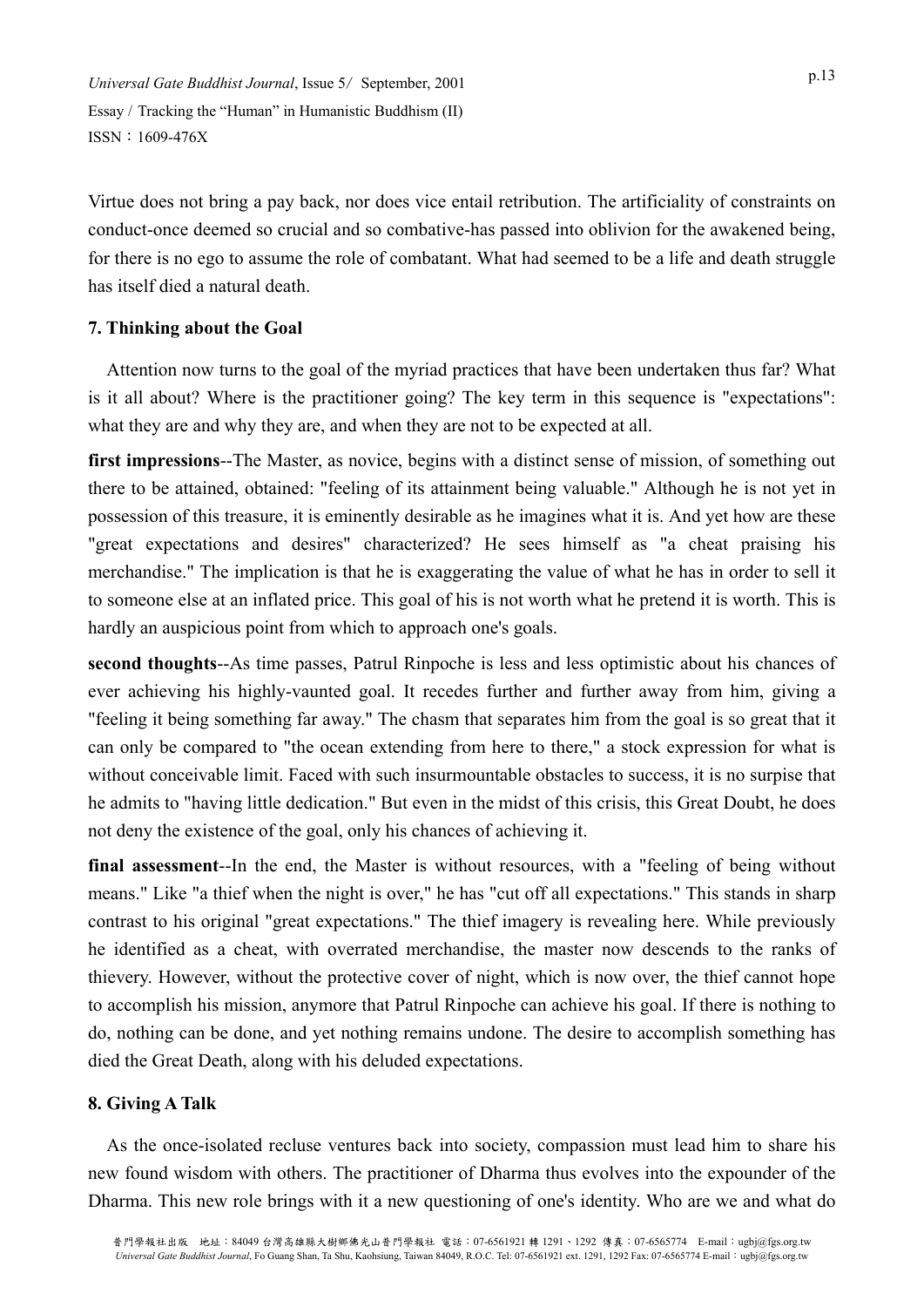we think we are doing up there in front of the expectant audiences? Can one negotiate the perilous journey from recipient to giver? Can one rise above the human *hubris* that threatens to undermine our good intentions?

**first impressions**--Human, all too human, Patrul Rinpoche admits to a "feeling of being clever and important" when he begins his career as a lecturer. He compares the feeling to that of "beautiful girls parading in the marketplace," that is, showing their wares in public. Both have great self-assurance; the girls are confident in their attraction, just as he was confident in his cleverness and self-importance. For most people speaking in public ranks among the most terrifying of prospects. The ability to conquer that fear must inevitably be accompanied by a great boost to one's ego. Understandably, then, Patrul Rinpoche confesses to "desiring to give talks," secure in his sense of self-worth.

**second thoughts**--After many, many talks, the master settles into a routine, evidenced by his "feeling of being familiar with any topic." The eager younger orator is now replaced with "an old man telling worn stories over and once again." The fresh, exuberant edge has worn off the experience, and it now borders on boredom, for himself as well as his audiences perhaps. Repetitiveness is combined with verbosity, he himself realizes he has become "loquacious."

**final assessment**--Ultimately, Patrul Rinpoche decides that enough is enough, that his verbal excess has reached its limits. From the height of confidence in his cleverness he has descended to the nadir of trepidation. With a "feeling of overstepping my limits," he sees himself as "an evil spirit harassed by spells." Not only is he spellbound and unable to stop himself from engaging in this flood of words but, moreover, he is responsible for propagating evil through his specious talk. Hence we find him "embarrassed" by his uncontrollable behavior. He has become addicted to his own talk!

# **9. Partaking in Debate**

Monologue evolves into a more challenging form of dialogue, the master becomes enmeshed in the time-honored Tibetan Buddhist tradition of debate. A competitive edge pervades these experiences, at least to a certain point.

**first impressions**--The temptation to join the debater's fray is fueled by a "feeling of making a reputation for myself," the beginner's characteristic ego-involvement. But another motivation is also cited, one which casts the student as a champion of justice. The world is awry and it is his mission to set things right, to save others, even from themselves. Thus he envisions himself as "someone instituting legal action against an obnoxious adversary." The opponents are not simply the competi-tion, they are themselves reprehensible along with their competing opinions. In his attacks he is "giving vent to righteous indignation." How short the distance is from righteousness to self-righteousness.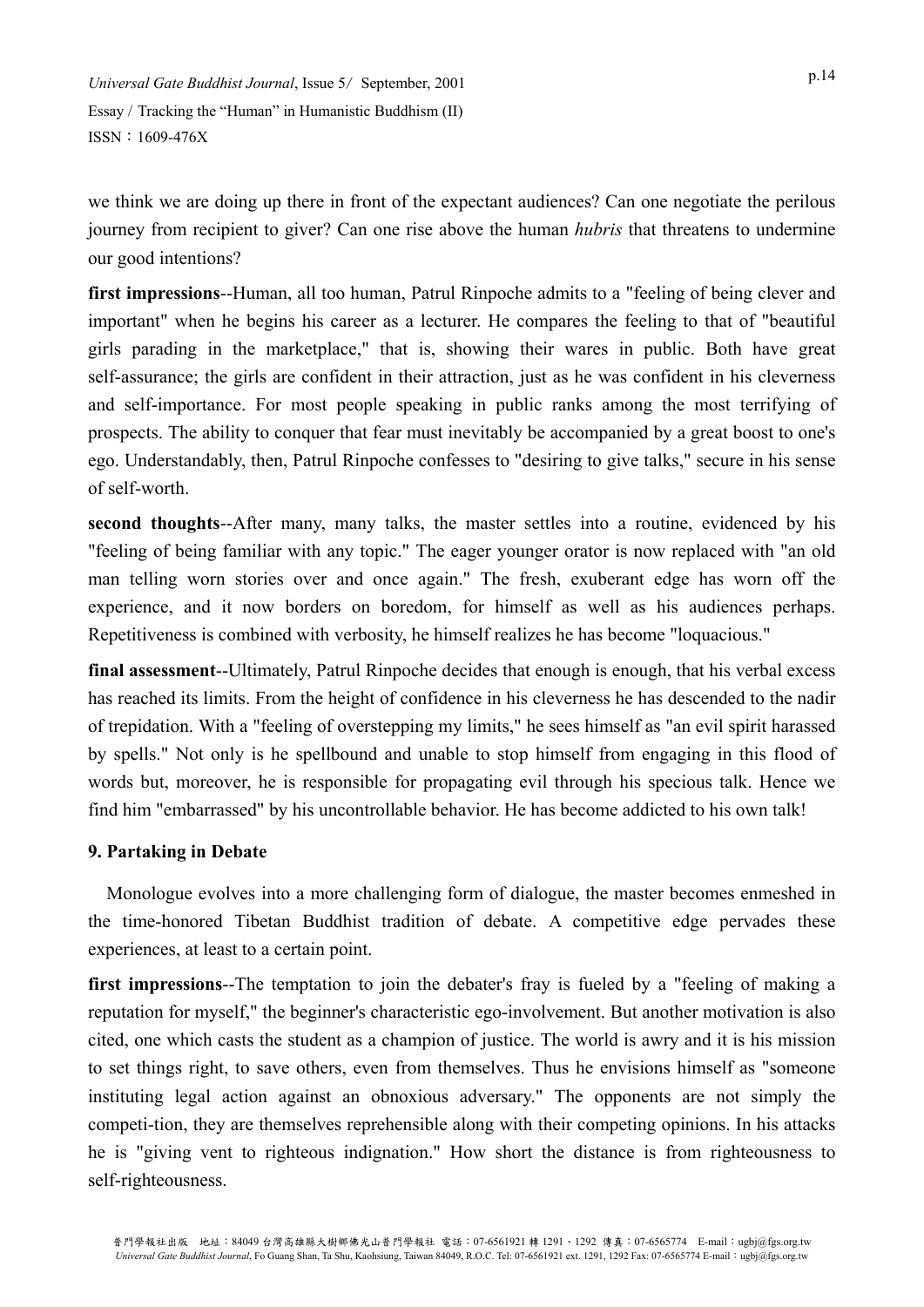**second thoughts**--On further reflection, these debates are seen to be much more complicated matters. The notion that winning is sufficient is not enough. Seeds of doubt start to sprout; the demands of truth begin to assert themselves. Patrul Rinpoche now has a "feeling of searching for the definite meaning," not just a meaning, any meaning, that will win the debate. Comparing himself to "an upright judge looking for an honest witness," he is not easily satisfied by superficial answers, readily available evidence. This is a role reversal in terms of his first situation as a student (again at the second stage) meeting a teacher. In that case he felt like a criminal called before a judge. The legal imagery signals a change from the outer-directed, impressing the audience and vanquishing the opponent, to the inner-directed, "concentrating on one's capacity." The contest now is within himself, with no further mention of reputation.

**final assessment--**The Master's ambitions as a debater are minimized even more as he despairs of the efficacy of debate itself. This becomes clear in his "feeling that whatever is said will do," versus the highly polished prose sought previously. Rather than righteously prosecuting adversaries, he is now reduced to the status of a "liar roaming the countryside." Delusions of grandeur have been put to rest. Nonetheless, from an awakened perspective, this is not deemed a tragic turn of events. Quite the contary, he concludes that things now are "just fine." The delusive forces of reputation, competitiveness, right-eousness, meaning, have all quieten down, have passed into oblivion.

# **10. Writing Treatises**

The prospective audience for the Master's teachings broadens as he moves from the debate format, a one-on-one verbal encounter, to a more formal written presentation. Also implied is an escalation of his professional status in the Buddhist community as one with recognized credentials. His view of his own competency, however, undergoes, seismic shifts.

**first impressions**--In entering the realm of the written word, debuting as an author, Patrul Rinpoche is buoyed by a "feeling the words arising immediately." It is the very anti-thesis of writer's block, the bane of all authors. It all seems so easy, like "the *siddha* composing the *Dohas*," that is, an enlightened tantric Master capable of spontaneous poetic compositions (such as Milarepa). Or is it perhaps too easy? Does the product of this effortless composition merit any real attention? At this stage his Great Faith leaves him convinced of the "naturalness" of the process.

**second thoughts**--Such self-validation does not linger long. In stage two the Master reports being plagued by a "feeling of forcing the words together." The composition process, once so natural and spontaneous, now involves con-siderable, painstaking effort. Comparing himself to "a skilled person fashioning his poems," each word in the carefully crafted treatise is chosen with special care and concern. The end result, it would seem, makes it all worthwhile since he finds himself "expressing things beautifully."

**final assessment**--How different is the view of the awakened Master, poised on the precipice of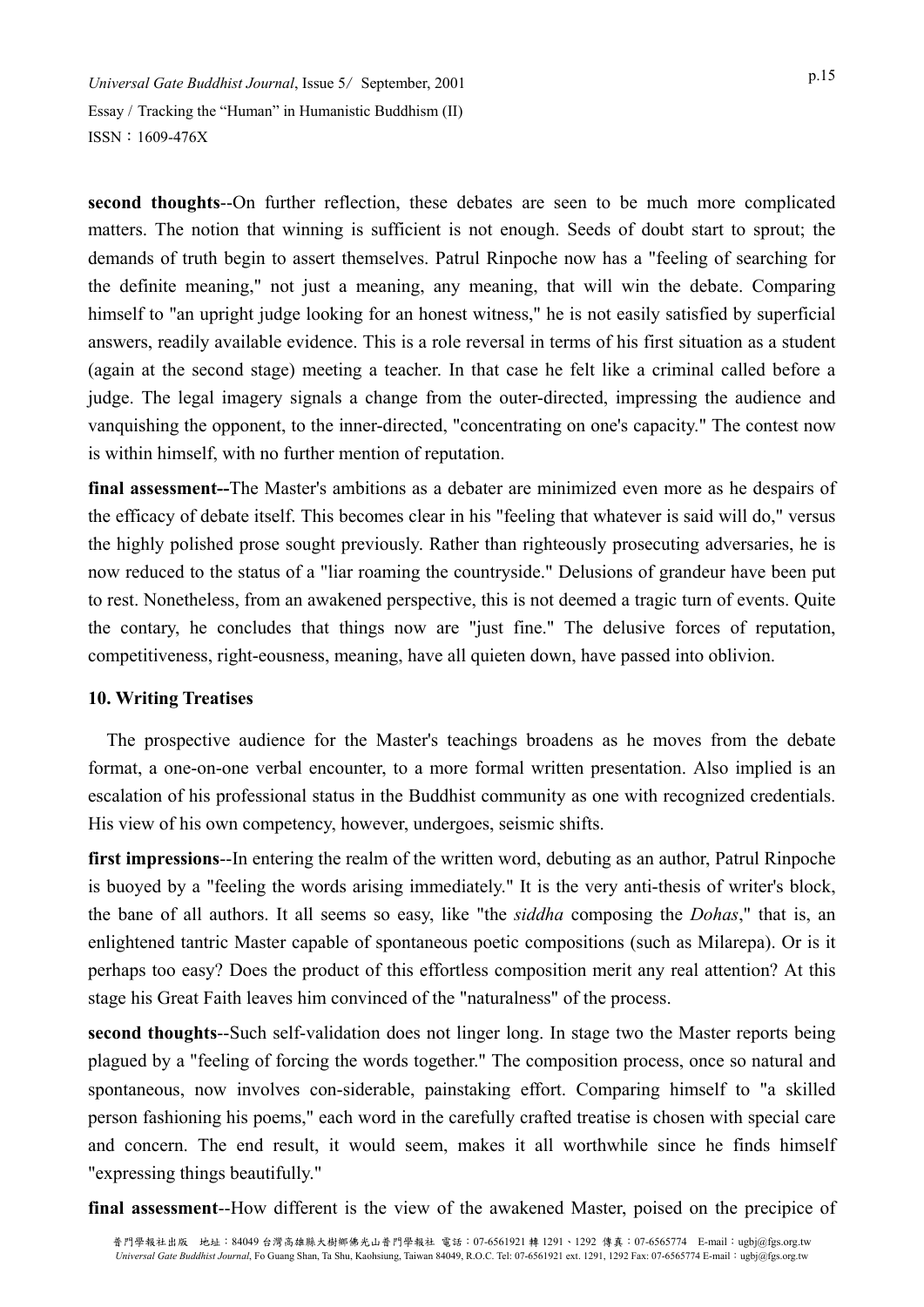death! The writing of treatises leaves him with a "feeling of futility." The early ease of composition that mutated into intensive verbal craftsmanship is now abandoned entirely. Deeming himself "an inexperienced person drawing a road map," his only recourse is to avoid writing all together, thereby "not wasting ink and paper." The map referred to may represent an outline of or guidance to successful practice. He can not offer such a map for others. He cannot hope to "write" their way to awakening. Each one must provide their own maps, their own light.

# **11. Gathering with Intimate Friends**

Despite the demands of personal practice and public performance, even an acclaimed master must eventually venture back into the world of ordinary human beings, a human being among fellow human beings. How our human interactions reflect on our level of spiritual development is explored in Patrul Rinpoche's own experiences over time.

**first impressions**--As a young student, new to Buddhist practice, Patrul Rinpoche admits to "a feeling of competitiveness" when with his peers, such as is found among "young men meeting for an archery contest." Their surface comradery presupposes the opportunity to set oneself apart from the others by a show of skill. One's closest friends are thus also one's closest competitors, one's enemies, at least momentarily. Thus we can see why the master mentions "loving and hating" those friends simultaneously. Ego, once again, is both ascendant and dominant.

**second thoughts**--As a wiser, more mature man, the Master experiences "a feeling of being in accord with all." The delusions of divisiveness and discrimination apparently have sunk in from his study of the Dharma. How deeply, how-ever, are those theories understood? Is the harmony a superficial pretense or an inner reality? The answers to these questions seem to lie in the provocative image he has provided us with: "whores coming to a fair." A gathering of whores may at first sight give a sense of solidarity as they congregate together. Nonetheless, they remain in intense competition to see who can acquire the best and the largest number of clients. The claim of "having many friends" seems to be connected with the image of the whores. If, like the whores, Patrul Rinpoche has attracted "many friends," can we then conclude that he has in a sense prostituted himself?

**final assessment**--Eventually the crowd of "friends" comes to be viewed as an alien mass from which the master has become estranged, hence the "feeling of not fitting into the human herd." He seeks neither to compete nor to congregate with human beings. Cor-respondingly, he receives no welcome from the "herd," but rather is perceived as an outcaste: "a leper having ventured into a crowd." Unwanted and un-welcomed, he is driven away from the human community. Now he values "staying alone," having no desire or need for others. His dependency on others, whether as competitors or friends, has come to an end. Solitude and self-reliance remain.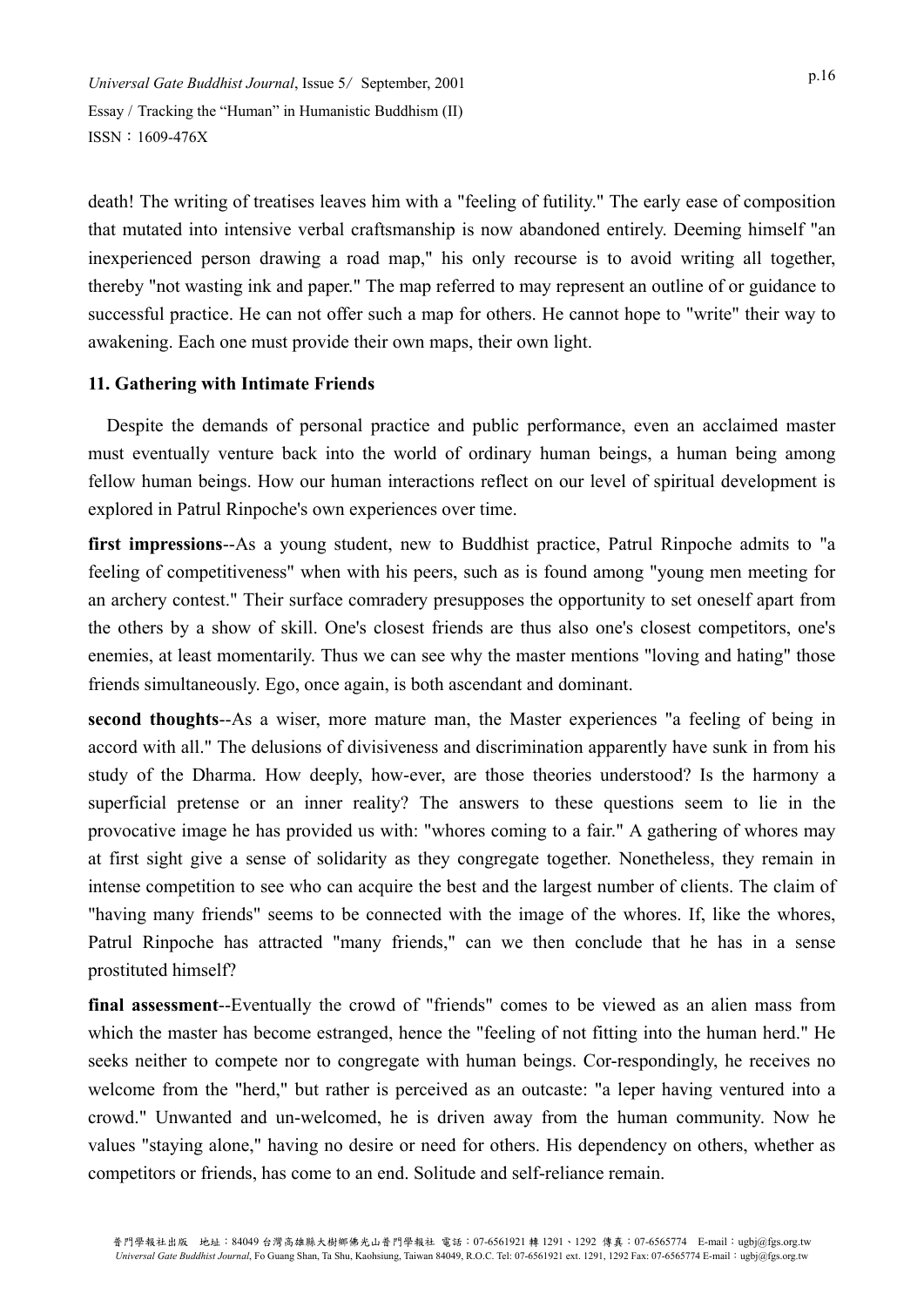## **12. Seeing Wealth**

Given the inexorable materialistic focus of contemporary times, the insights contained in this next section bear special significance. What is the right way to deal with our roots or greed, our possessiveness? Patrul Rinpoche has taken a long journey down this road, complete with the dramatic twists and turns we have come to expect from him.

**first impressions**--While young and naive, wealth initially brings him "the feeling of momentary joy." The image of "a child gathering flowers" underscores his innocence where materialism is concerned. He is enchanted by wealth, as is the child by the flowers. But the next moment either wealth or flowers can be simply abandoned. There is no grasping, no attempt to hold on to this ephemeral experience. With this attitude of "not hoarding riches and wealth" they pose no impediment to his practice.

**second thoughts**--How quickly things change. The former young innocent, now sophisticated in the ways of the world, has a "feeling of there never being enough" when it comes to wealth. In today's parlance, too much is not enough. His metaphor here is a very apt one: "water being poured into a pot with a broken bottom." Water can never fill such a pot. As soon as we add liquid above it flows out from below. Is this acquisitive impulse a harbinger of awakening? Can we interpret his comment on "making small efforts to gain something" as an emerging sense of the futility of it all?

**final assessment**--The wealth which at first elicited joy and then avarice in the end is repudiated as "a heavy burden," an overwhelming load. The possessions have now come to possess him, to own him. Like "an old beggar with too many children" it is impossible to feed all the "mouths" who are hungry, to attend to the voracious appetites of this wealth; it is too demanding, requires more than we are able to give. Not surprisingly, then, that we find the Master "rejoicing in having nothing."

#### **13. Hiring Attendants and Servants**

Equally as burdensome as the once-welcomed wealth, are the human retainers attached to a "successful" spiritual leader. The demands on the Master are just as distracting, as are the temptations to succumb to this lure.

**first impressions**--Who hasn't wished at some time for some help with their daily tasks? Someone to whom we could entrust all the annoying errands that prevent us from doing our important work? But what is involved in supervising such assistants? Patrul Rinpoche discovered that once attendants and servants had been acquired, his own burden actually increased. He had a "feeling of having to give them lots of work," since he is in charge and responsible from keeping them productive. Like "hired workmen gathering in a row," it is assumed that they will remain inactive until pressed into action, lacking any internal motivation. Self-initiative is not among the assumptions associated with such workers. The overseer, however, seems himself as a benevolent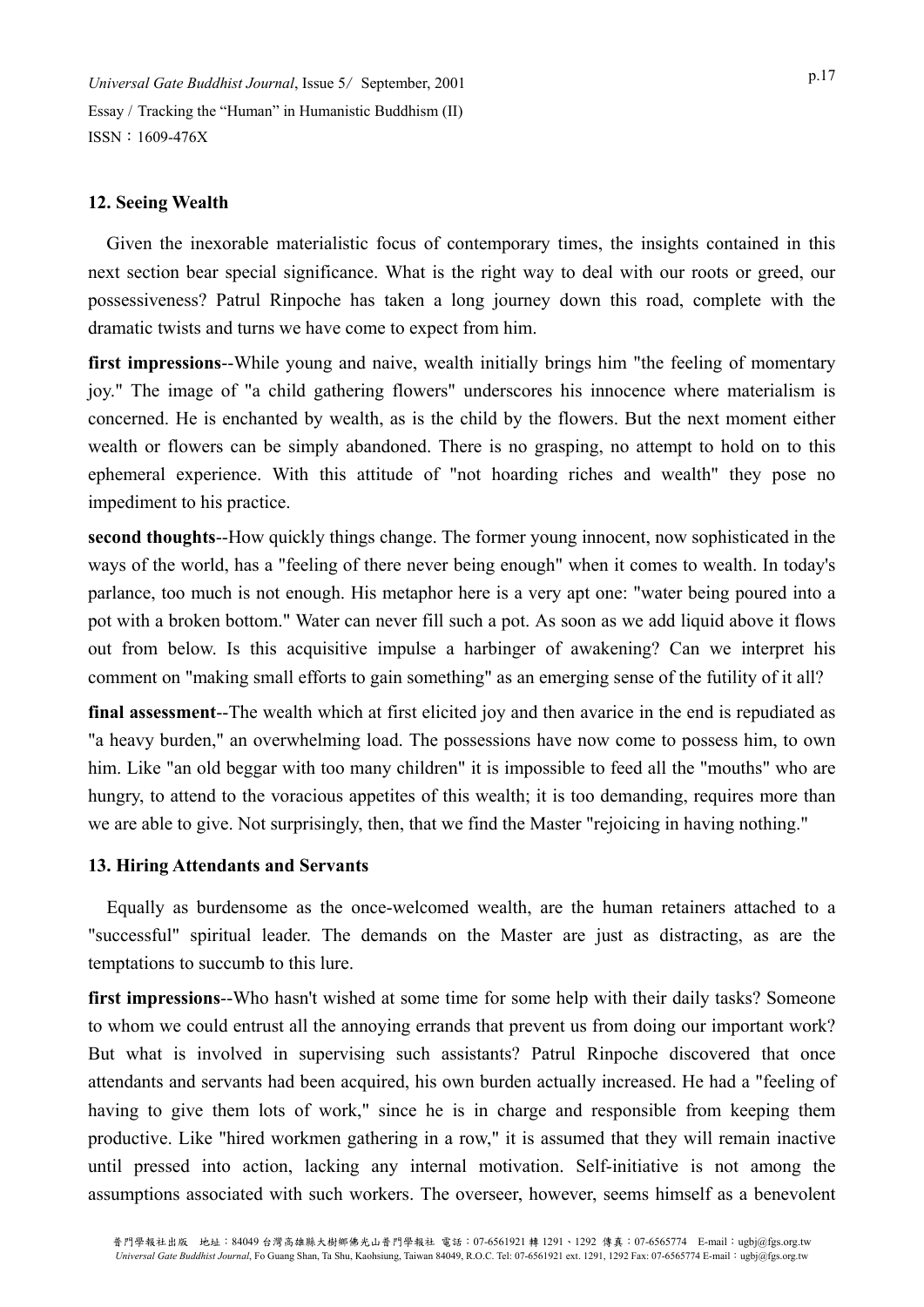dictator, guided by "good intentions."

**second thoughts**--As in the case of wealth, the possession of human beings is eventually seen to be a very hazardous thing, engendering "a feeling of losing my independence." In constantly supervising these recalcitrant workers, the Master loses control of his time and himself, becomes indentured to his supervisory task. Great doubts arise as to the advisability of this kind of relationship, this luxury. It brings to mind "child monks serving their superiors." At some point it is appropriate to inquire who is actually serving whom in such cases. The dependency of the servants on the one ostensibly being served becomes a burden to the masters themselves. It is the dialectic of power that has been endlessly analyzed in terms of the master-slave relationship. Both sides are equally trapped in the dualistic dynamic. Interdependence is reduced to mutual dependence. And so the Master resorts to "severing all ties," abandoning the position of a superior as to means to avoid becoming a slave to his own mastery.

**final assessment**--Possession foreshadows the sense of being dispossessed, the "feeling that whatever I have is lost." Nothing is to be gained. Quite the contrary, it resembles the situation of "a thievish dog having been let into one's house." As soon as it thinks it is safe, the dog will grab whatever it can get away with. What a relief to be rid of this mob of so-called helpers! The Master exults in "doing things by yourself alone," thereby putting an end to the dialectic of power and privilege. Self-reliance is the best of all ways to the awakened. The "good intentions" of the newly-minded Master have not only gone astray, but have been completely forgotten.

# **14. Encountering Disciples**

The crowning sign of a true master is often deemed the ability to attract disciples. Not simply individuals who attend one's talk, observe one's debates, and read one's treatises, but practitioners who want to absorb all the wisdom and experience one has gained. Certainly it is gratifying to the ego to have a flock of devotees hanging on one's every word. Patrul Rinpoche's experiences in this regard run the gauntlet from initial trepidation in assuming this new role to basking in adulation as well-deserved and into ambivalence and even abhorrence.

**first impressions**--A "feeling of self-importance" arises when Patrul Rinpoche begins to attract disciples. Despite this euphoria, he also has hidden anxiety about his ability to fulfil this role. Like "a servant having occupied the master's seat," the fear of imminent exposure plagues him. Will others learn, as he secretly suspects, that he is merely putting on a show? That he has aspired to a position he is unable to fill? Can he continue to deceive others when he cannot deceive himself? When the anticipated unmasking does not occur, a sense of self-satisfaction over "a job well done" arises to bolster his confidence.

**second thoughts**--As he becomes more and more comfortable in his position of authority, the Master develops a more grandiose plan beyond his personal self-aggrandizement. Inspired by "the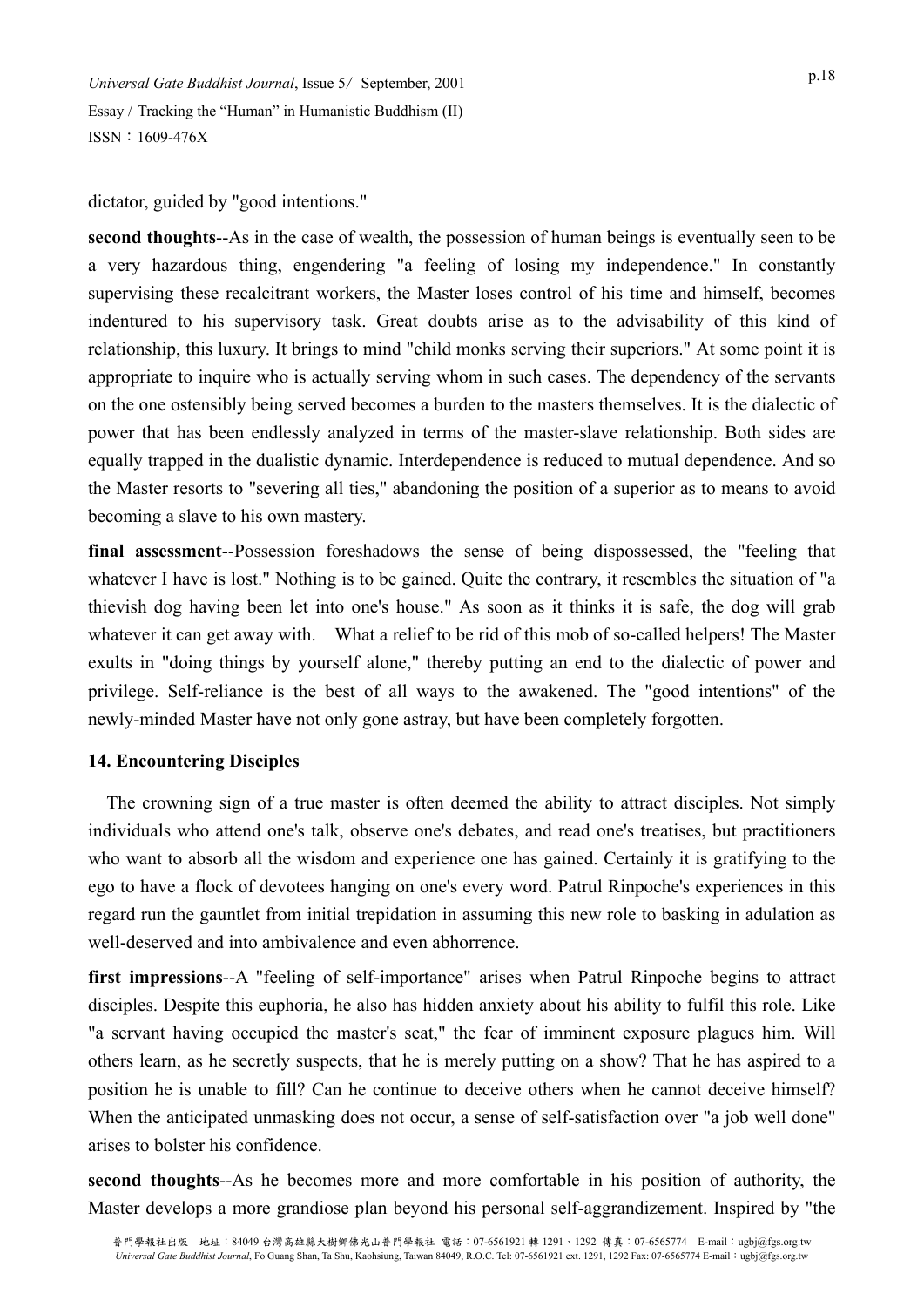feeling of my mind and thoughts having some purpose," he applies himself diligently to the task at hand. He is the exalted outsider, respected and re-vered, "a guest being accorded the seat of honor" by those who surround him and look to him. The self-imposed mission of the caretaker, the shepherd, he develops a sense of "doing what is advantageous" for the good of the whole. Ego concerns would seem to have been left far behind in this new setting. Or have they merely mutated into a more subtle, a more insidious, form? Do human beings have a tendency to place themselves outside the common run of humanity, and thereby presume that they know better than the mass of humankind? Is this self-sacrificing attitude always, or ever, vindicated?

**final assessment**--The time comes, however, when self-deceit and delusions of grandeur must be set aside, when we finally break through the barrier of the ego. At that point, the disciples must be released from their thralldom, must be told the truth that their alleged master has nothing to give them. Those delusions die hard and the disciples are loathed to do within their insured source of truth. Often it is necessary to assume a menacing demeanor to encourage their detachment. Their deep-seated dependency must be summarily broken. But this can be quite difficult to accomplish. After all, if they do let go of their font of wisdom, they will have to fall back on their own resources. Hence "the feeling of having to scowl at them," to push the babies out of the nest so that they may try their own wings at last. Those disciples who do persist can easily be seen as a nuisance, like "demons rising from the wilderness" to plague the Master. What's to be done with such individuals? How is one to avoid their unwanted adulation? Since they refuse to listen to reason, the Master found only one remaining remedy, to save himself as well as them: "chasing them away with stones."

In Patrul Rinpoche we see how a man who is human, all to human in his early experiences with Buddhist practice gradually sweeps the delusory dust from his mirror mind to reveal the ever-shining Buddha mind hidden beneath. His hard-won realization is heartening since it demonstrates that even accomplished masters have been beset by the myriad hindrance inherent in the human condition, lurking within our encounters with ourselves as well as with other human beings. If we analyze his homecoming journey in terms of our own experiences, we will find much that teaches us about us, about both our human nature and our Buddha nature.

# **Venerable Master Hsing Yun**

Bringing our practical applications of Humanistic Buddhism up to the present, we will end our example from a contemporary Master. What is more ubiquitous in today's society than the car? While Buddhist practice may seem far removed from our everyday lives, it is in fact as close as your daily commute, according to this accomplished Buddhist Master. The uniquely human of activity driving can be used to elicit an understanding of much broader concerns. By inducing mindfulness, concentration on the myriad aspects of the process, the driving experience serves as a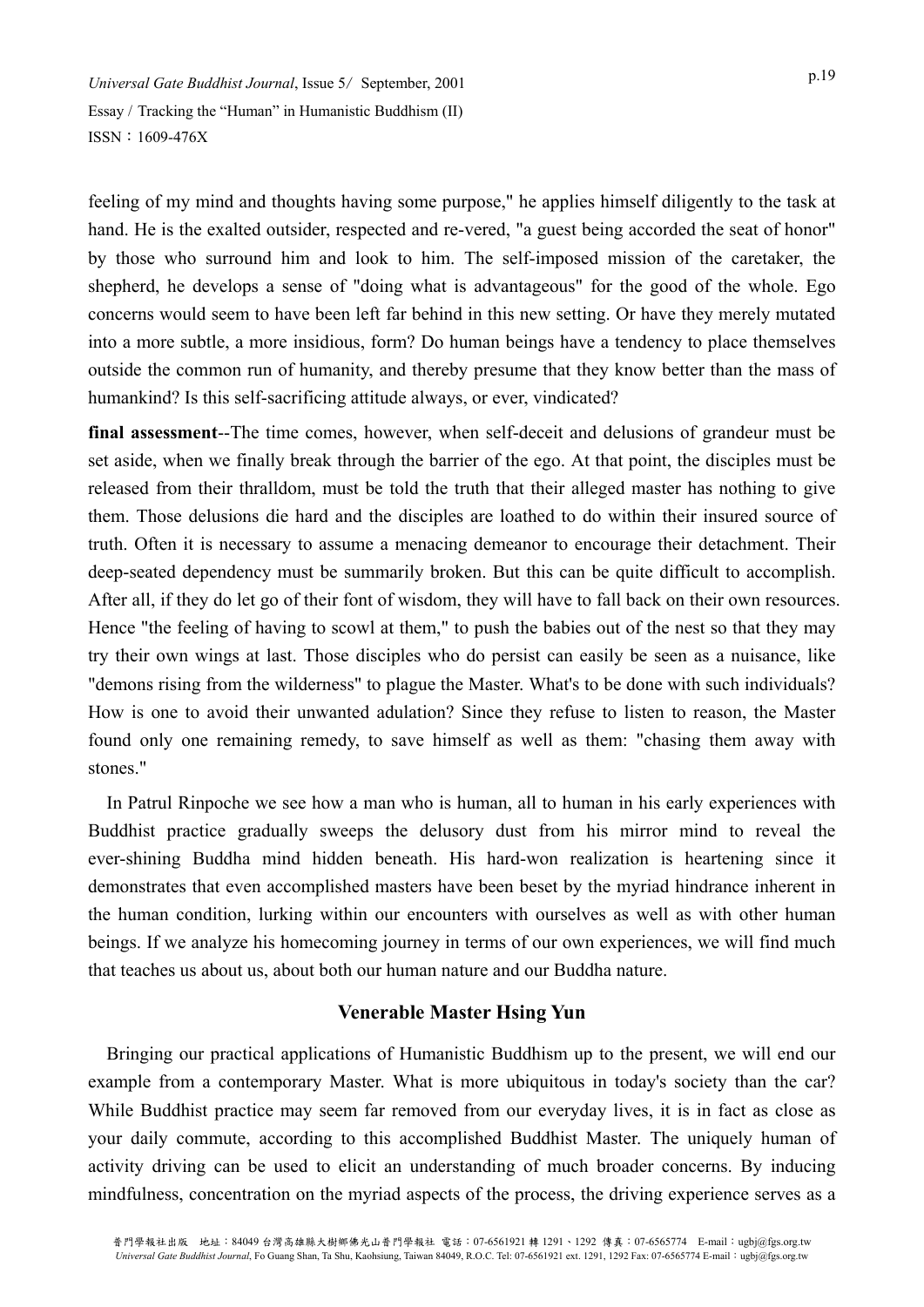model for our overall practice of Buddhist values. Venerable Master Hsing Yun makes use of this nearly universal experience of driving as an *upāyic* opportunity to expound the Dharma:

> *Driving a car is much like being on the Bodhi Way-You have to always think of others; you have to follow the rules of the road; you cannot run red lights; you have to be patient when conditions on the road are not good; you have to give way to pedestrians; you have to concentrate; you have to be at peace inside while you are observant about whatever is outside of you; you have to have a clear purpose and you can't be afraid of set-backs; you need to be wise and you must react quickly to immediate conditions. You must follow all the Six Paramitas or you might not get to your destination safely.* [60]

By casting a fresh eye on the Six *Pāramitās* in a contemporary context, the Master challenges us to apply our own Creative Hermeneutics. It is easy to memorize these six idealized "perfections," but how can we understand their significance to the day to day experience of driving a car. This is indeed a quandry intentionally set for us by the Master that we must solve for ourselves, in relation to our own experiences.

Standard translations of these essential Buddhist terms simply do not fit the driving experience. After all, neither the Buddha nor his disciples ever drove a car! We are forced to truly think about each "perfection" to see how it might be included in this new human experience, providing a continuity between the past and the present. Under the stimulus of a very creative Master, such as Venerable Master Hsing Yun, there is human experience which does not contain a possible Buddhist lesson. Here I will merely note a few of my own ruminations on this obviously infinite theme. I begin by citing standard, often stagnant, translations, and then go on to suggest updated renderings that can speak to today's reader.

#### *Dāna***--giving; almsgiving; charity**

#### *"always think of others"*

It is difficult to see how any of the above translations relates to sitting behind the wheel of a car. In most people's minds, these terms are associated with donations to religious or other kinds of organizations. Charity is not usually something the average person does, but rather something they support with cash or goods. So exactly what kind of charity might we expect from drivers? The Master provides some clues here, particularly in terms of thinking about others and yielding to pedestrians.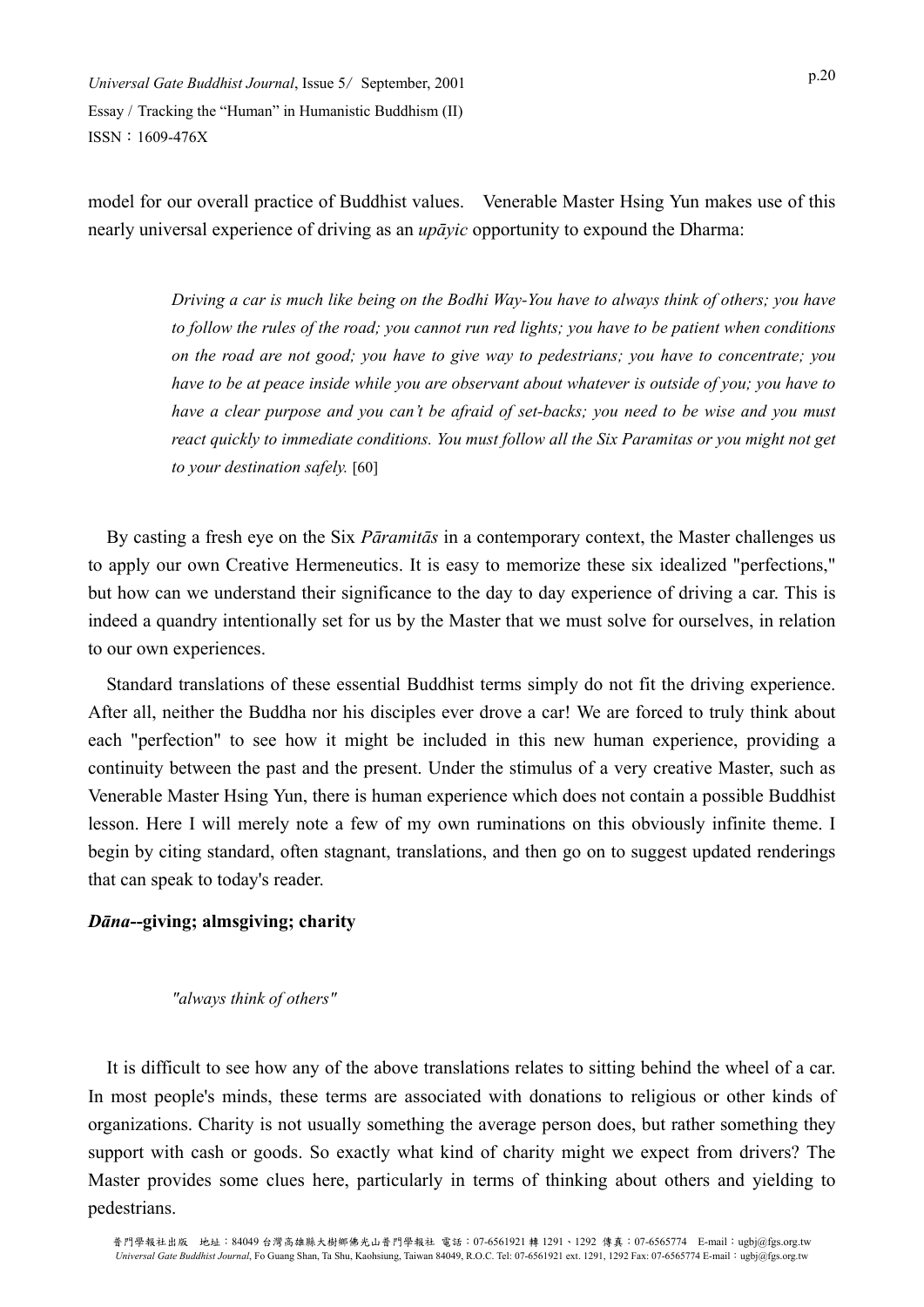Once we start thinking creatively, we can imagine a variety of scenarios behind the wheel when dāna is called for. One example would be when we are passing or being passed by other cars. There are times we need to act immediately from the viewpoint of *dāna*, thinking of others by yielding the right of way to emergency vehicles. Inside those vehicles are injured people who are sorely in need of our charitable consideration. Also included under this category would be cases of stranded motorists who need help, either by notifying the police of their predicament or rendering assistance at the scene of an accident. Some motorists have even placed their own lives in jeopardy in order to rescue animals cruelly abandoned on the freeway and facing imminent death from the onslaught of traffic.

These actions are charitable because they obliterate ego priorities, placing the welfare of others before their own, if only momentarily. As a "giving" driver, your own schedule and plans may be compromised; you may miss that important meeting or arrive late at your place of work. You may not arrive at your destination at all, if circumstances are critical. In the process, you will be learning and practicing very important Dharma lessons. You will come to realize that life does not revolve around you and your ego-interests, that there are important connections or links among living beings that may demand self-sacrifice. Like the Bodhisattva Avalokitesvara you will have heard the cries of those in distress and responded compassionately. This kind of charity cannot be rendered simply by writing a check to some worthy organization. As Chan Master Hui-neng has observed, "Buddhahood is not to be attained by giving away money as charity." [61] Rather, it is a gift of oneself.

# *Śīla***--morality, keeping the precepts, purity**

# *"follow the rules of the road"*

There tend to be two extreme views taken by human beings towards rules, whether those rules apply to the road or to the Dharma road. On the one hand, some people take rules very seriously, as almost divine imperatives that can never be violated. At the other extreme are those who show total disregard for the rules, thinking themselves "above the law." Neither extreme is appropriate or useful; both have their own inherent liabilities and even pose dangers for ourselves as well as for others. How, then, are we to deal with these human limitations?

By examining the flaws in each extreme view more closely, we may come to a deeper understanding of what Master Hsing Yun means by following the rules. Those who insist on following the rules, regardless of the conse-quences, are often self-righteous about their behavior. They seem to think that they alone are upholding moral standards of conduct. Yet we often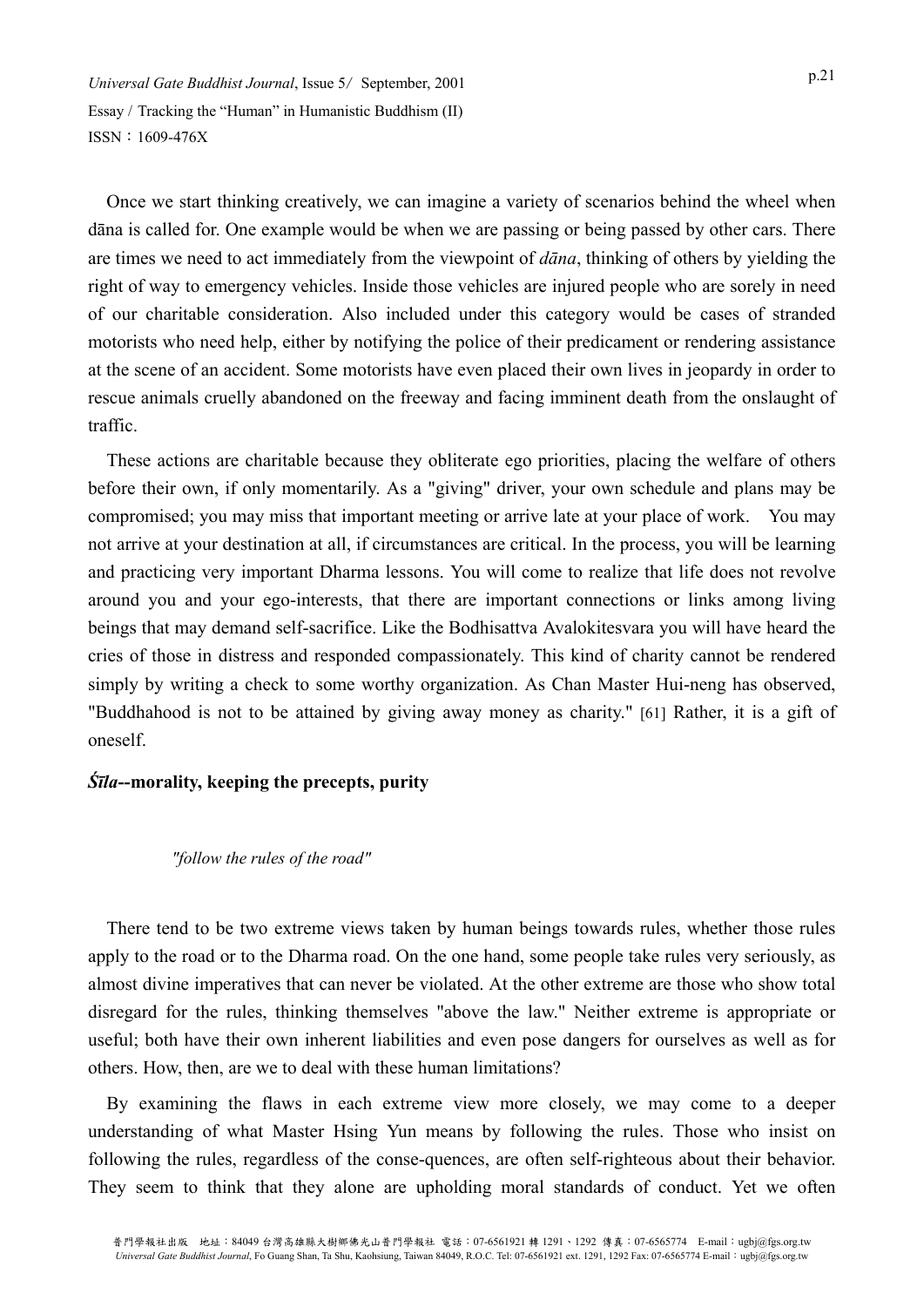encounter conditions under which the rules cannot be followed, for to do so would result in injury or even death. If someone has lost control of their car, I may need to violate the rules, by crossing into another lane or even failing to stop at a stop sign, to prevent a collision. Without flexibility, and a deeper understanding of the intent of the rules, whether within Buddhism or on the road, we are very likely to make mistakes. The rules are meant to encourage positive relationships, to make our practice/driving easier. When they fail to do so, they no longer can be said to be rules at all, merely artificial hindrances.

At the opposite extreme, many examples can be cited of Buddhist masters who flaunted their disdain for rules and regulations, specifically the precepts (*śīla*). They seemed to deliberately violate all prohibitions, advocating an uninhibited spontaneity. But while awakened individuals may no longer need to fixate on the precepts as practical guidelines in their lives, simply ignoring the precepts will not make one an awakened being! This fallacious way of thinking mistakes as the cause (awakening) for the effect (disregard for the precepts). For the vast majority, the precepts continue to be indipen-sable.

Similarly, most drivers must follow the rules of the road if order is to prevail on the roadways. Exceptions to the rules can and must be made occasionally, as for emergency vehicles or police cars. However, to argue that we can go through a red light because an ambulance does so is just like arguing that the precepts can be ignored because enlightened masters have been known to do so. This is nothing more than an egoistical demand for "equal treatment" that is blind to the broader context, in which the cases being compared are quite distinct. In fact, we are aspiring to a privilege to which we have no right, for which we are unqualified.

# *K*s*ānti***--forbearance, bearing up under hardship; patience**

#### *"be patient when conditions on the road are not ... good"*

Forbearance is not a word commonly used in everyday conversation, much less in the context of driving. But perhaps it should be practiced, and fervently promoted, as an antidote for a growing hazard known as road rage. This irrational eruption of anger in the form of verbal and/or physical abuse and violence has become the bane of the urban driver. Everyday people act out their frustrations by intimidating, harassing, and even injuring their fellow drivers. As the number of drivers steadily increases and traffic jams become more and more common, pent up rage explodes more frequently. But when conditions are bad, patience becomes even more important. We must bear up, forbear the temptation to respond to bad conditions with a bad temper.

A Buddhist would immediately recognize anger or hatred as the underlying source of road rage. It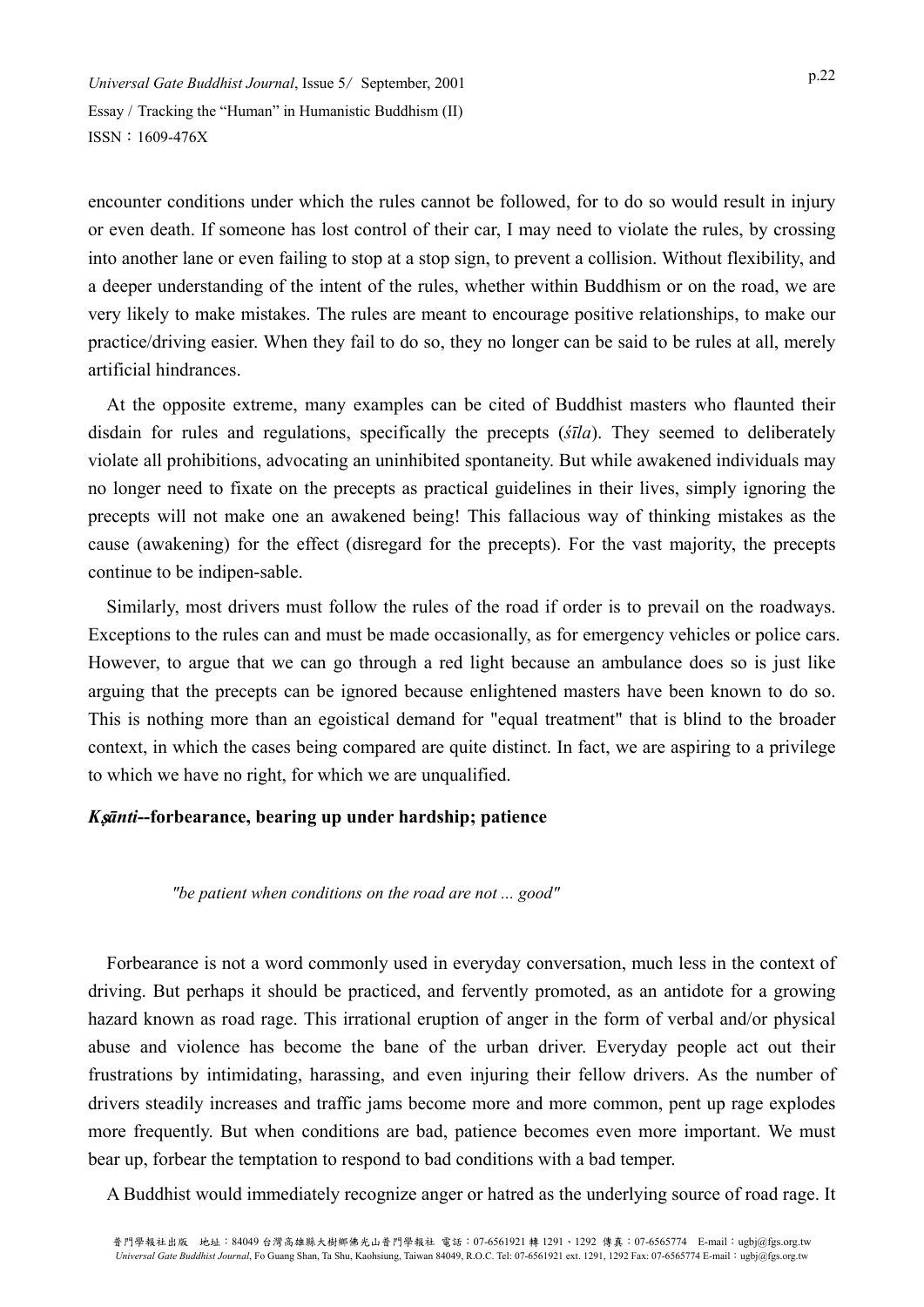is one of the Three Poisons, ranked alongside desire/lust and delusion/ego as pervasive psychological obstacles that plague human beings and poison human relationships. They infect us from without and are not considered to be part of our nature. Because they have an external source, they also can be eliminated, like the dust beclouding and distorting the mirror mind. We are not forced to simply repress or suppress our negative emotions, as is assumed to be the case for those who consider them intrinsic to human nature.

Whether on the road or in life, the best solution is to forestall the arising of anger. This calls us to consider the conditions under which this poison is likely to surface. Suppose we find ourselves sitting in the traffic, experiencing as many do the all too common phenomenon of gridlock. No one is moving because there is no where to move to. There is nothing that can be done but to wait. However inevitably some people cannot tolerate the situation. Frustration turns into annoyance and then escalates into anger and finally rage. It may be expressed by futilely honking the horn, shouting obscenities, or attempting to drive around the gridlock. All to no avail.

Why this irrational response? In their own minds these individuals refuse to accept the reality that they are not in control. They may delude themselves into thinking that their time is to valuable to waste doing nothing, that they must be at the meeting that will soon start without them. In the final analysis, however, it is ego that refuses to be put upon, that will not tolerate this infringement on its assumedly absolute freedom. Traffic congestion often is the catalyst for unleashing much deeper forms of anger that have festered for hours or weeks or even years. The lack of personal physical contact with the victims of road rage grants it a kind of insulating anonymity. The intended victims are very likely far away, either in temporal or spatial terms; they may even have died long ago. But the anger they sparked has not been exorcized. Nor does the anger subside with such behavior. Rather it tend to mount, fueled by its own fury.

The same holds true for expressions of anger in other aspects of our lives. Because "I" won't put up with bad treatment from others, because I feel slighted or abused, I feel the need, even the justification, to retaliate. Patience is a profound perfection for us to contemplate in this regard. A Copernican revolution is required here, dethroning the "I" at the center of my solipsistic universe. Instead we need to rationally assess the circumstances, see what is and is not under our control. Those things which cannot be changed must nonetheless be borne, not by us alone but by all others in this complex network of interrelationships. Anger only adds to the collective burden.

#### *Vīrya***--striving, diligence, zealous progress**

*"have a clear purpose ... don't be afraid of setbacks"*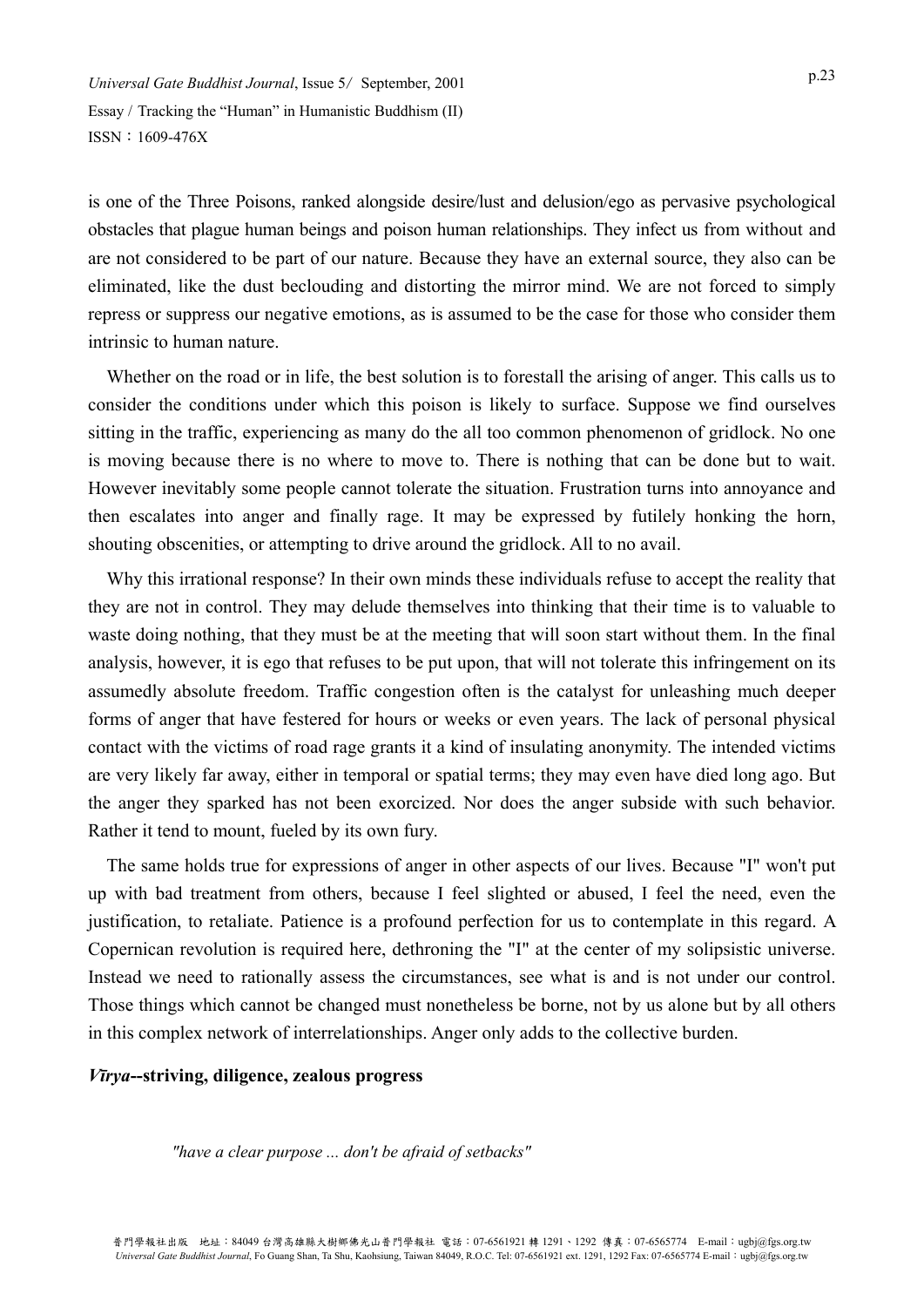On the road, or in life, we must ask ourselves if we know where we are headed. Do we "have a clear purpose" in mind, a goal that we are diligently moving toward? Or are we wandering aimlessly, at the mercy of outside forces, a leaf drifting in the wind? If there is a set purpose to our journey, have we made the necessary preparations to insure we can arrive at our intended destination? Have we sought out "a map" detailing our route, that we can be aware of and alert to any hazards ahead? Although we may rely on the guidance of others who have already visited our chosen destination, we must rely on ourselves alone to insure our safe arrival.

On the matter of setbacks, detours will be found on the road as well as in our daily lives. The path we had set ourselves to follow may suddenly be blocked, leaving us no option but to take an alternate route. Of course, we could also bring our journey to an end, prematurely. But it is just this temptation that Master Hsing Yun wants us to avoid when he counsels us not to fear seeming reversals of fortune. Instead we must persevere. By doing so we may discover that the presumed detour is not what we had expected. It may add more time to our trip, while compensating us with a more scenic view, so we may learn to appreciate the process more than the goal. Or it may prove to be a better, more direct route to our intended point of termination. In some cases, we may find that we had chosen the wrong destination to begin with, and we now find ourselves on a much more suitable path.

## *Dhyāna***--meditation**

#### *"be at peace inside while you are observant about whatever is outside"*

Through the practice of *Dhyāna* one becomes free from attachment to externals. Master Hui-neng uses the term *pu tung* to describe this state (*Platform Sutra*, chapter 5). While it has been translated as imperturbability, a more literal rendering would be "not moved." It entails remaining unmoved or undisturbed without, and unconfused within. Hazardous road conditions, intimidating weather, irate fellow drivers, time pressures: none of these are of any concern to the good driver. He or she remains unmoved in the midst of any or all of them. Hence peace reigns.

When the mind is at peace, there is no distracting din from the insistent ego. This allows us to focus completely on any task at hand, such as driving. This dimension of meditation has been discussed under the heading of mindfulness, and applies to Master Hsing Yun's injunction that the good driver is "observant about whatever is outside." A meditational driver is not distracted by externals, but is also continually aware of what is happening around him or her. We must be ever-vigilant as to the potential hazards that may come our way: from the careless driver in the next lane to an object blocking the roadway.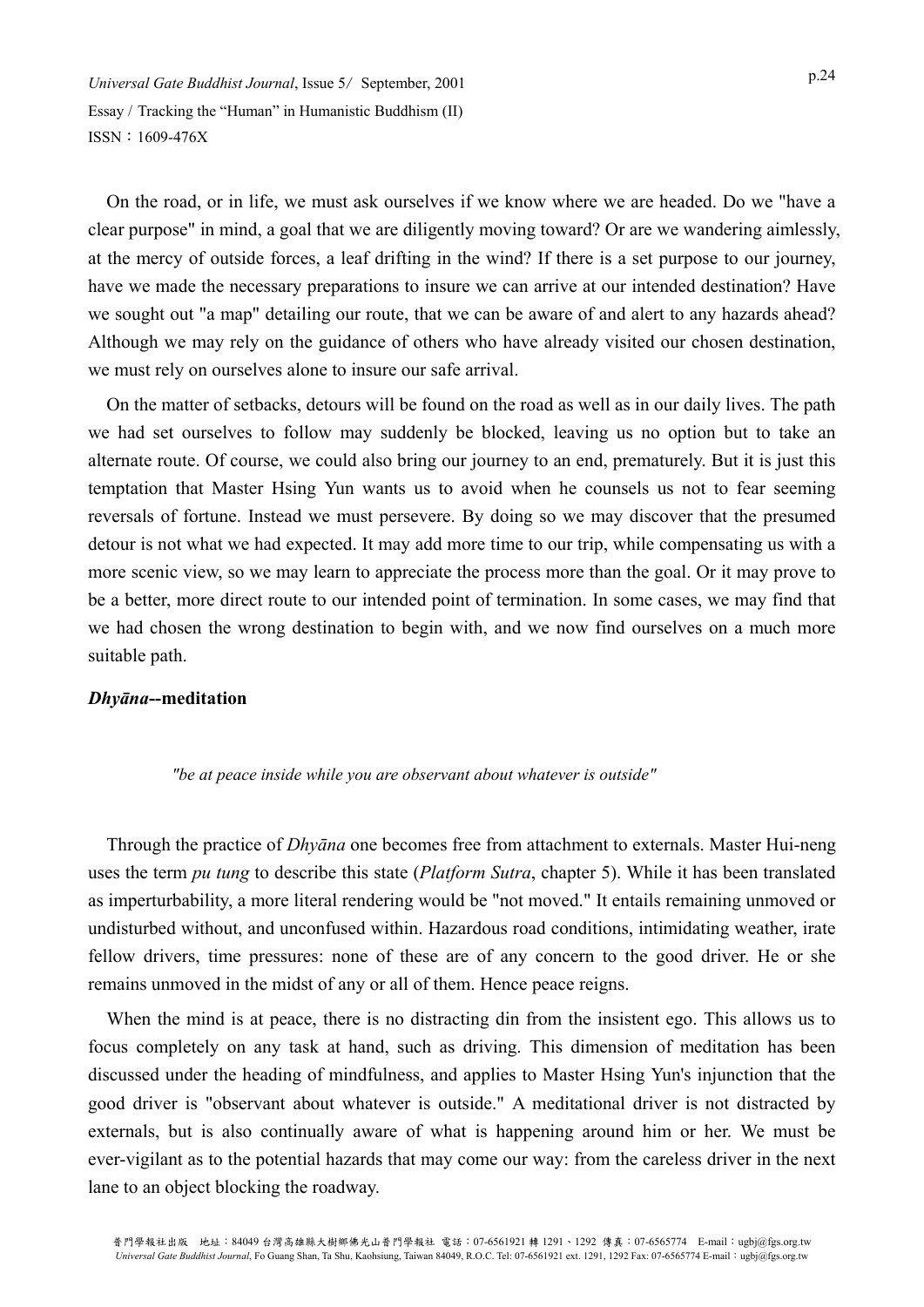#### *Praj*b*ā***--insight, wisdom**

*"be wise ... react quickly to immediate conditions"* 

Last, but certainly not least, our journey down the roadways of life or the highway requires a special kind of wisdom as the culmination of the previous five elements. By emptying our mind of attachments, *Praj*b*ā* arises. It signals a spontaneity unleashed due to that fact that we are no longer being "stuck" on things or concepts, thus allowing us to come or go with the ease of someone at play. [62] This "heart of wisdom" has been emptied of even the concept of emptiness (which last can pose the danger of attachment to non-attachment).

Under such conditions, we are able to act with the quickness required to respond immediately to the situation that confronts us: whether it is a hazard on the roadway or an obstacle to our practice. The liberated mind of *Prajña* "works freely without any hindrance, and is at liberty to 'come' or 'go'." [63] Nothing is suppressed. Everything flows freely. The one who practiced the six perfections is thereby revealed as the perfect performer, an expert in driving as well as in living.

It is difficult indeed to talk about perfections, *pāramitās*, in what most consider an imperfect world, much less to encourage people not to be intimidated by the seemingly insurmountable challenges of embodying those perfections in our own lives. It requires a wise and compassionate master, such as Master Hsing Yun, to marshal the language and imagery that can appeal to the modern and post-modern mind. Our mediocre assessments of ourselves as "mere" humans have made us question our ability to undertake the heroic actions required to be charitable, pure, patient, zealous, meditative, and wise. The arena of heroic behavior, however, is as near as your own car, or as far away as your deluded self-image dictates. Buddhist Dharma has much more faith in our potential. Thus, the Fifth Patriarch instructed the soon-to-be Master Hui-neng, "if one knows one's own mind and sees intuitively one's own nature, one is a Hero, a 'teacher of gods and humans,' 'Buddha'." [64]

# **Conclusion**

Humanistic Buddhism holds great promise for the propagation of Buddhism in any and all cultures. By appealing to our common human nature, an immediate bond is established in terms of shared experiences and shared problems. But through a close examination of human nature we also are able to discern the inherent limitations of our nature *qua* human. We can thereby open ourselves up to our deepest resources of Buddha nature.

Defining what human nature is constitutes the first step in defining Humanistic Buddhism. The varying perceptions is itself very instructive. Going from a species identity to our personal identity,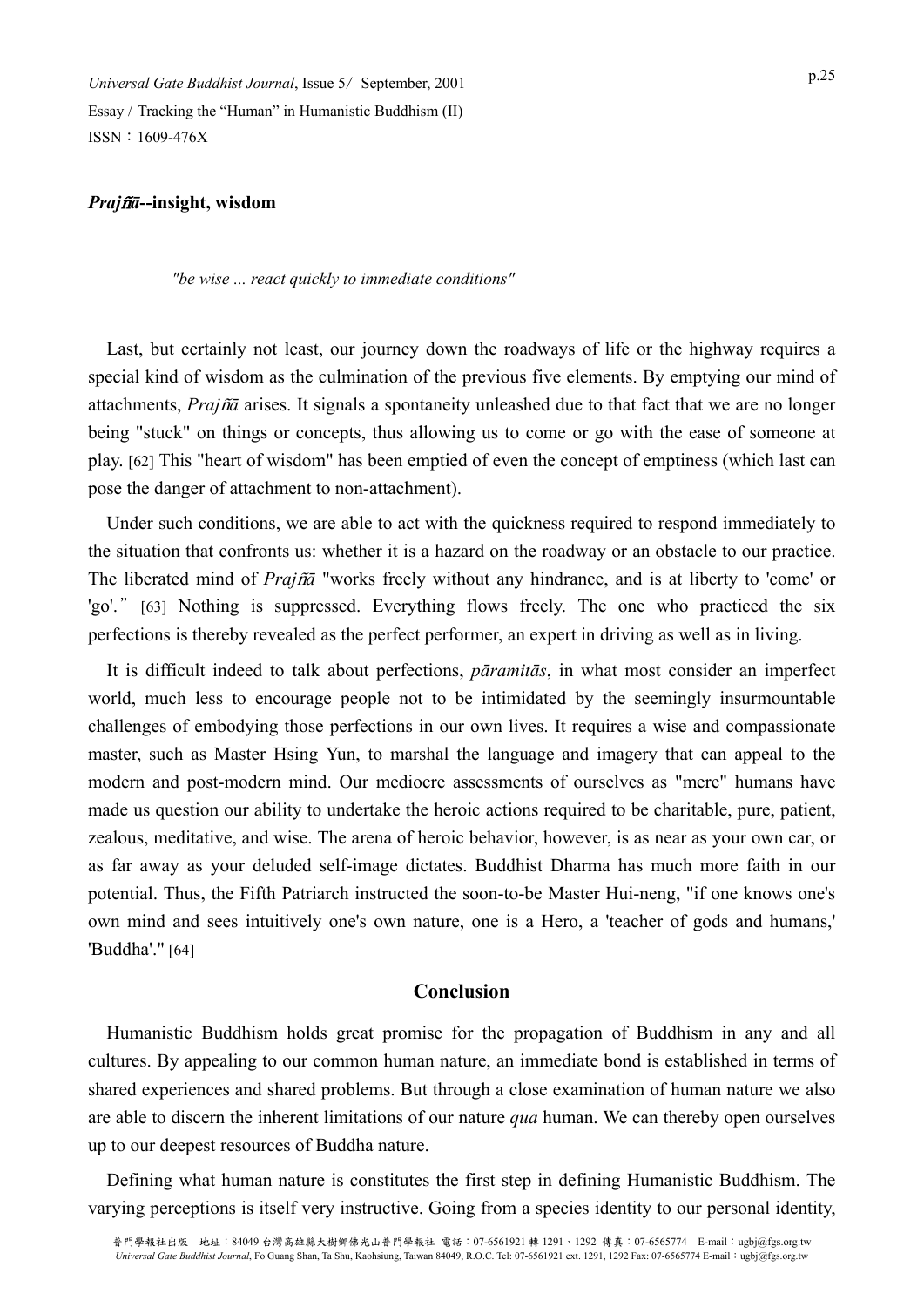we need to consider more closely our own self-definition, the definition of the individual human self. Buddhism has much to offer on this point, including how we can conceive of a self as a self, that is, the constructive process delineating the Five *Skandhas*. An interesting parallel exists here to recent analysis of self-consciousness carried out within the framework of cognitive science.

The artificially constructed self must then be deconstructed, a process that has been explored and discussed by Buddhist practitioners over hundreds of years of collective practice. One then must turn to examine the reality underlying the illusory self, referred to in the Chan tradition as the mind of non-mind (*wu-xin*). The practical application of these Buddhist theories can be found in the diverse pedagogical techniques of various accomplished Masters, three of whom have served as our guides here. In their innovative approaches to the Dharma we have seen how Buddhism can be humanized as a means to the end of getting beyond and beneath mere human nature.

#### **NOTES**

- [41] "A Woman's Role in Dharma," in *The Hundred Thousand Songs of Milarepa*, Volume I, Garma C. C. Chang trans. (New York: University Books, 1962), pp. 136-49.
- [42] Milarepa, p. 137.
- [43] Milarepa, p. 137.
- [44] Milarepa, p. 137.
- [45] Milarepa, p. 138.
- [46] Milarepa, p. 138.
- [47] Milarepa, p. 138.
- [48] Milarepa, p. 138.
- [49] Milarepa, p. 139.
- [50] Milarepa, p. 139.
- [51] Milarepa, p. 143.
- [52] Milarepa, p. 144.
- [53] Milarepa, p. 144.
- [54] Milarepa, p. 145.
- [55] Milarepa, p. 145.
- [56] Milarepa, p. 146.
- [57] Patrul Rinpoche, "Chase Them Away!" Herbert V. Guenther trans., included in *Entering the Stream: An Introduction to the Buddha and His Teachings*, compiled and ed. Samuel Bercholz and Sherab Chodzin Kohn (Boston: Shambhala, 1993), pp. 289-294.
- [58] Zhuang Zi, chapter twenty-four, *The Complete Works of Chuang Tzu*, Burton Watson trans. (New York: Columbia University Press, 1968), pp. 275-276.
- [59] For a further discussion of the threefold "process" from Great Faith to Faith Doubt, culminating in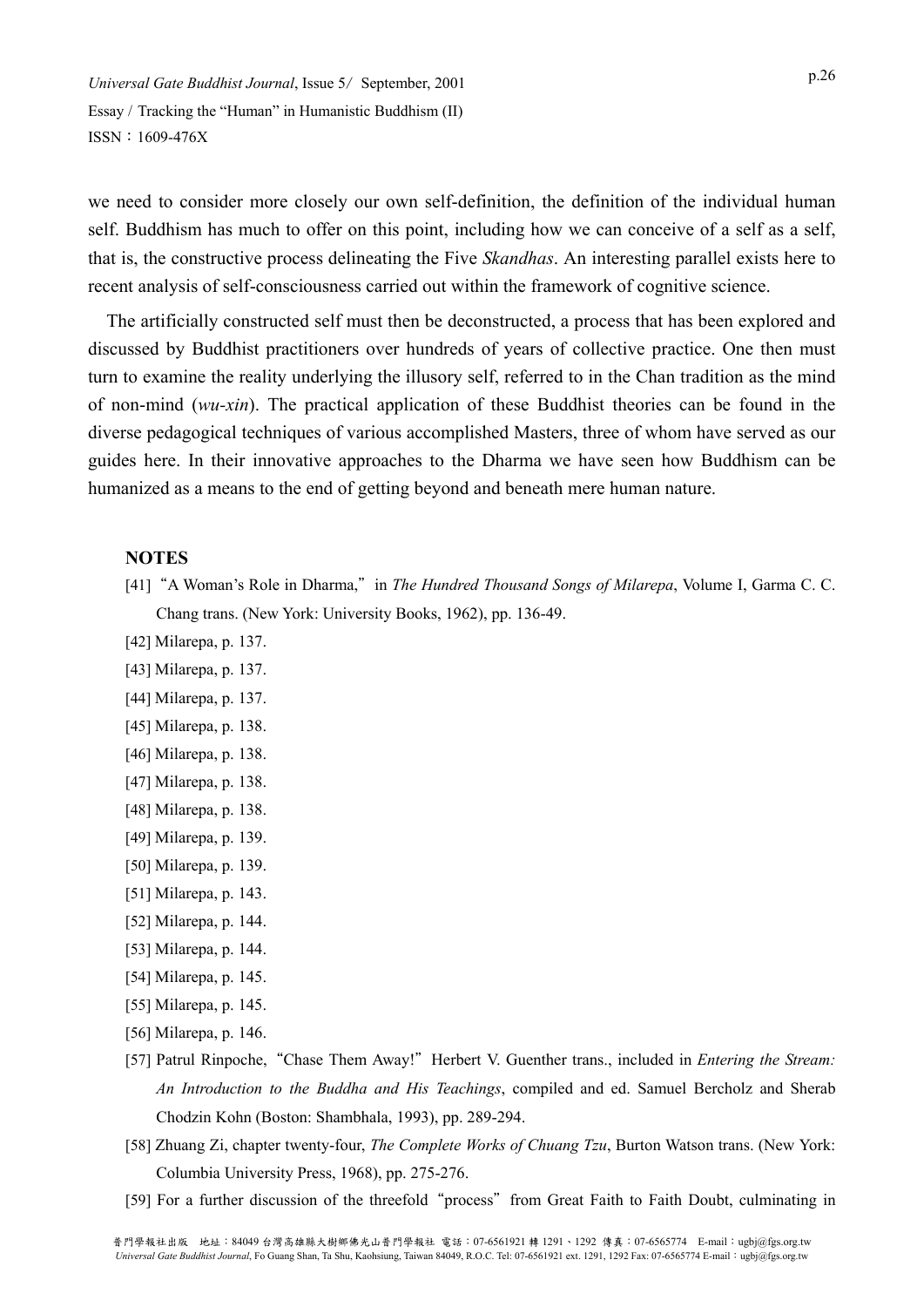> Great Death, see Sandra A. Wawrytko,"The Poetics of Ch'an: *Upāyic* Poetry and Its Taoist Enrichment,"*Chung-hwa Buddhist Journal* (June, 1992), 341-377.

- [60] Venerable Master Hsing Yun,"An Opportunistic Driver,"*Readings in Humanistic Buddhism*, Part I, p. 50.
- [61] *Platform Sutra*, chapter three, p. 41.
- [62] *Platform Sutra*, chapter two, p. 27; chapter eight, p. 87.
- [63] *Platform Sutra*, chapter two, p. 32.
- [64] *Platform Sutra*, chapter one, p. 19 (slightly revised).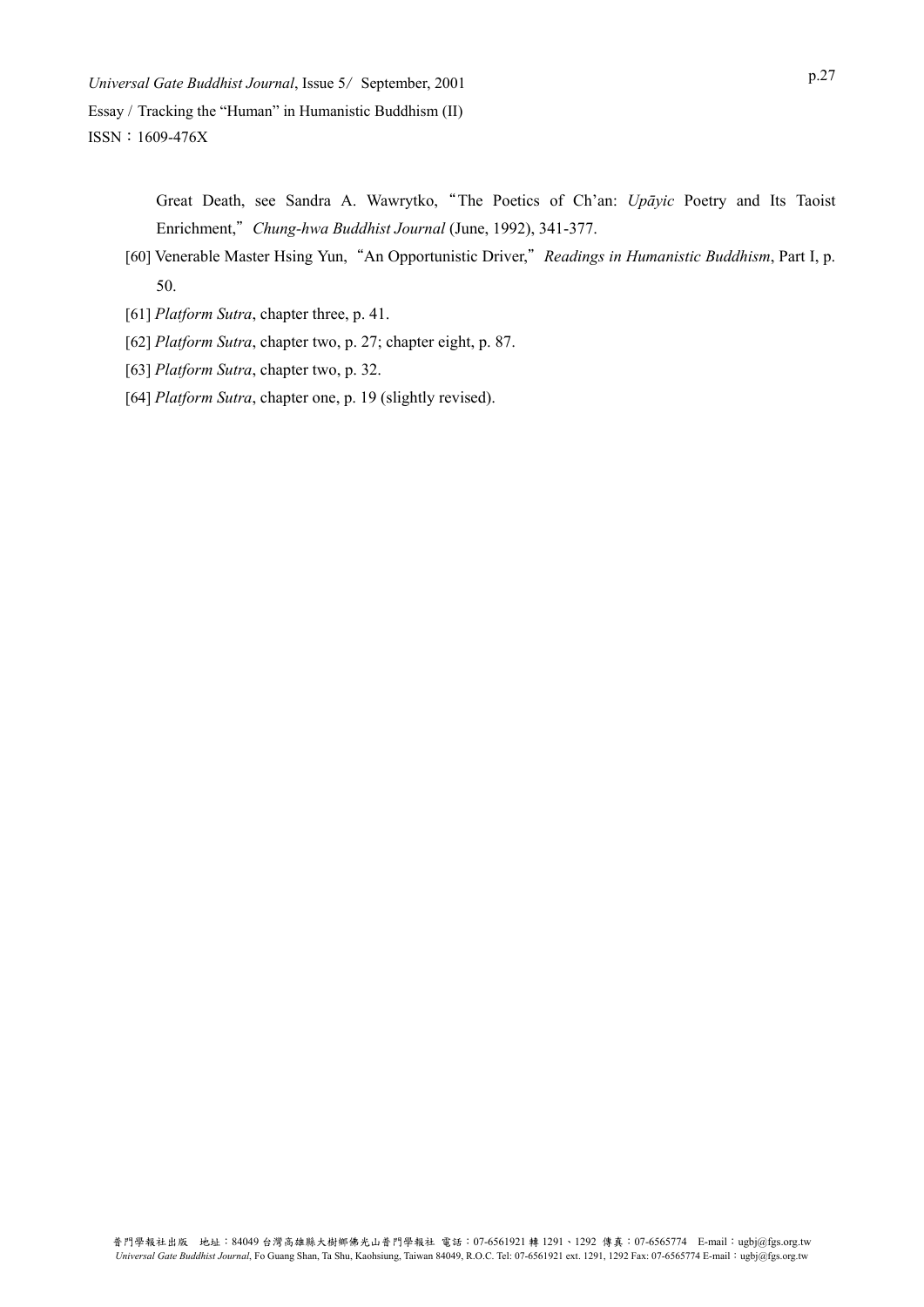# 探討人間佛教的「人」(二之二)

#### 華珊嘉 著

聖地牙哥州立大學‧亞洲研究和哲學系教授

滿和 譯

# 密勒日巴尊者

這位西藏吟遊行者的弘法方式非常具有人間性。他在西藏山間雲遊之際,遇到各式各樣 的人,有牧羊人、強盜、因明家、家庭主婦、商人、國王、學者,甚至還有一位是瀕死的苯 教信徒,苯教在佛教尚未傳入西藏之前就已經存在了。

有一次,密勒日巴尊者遇到兩位不同典型的婦女,一位是尖酸刻薄的老太太,一位是修 養很好,心向佛道的年輕婦女。[註 41]值得一提的是,這次的會面並沒有讓人聯想到普遍存在 的性別(歧視)問題。但是,密勒日巴尊者並沒有忘記婦女處在當時的文化背景中,所能扮 演的角色是非常有限的。密勒日巴不是原始女性主義者,而是已經開悟的人,儘管他已經超 越了人類的膚淺面,包括有關性別的陳腐思想,但是,他並沒有忽略這兩位「未來佛」已經 被性別歧視的社會現象所影響。在一番周詳的考慮之後,他為她們提供了對治的方法。

 密勒日巴尊者先遇到一位正在田裡工作的年輕婦女,她是一位「智慧的天使」。當他前 往托鉢化緣時,她請他到附近的家等她。不幸的是,他受到了敵意的款待。事實上,接待的 人和他最初見面的年輕婦女完全不同:她既不年輕又不漂亮,也不慈悲;而是一個既老又醜 又心懷敵意的老嫗。年輕婦女對密勒日巴的請求欣然回應,但那位老婦人卻手中握著一把灰, 衝向他喊叫,態度十分輕蔑。老婦人把他當作是「可憐的乞者」,譴責他來偷食物,甚至要 偷她女兒和女婿的珠寶。

密勒日巴尊者並不急著為不實的譴責辯護,而是設法根除對方根深蒂固怒氣填膺的瞋恨 心。雖然眼前這個老嫗非常可憐,但是密勒日巴尊者並不寄予同情,而是給她增強心力的工 具。首先他突破她多年來的勞苦和受虐待所形成的防衛心態。

 他以一曲即興的歌回應作為開示。他發現她的反應如此激烈,並不完全是針對他來的, 而是衝著佛法來的,她怪佛法為她帶來不幸。密勒日巴尊者就像一位善巧的治療師,教她深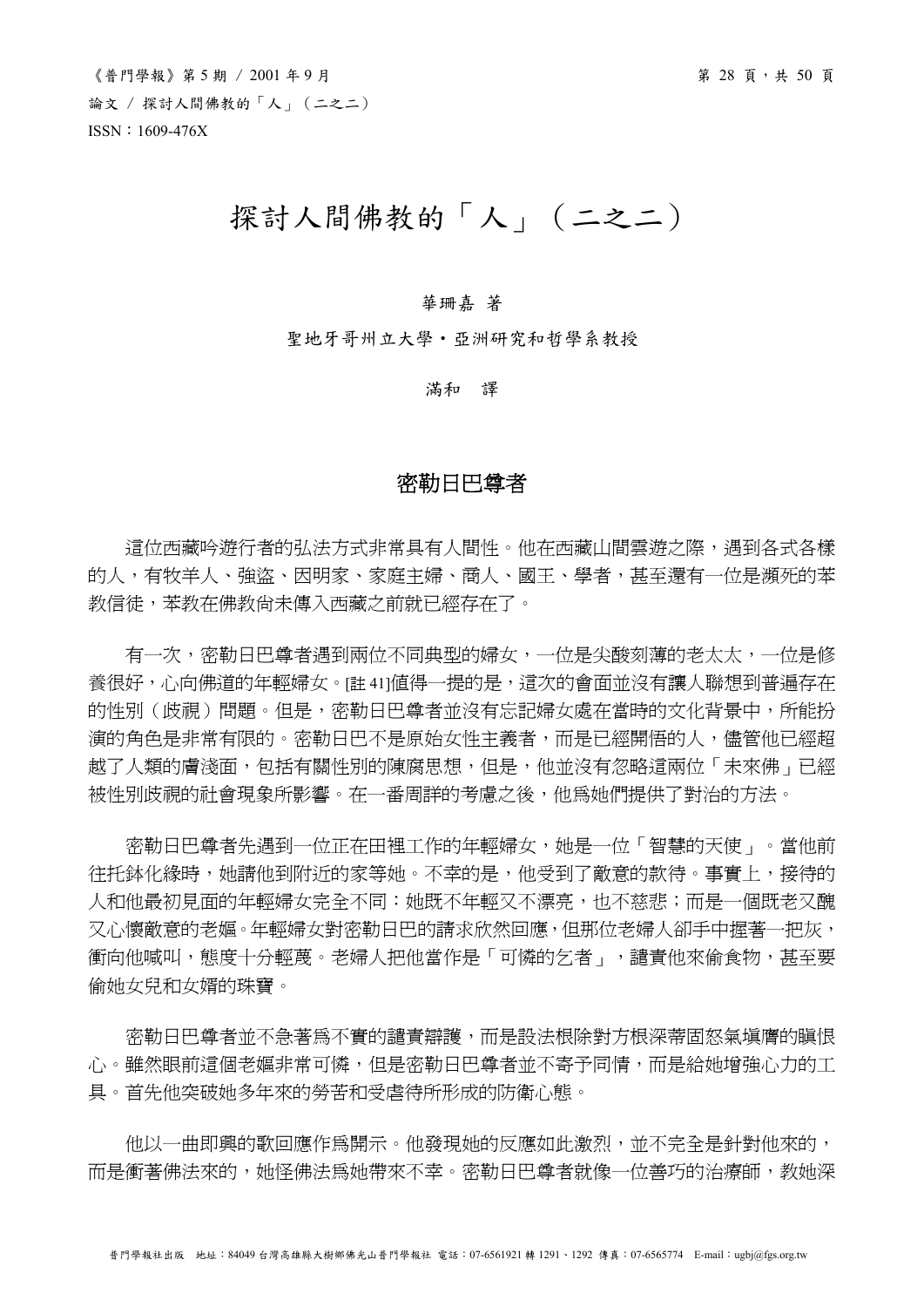$\langle$ 普門學報》第 5 期 / 2001年9月 論文 / 探討人間佛教的「人」(二之二) ISSN:1609-476X

入探究自己的思維和心意,找出這些負面感受的來源。他建議她修持佛法對治瞋怒,並以提 醒的語氣說:

仔細想一想,親愛的女士; 當你初到人間時, 曾否夢到自己會變成老母羊?[註 42]

密勒日巴尊者並無意侮辱這位受苦的人,只是以加重情境的方式來引導她的注意。他也以佛 法暗示她本身就有能力改善不幸的生活,也就是她必須為自己的現況負責。

 下面的詩句透露著這位佛教大師非常清楚這位婦女如何變成她現在「老母羊」的狀況。 他很同情當時的社會狀況讓她變成「無薪女傭」:

早上起床,

晚上睡覺,

在這段時間裡,你有做不完的家事。[註43]

他建議,佛教的修持能在潛移默化中改變她的現況。佛教無法改變由家長管理的家庭結構, 這種結構把她趕到社會的邊緣。權力、財富和男性特有的繼承權是眾人所盼望的東西,但是 她都得不到。她的憤怒無法改變此一事實。偷竊、搶劫和打架也無法達到她的願望。然而, 她自己卻是瞋怒的最大受害者。

老奶奶,你被瞋火灼傷了。[註 44]

密勒日巴尊者知道老嫗為了減輕她的痛苦,所採用的「人性」策略為:最好的防衛就是抵抗。 她以閒言閒語、干涉別人、幸災樂禍為能事,沉迷於別人的痛苦中。

然而在老化的過程當中,總有無法避免的情況,這一點尊者並不加以掩飾。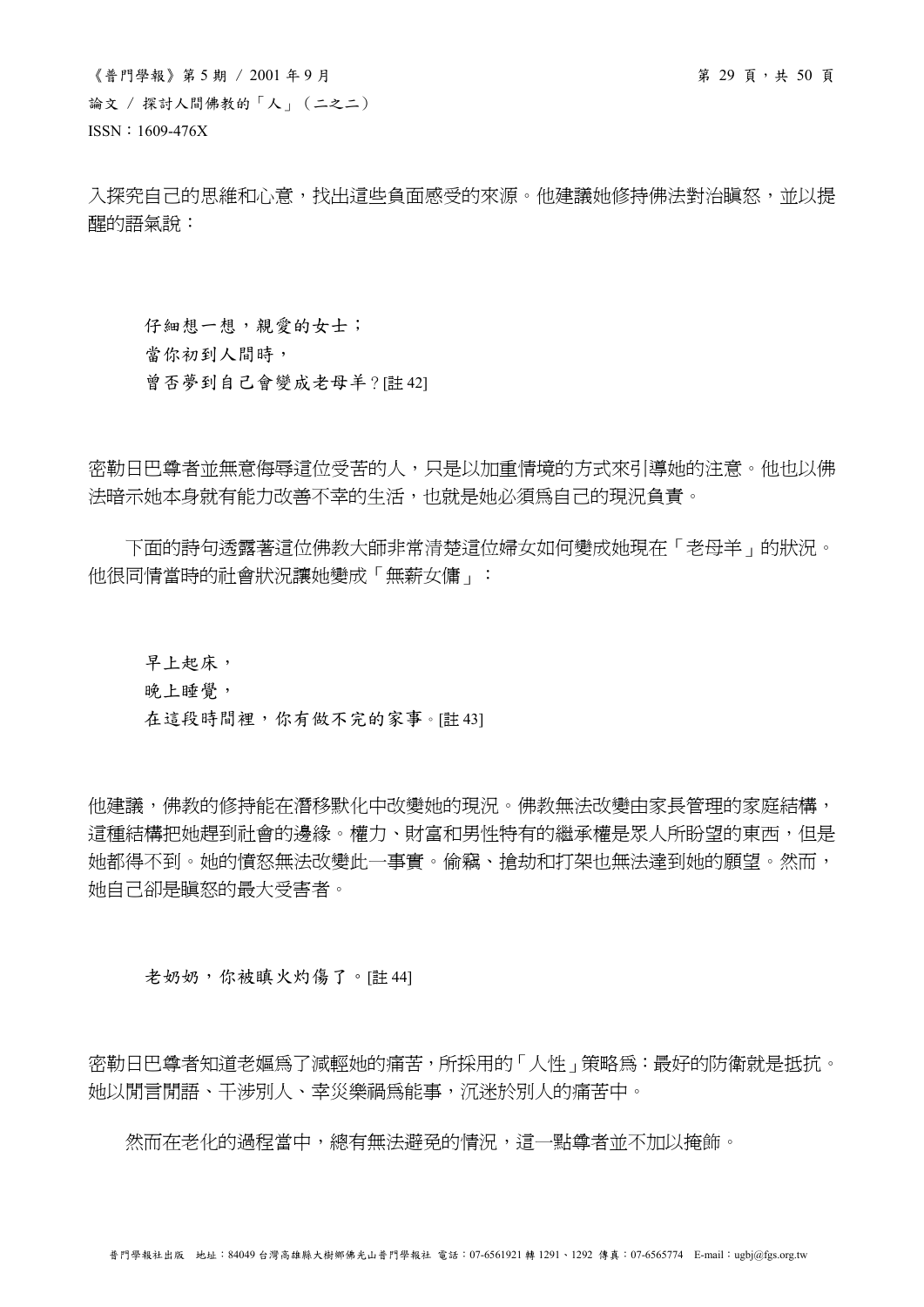$\langle$ 普門學報》第 5 期 / 2001年9月 論文 / 探討人間佛教的「人」(二之二) ISSN:1609-476X

把你從椅子上扶起來時,就好像是拔一根釘子; 你虛弱的雙足, 行步搖擺,好像一隻賊頭賊腦的鵝; 當你跌坐在椅子上時, 如同大地碎裂; 你的身體既衰老又笨拙。[註 45]

不僅如此,她的外觀也很糟糕:

你的皮膚皺褶不堪; 你的骨頭從萎縮的肌肉中明顯地突出; 你既聾又啞又笨,妳外型怪異,動作蹣跚, 你是三重畸形的。

老奶奶,皺紋已佈滿你醜陋的臉龐。[註 46]

密勒日巴尊者不想用刻意討好的話來增加老嫗活在幻想中的負擔。因為如果她要覺悟的話, 就必須面對現實。這確實是很費勁的慈愛呀!

可憐的老嫗處於極端苦惱之中,並沒有得到任何人的安慰:

你的飲食既冷又髒, 你的外套既重又破, 你粗糙的床刮傷你的皮膚; 這三樣東西經常伴隨著你。[註 47]

她的處境如此低微,似乎到了人類所能忍耐的極限。於是,密勒日巴尊者採用既不殘酷也不 誇張的話語,形容道:

老奶奶,你現在是個可憐人,一半女人,一半母狗。[註48]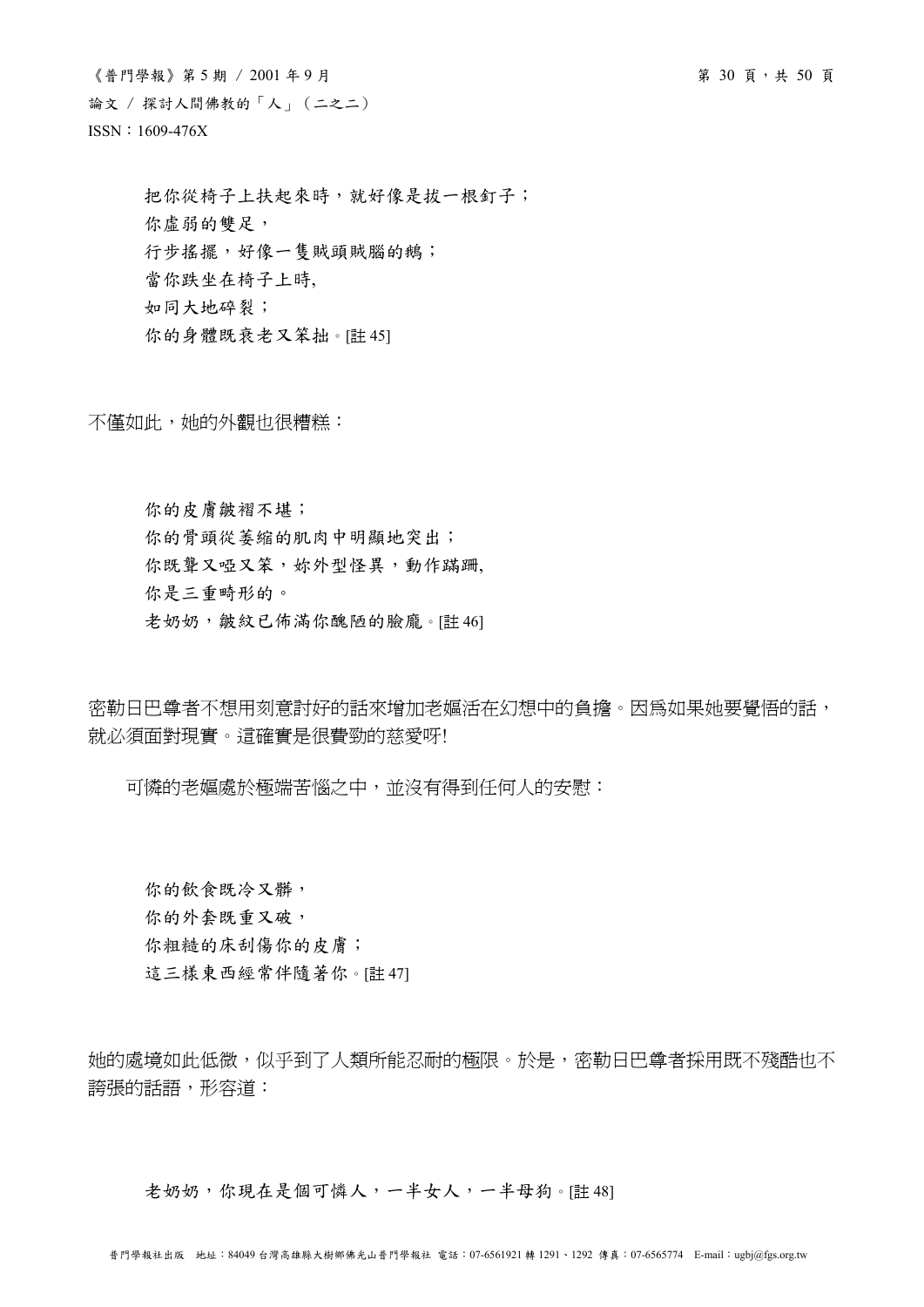唯有當她察覺到自己已經到達生活的最低點時,她才能夠而且願意抓住想要幫她脫離困境的 援手。但是,密勒日巴尊者只能提供意見,建議她不斷努力地「修持佛法」。當尊者問她是 否能面對往生時,死亡變成最具說服的力量。我們當中有多少人有這種準備呢?

#### 老奶奶,你是否能信心十足地面對死亡呢?[註 49]

 老婦人對這些問題的反應如何呢?「她不知不覺地將拳頭放鬆(本來要用來攻擊密勒日 巴的),灰土從她的指間滑到地面上。她很後悔自己對密勒日巴尊者的態度。由於被他的慈 悲和言語所感動,老婦人忍不住落下眼淚。」[註 50]當潛伏的畏懼感暴露出來時,憤怒和悲苦 被化解了。老婦人不再像個無助的受害者,因為她已經得到了自救的方法。

這時候,年輕的婦人,巴達蓬,來到此地,一開始還誤解剛才發生的事。老婦人為密勒 日巴尊者辯護,說他並不殘忍。相反地,她很感謝他喚醒了她。然後,她建議巴達蓬應該趁 此機會向尊者求法,並暗示她:如此可以避免像老婦人多年所受的苦。巴達蓬很熱忱地回應, 並且要求多聽一些法。密勒日巴尊者爲她說上師三寶、三物加持、三部傳承、三種修持:外 修、內修和真修。

至少從性別問題的觀點來看,這些開示中最有趣的內容是尊者和進徒弟之間有關女性角 色所受到的「限制」話題。巴達蓬提到一般認為劣身(女身)是過去的罪業所造成的。

對女性而言,出生在富貴人家是一種束縛,而且沒有自由。 對女性而言,身世不佳意味著沒有同伴。 我們有時和丈夫談到自殺的問題; 我們離開了慈親; 我們有遠大的抱負,但是堅持不夠。[註51]

受到性別陳腐思想影響的她,希望尊者能教授簡易的修持法門,因為她對佛法的了解「有限」。

大師既不認同也不否定她的自我評價: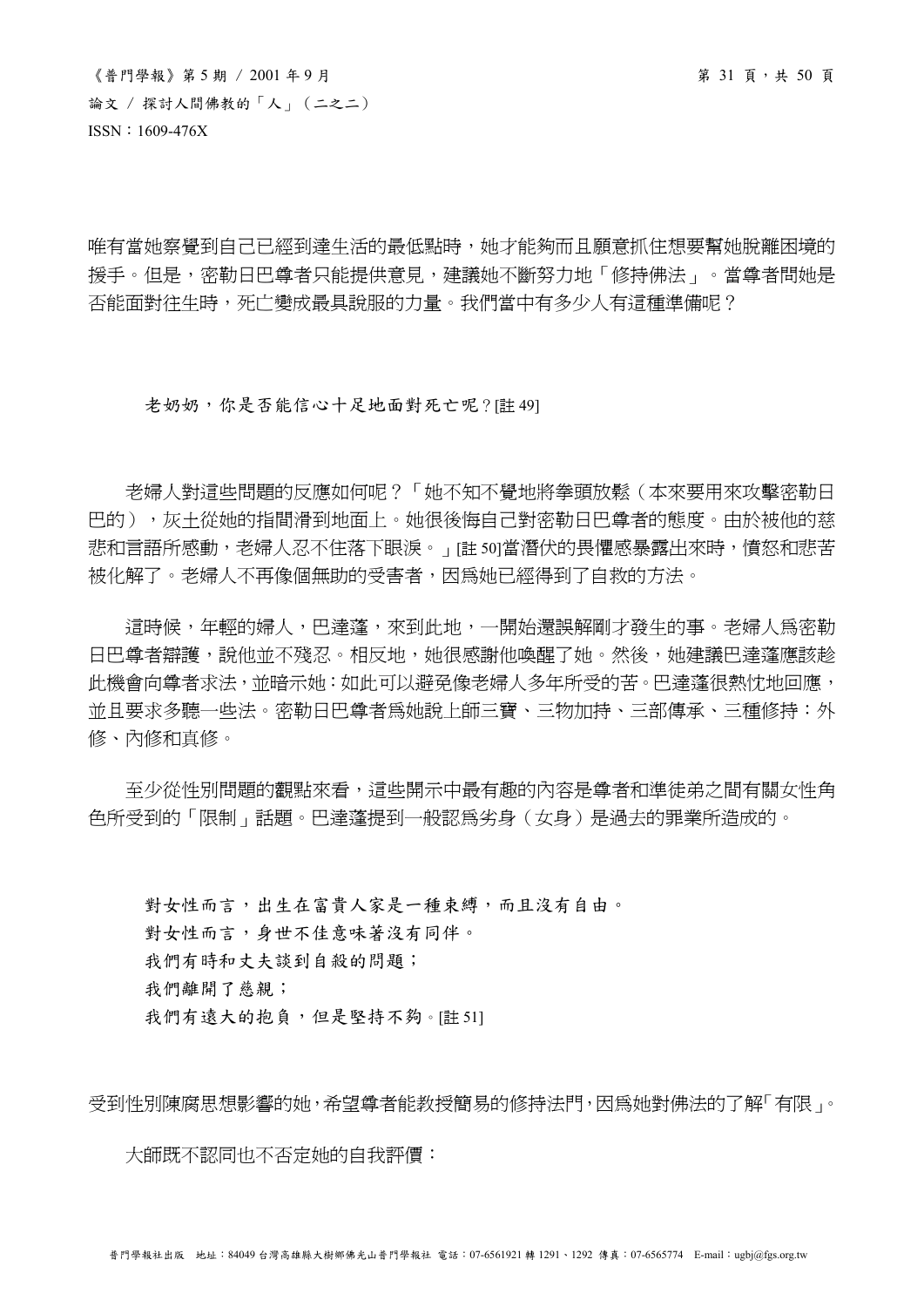$\langle$ 普門學報》第 5 期 / 2001年 9 月 第 72 頁, また50 頁 論文 / 探討人間佛教的「人」(二之二) ISSN:1609-476X

我應該讚美還是輕蔑你的故事呢? 如果我讚美,你會驕傲; 如果我輕蔑,你會生氣; 如果我說實話,就會暴露你潛在的錯誤。[註 52]

他並不強調她的心理和社會狀況,而強調:明師勝過兒子或丈夫,開悟勝過世俗的生活。換 句話說,她必須拋開人為造作的社會標準,因為佛法勝過辯才,奉獻勝過獻媚。他責怪她「狡 詐有如市儈」,「註 53]因為他看出這是她修學佛法的障礙。但是除了她自己之外,她欺騙了誰 呢?她屈服於當時的社會對於婦女的貶抑,低估了自己的能力。她騙她自己,以為自己無法 成就,因而有藉口不必去做任何的嘗試。

但是,密勒日巴尊者對她的潛能有較高的評價。他邀巴達蓬隨他專心學禪。她猶豫不決, 問道:

我是家事的奴隸。 哪有時間修習佛法呢?[註 54]

他不接受這種理由,而勸她要專心修持。

以慳貪的心施捨, 就好像餵一隻奇怪的看門狗, 只會帶來壞處,沒有好處, 得到的回報是被狗反咬一口。[註 55]

 除了關心此生,包括家庭之外,她應該為來生做準備,因此必須要堅忍、勤快、精進。 她主要的敵人之一是「『缺乏活力』,以致於迷失、懈怠、善變。」[註 56]這些內在的敵人係 因毫不察覺地接受性別歧視的陳腐思想而產生,以致於她只能在世間生活中擔任被動的「女 性」角色。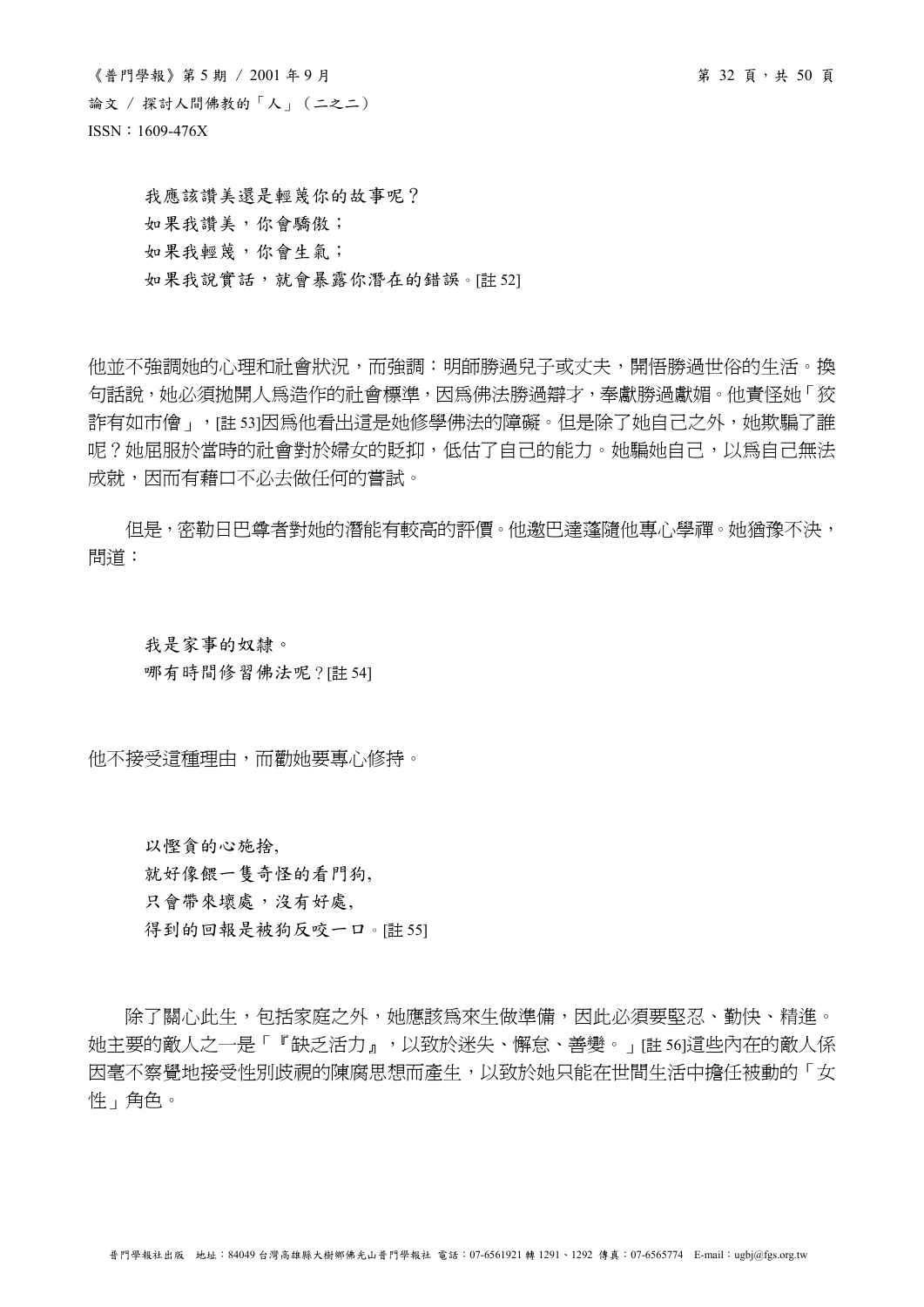$\langle$ 普門學報》第 5 期 / 2001年9月 論文 / 探討人間佛教的「人」(二之二) ISSN:1609-476X

後來,巴達蓬回去禪修後,報告她的心得。密勒日巴尊者對她的進步印象深刻。她因備 受鼓勵而更加努力修行,後來聽說她開悟了。事實上,巴達蓬是密勒日巴尊者四位「女傳人」 之一。由此可知,密勒日巴尊者擅於運用人性,並將人性超越為佛性。

# 帕圖仁波切

在〈將他們趕走!〉("Chase Them Away")這首詩歌裡「註 57」,這位道行高深的西藏行 者以十分簡潔的詩歌方式表達,非常富有佛法和人性。帕圖仁波切年老即將臨終時,曾回顧 他豐富的修行體驗。從他開悟的過程當中所面對許多的不同修持層面,可以看出他的心境、 情緒和態度都有突然的改變。

這首詩歌將作者靈修過程中的十四種情況:從(1)尋師,(2)聞法,到(3)獨修,(4)產生境 相,(5)對禪修的看法,(6)對行為的評鑑,(7)設定目標。當他由學生變成老師時,另一階段開 始了,(8)從開示到(9)西藏傳統很重要的辯經,(10)著書。最後,他下山走入「現實」世界, (11)遇到朋友,(12)對於物質成就有所省思,(13)與同道相處,(14)和徒眾相處。

 十四種情況當中,每一種情況都可以從三個角度來審視,那代表著修行過程的三個階段, 以及他當時靈修的進展。

1.剛開始時過度自信,這是許多新進佛門的人在「大信」階段時都有的體驗。這不僅意 味著對佛法的信仰,而且對自己本身和自己可以成功的能力都過度地樂觀,或者至少是不夠 成熟的自信,即使此人註定會成為大師,也會有這種情況出現。剛開始修行時,會認爲開悟 是輕而易舉的事。初學者立足於絢麗崇高的期望點,熱情洋溢,其所暴露的危險,正如莊子 云:「所謂暖姝者,學一先生之言,則暖暖姝姝而私自說也,自以為足矣,而未知未始有物 也。」[註 58]

2.比較深思和「世故」的反應出現在第二階段。懷疑佛法和懷疑自己的「大疑情」,開 始滲入有所體驗的修行者的意識了。畢竟開悟不是容易的事。帕圖仁波切每一種情況都會進 一步思考,從而有危險、不確定、猶豫的感覺。膚淺的感受充滿心中。儘管行者的修行有了 進步,但是空洞的感覺依舊。雖然過於天真的想法已經空去,但必須連這種空也要空去。人 類畢竟還是人類,必須還要努力超越自我。

3.自發性和非自覺的行為乍現覺悟的靈光,在第三階段中閃爍不已。以佛法而言,這種 現象有時是令人震驚的、矛盾的,甚至是反直覺的。但是,這種行為不能用「正常」或「常 識」的標準來判斷。一種根源於自發性的內在邏輯在此時發生作用,從空掉「空」的非自覺 中流露出來。在這一階段時,我們可以說帕圖仁波切已經進入了「大死」的階段,已經空去 需求、標準及期待覺悟的心理。[註 59]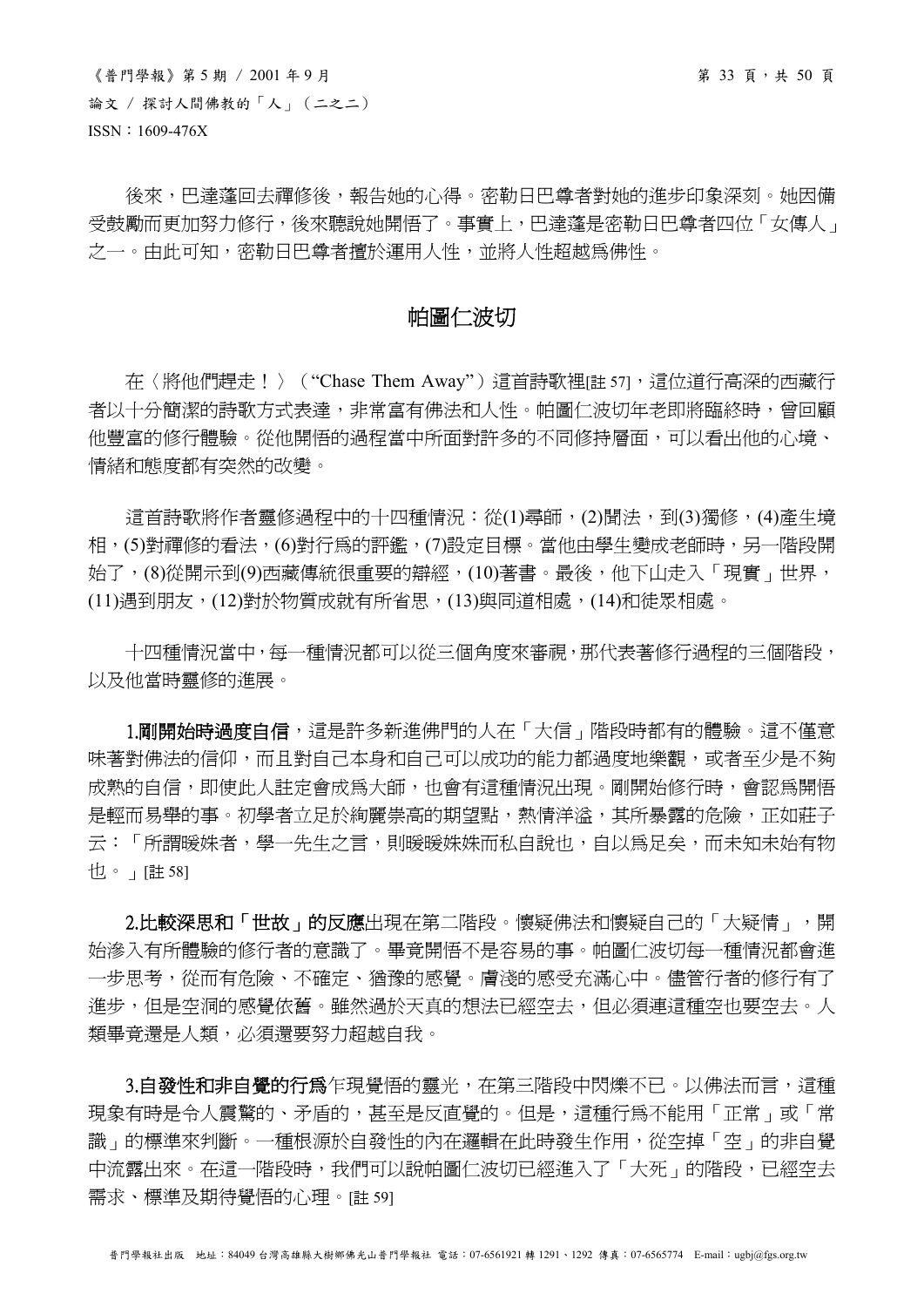$\langle$ 普門學報》第5期 / 2001年9月<br>
第34頁, 第35頁 論文 / 探討人間佛教的「人」(二之二) ISSN:1609-476X

我們會依次檢視每種情況,以便追蹤帕圖仁波切從最初的感覺,到進一步的深思,乃至 最終評估的過程。我們將嘗試把簡潔的第一手資料予以闡釋,裨說明每一件事的意義。雖然 這是在述說一位傑出的人物如何超越自己,但也讓我們了解到人類整體的情況。這位悟道的 西藏大師並不否定他的人性,反而運用他豐富的資源觸及到比人更深一層的境界。

 值得一提的是,他運用意象的手法喚起大眾的了解。許多引用的暗喻和明喻或許看來有 點奇怪——例如美女、貪商、竊賊、騙子、痲瘋病人、兒童、老人、工人、乞丐,甚至於妓 女的感受等。野生動物和家畜,像各種的鳥和馬等,也佔有不輕的分量。最深刻者莫過於狗, 曾被他多次讚歎。在他臨終時,這位備受尊敬的佛教大師自號「老狗」。這種相當奇怪的自 稱是他覺悟的表徵與明證。

# 1.遇到明師

 尋找明師是邁向開悟過程中關鍵的第一步,對於鞏固自己的修持也十分重要。但行者逐 漸發覺到老師所扮演的角色,是無一法可教人。我們可以從下列帕圖仁波切所傳授的經驗中 推知。

初步的感覺——帕圖仁波切敘述他最初遇到的老師時,根本沒有任何資源可以讓他依賴。當 他產生「已經找到我想要找的老師的感覺」時,很明顯地並沒有察覺到其實是沒有什麼可找 的。因為對一位迷惑的「我」而言,所想要的東西也不是很恰當的。簡而言之,這種情況就 好像是「一個來到黃金島的商人」。

但是,像米達斯王(King Midas,能點石成金)一樣,這種商人(心態的人)難道沒有 發現自己必須要很小心地許願,才能避免願望會實現嗎?廣義的說,如果我們可以點石成金, 如果我們住在黃金島,還會有生命嗎?心裡的願望不會變成一種詛咒嗎?年輕的帕圖仁波切 所遇到的財寶是他經由觀察,發現自己「參與許多主題,而且陷於探討中」。

仔細思考後──初學者的高度期待似乎在下一個階段時跌到谷底。仁波切承認他當時有一種 危險的感覺。他形容這種情緒的困境好像「罪犯面對法官」,然後「被嚴厲的聲譴」。他提 及罪犯,不僅指某人被控告犯了什麼罪,而是事實上做錯了事。因此,他被帶到法官面前, 判決違反了哪一條法律。因此,他在責備的壓力下畏縮低頭。這種狀況和他之前的自滿有關 係嗎?他有沒有察覺到佛教的修行是需要辛勤努力的呢?他所面臨的是曾經想要挖掘金礦的 困難。但難道不費吹灰之力就能有所收獲嗎?

最後的評估——在他晚年的修行之路上,情況變得相當不同。不再有官犯、主副、優劣的分 別心。取而代之的是「平等觀」。他用一個可愛的景象來表達這種平等與融和的關係:「睡 在廟裡的鴿子」。過去的敵意已經歇息了,有如同類的動物心滿意足地互相倚靠,牠們生活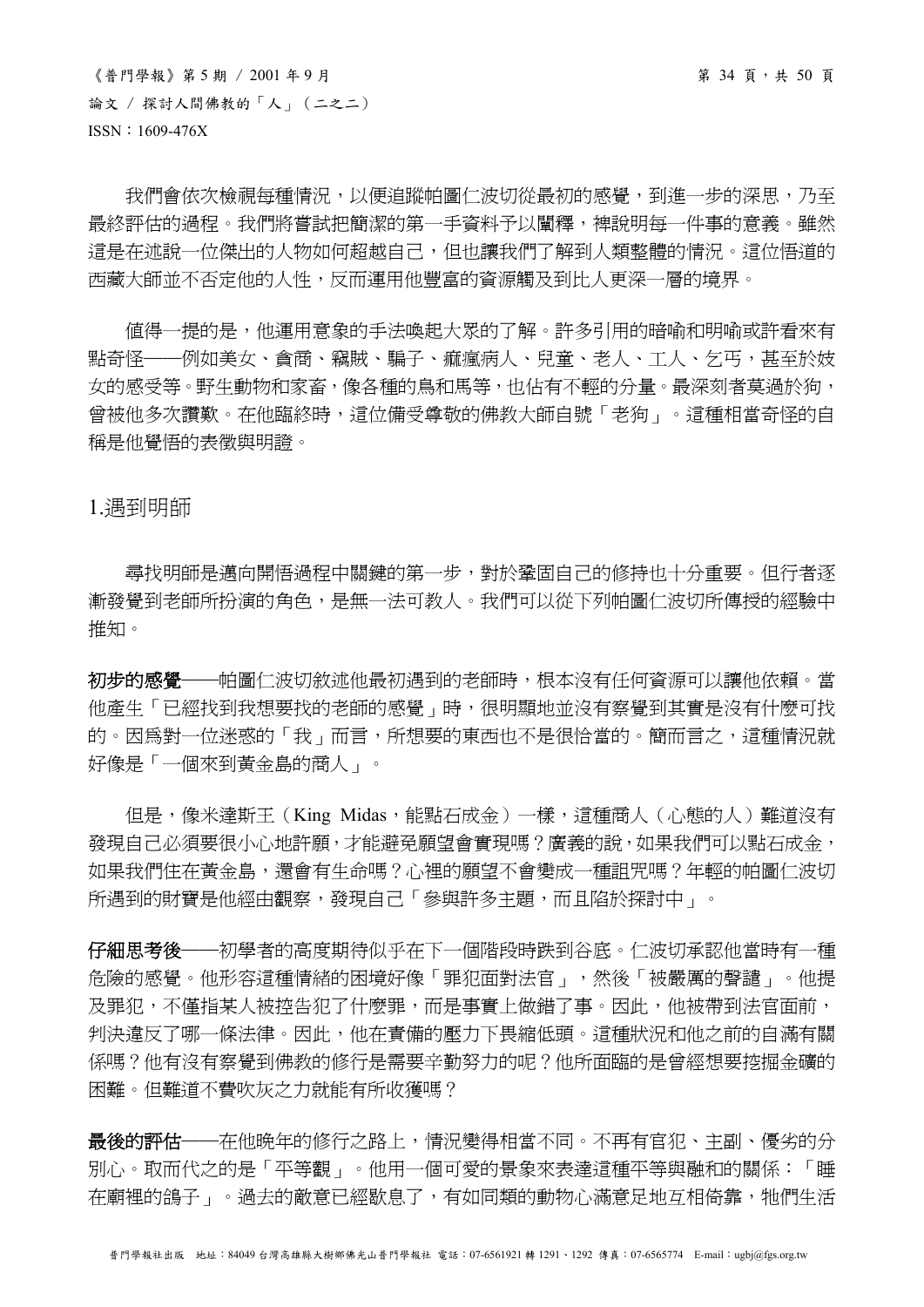$\langle$ 普門學報》第5期 / 2001年9月<br>
第35頁,共50頁 論文 / 探討人間佛教的「人」(二之二) ISSN:1609-476X

在寺院中,別人看不見牠們,但是牠們卻可以從高處的屋簷朝下俯視。也許這可以幫忙解釋 最後的描述階段:「保持距離」。和什麼或和誰保持距離呢?如果回到最初對老師的依賴, 然後被審判的權威所束縛,可以得知這裡所說的距離可能暗示覺者的自依止。已經放棄了像 商人一般尋求獲利的目標,他現在甚至已經能遠離曾經迷惑他的「黃金島」,而在心中找到 更珍貴的寶藏。過去雖然沒有找到黃金島,如今也了無遺憾。

# 2.聆聽開示

一日找到適合的老師,還會聽不到開示嗎?對於開示所抱持的態度隨著修行程度的進展 而有很大的不同。這些開示對他而言到底有用到什麼程度,或只是達到更高目標的一種方便 而已?

初步的感覺——帕圖仁波切最初聽到他老師的開示時,又再一次被誤導,他當時有一種「想 要立刻將開示實現出來」的感覺。這種感受強烈到無法抵擋,因此他把自己比喻成「饑者撲 向食物」並且「體味一番」。但是如果一餐飯是狼吞虎嚥地吃,如何能嚐出食物的滋味,或 吸取到營養呢?暴飲暴食形成另一種傷害,因為這已超過滿足正常饑餓的情況,只是為吃而 吃,不是為滋生而吃了。

仔細思考後——初學者無法克制的慾望被「不確定感」的大疑情所挫敗。在此階段,行者會 認為那些開示是「距離很遠的話語」,實際上和表相上都很遙遠。想要依教奉行的希望已經 無法實現,因為他不再了解這些教誨的意義。當然,這意味著他可能一開始就不懂這些意義。 他漸漸了解這是因為他「還沒有去除迷妄」,他原以為自己沒有這些迷惑。

最後的評估──帕圖仁波切從長期修行生活的觀點,率直地說出,在這個階段,他對過去攝 取別人教誨的被動生活有一種「厭惡感」。他甚至提出一個非常令人不快,而且尖銳的比喻: 就像「被迫吃自己嘔吐出來的東西」。這和他早期饑不擇食的態度有直接關係。他不但依賴 別人,而且他所「吃」的是別人反芻過的東西。我們可以了解到他已經「沒有發問的欲望」, 也就是說,他不想也不需要重覆被強迫餵食的過程。

3.回到孤獨

 經歷了開示的課程,學生終究要走上自己實踐的歷程。根據西藏佛教的傳統,必須要通 過獨修才能完成,通常是到遙遠的山洞裡閉關。

初步的感覺——帕圖仁波切很熱切地歡迎這個新機會和發展的新階段,從而產生一種「很自 在的感覺」,覺得自己如同「回家的旅者」。他把它看做是返樸歸真,回到真實自我的家。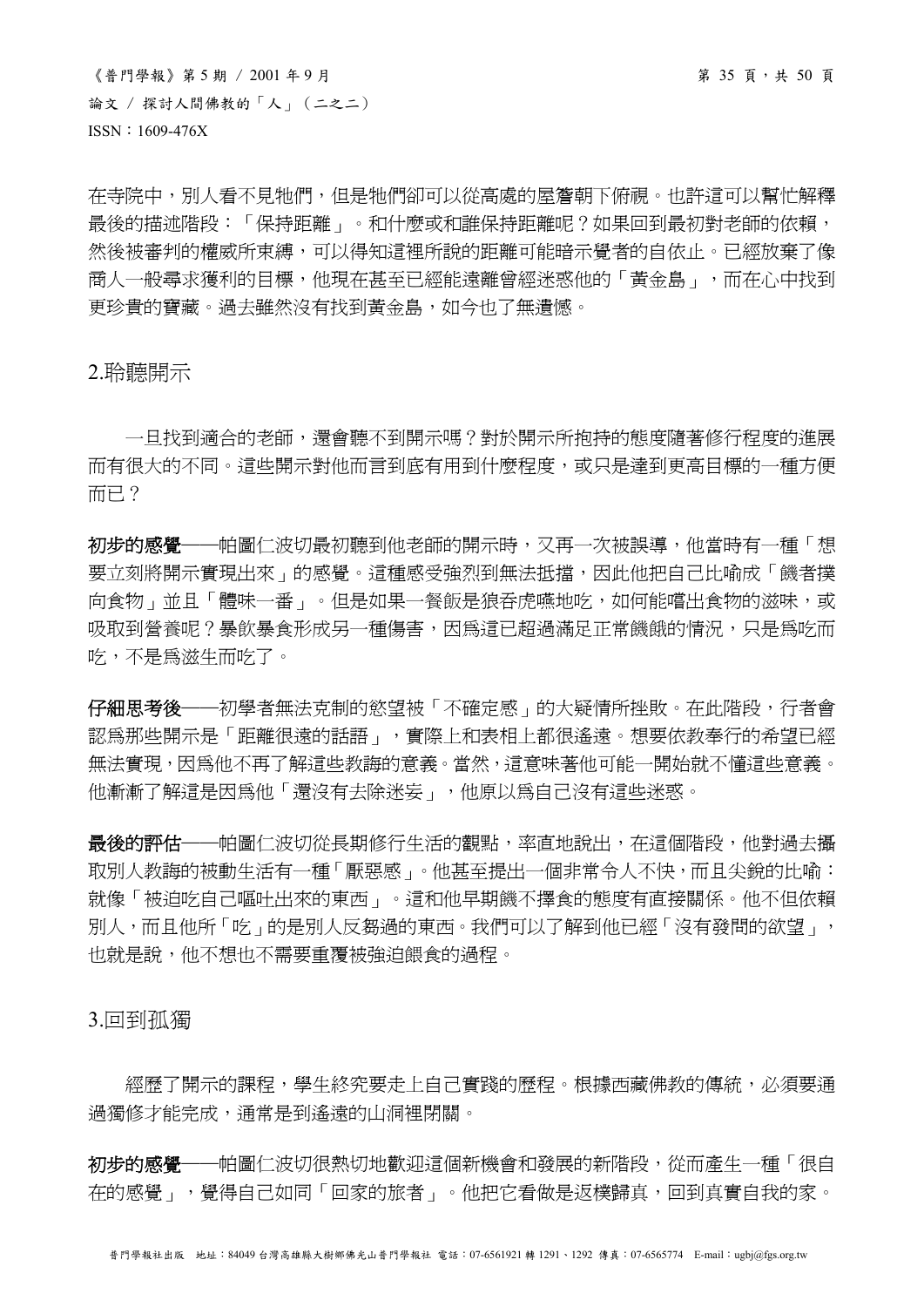$\langle$  普門學報》第5期 / 2001年9月 第 36 頁, 共 50 頁 論文 / 探討人間佛教的「人」(二之二) ISSN:1609-476X

在離開家一段時間之後,他很高興終於回家了。在這種情況之下,「享受待在家中」便是很 自然而然的事了。

仔細思考後——修行一段時間後,情況有了很大的改變。家裡的單純舒適感不再能滿足他, 他需要更多的東西。這種「不能再待下去的感覺」如同「獨居女孩」的感受一樣。漂亮的女 孩無法忍受沒有人欣賞她的美麗。同樣地,帕圖仁波切開始覺得他曾經一度珍愛的獨修生活 是在糟蹋他自己。他對小屋的惱熱感,可以從他的句子「經常來回踱步」中反應出來,這是 一種想要打破令人發悶的閉關生活,到外面浪跡天涯的渴求。

最後的評估──帕圖仁波切在回憶時,以一種比較調和的觀點來看獨修,亦即「那是一個很 好待的地方的感覺」。他已經去除了剛開始對「家」的眷戀感以及後來驅使他離開的厭惡感 和疏離感。就好像「一隻瀕死在歸宿的老狗」,他已經找到了避難所,即使不是真正的家。 就這一點而言,他是一位傑出的佛教「出家人」,他自願離家,而且沒有流浪漢非自願離家 的兩難困境。對一隻將死的「老狗」而言,這已經夠了。下一步很自然便是「綑綁屍體,處 理後事」,亦即往生之後對身體的處理。覺悟到生死的虛幻特性,帕圖仁波切對於這迫切來 臨的事表現出無畏的看法。他觀照自己死後屍體的變化,並且作了一個如實的描述。在西藏 文化背景下的妥當作法是先將屍體捆綁起來,暴露在山崖上,讓專吃腐肉的鳥群去吃。這種 方式的「天葬」有其必要性,因為地面堅硬不宜土葬,而且缺乏升火的木柴,火葬不可行, 也很奢侈。

4.對於幻相的看法

 帕圖仁波切獨居時,境相不斷昇起,他使用許多方法以便去除混亂的心境,這是一種開 悟的前兆。這些境相依據所達到的修行層次而有所不同。

最初的印象——境相最初會產生一種「狂喜的感覺」。他比喻這種情況有如「尋找歸巢的野 鳥」,與前述「獨修」中所提的「回家」意念互相呼應。這裡的焦點從居家的人(旅者/房 子)轉移到野外(鳥/巢)。這兩種狀況,都在描述歸屬感。幻相可以顯示自己到底是什麼 樣的人,因為有了這些境相的引導,他得以「提出忠告」。

仔細思考後——當「巢」找不到時,有一種突然的改變。他體驗到「失落感」,而且進入死 胡同,就好像「到了十字路口」一樣。很明顯地,他無法決定走哪一條路。他之前想要散播 「忠告」的誘因已經被壓抑住了。他「保持沉默」。此時的境相不是進展得非常好,對他自 己和別人的修持都沒有幫助。

最後的評估——最後,帕圖仁波切的幻相讓他有一種「昏頭轉向的感覺」,因為有太多東西 要瞭解,吸收。在述說這些境相時,他感覺自己只不過是「講故事給小朋友聽的老先生」,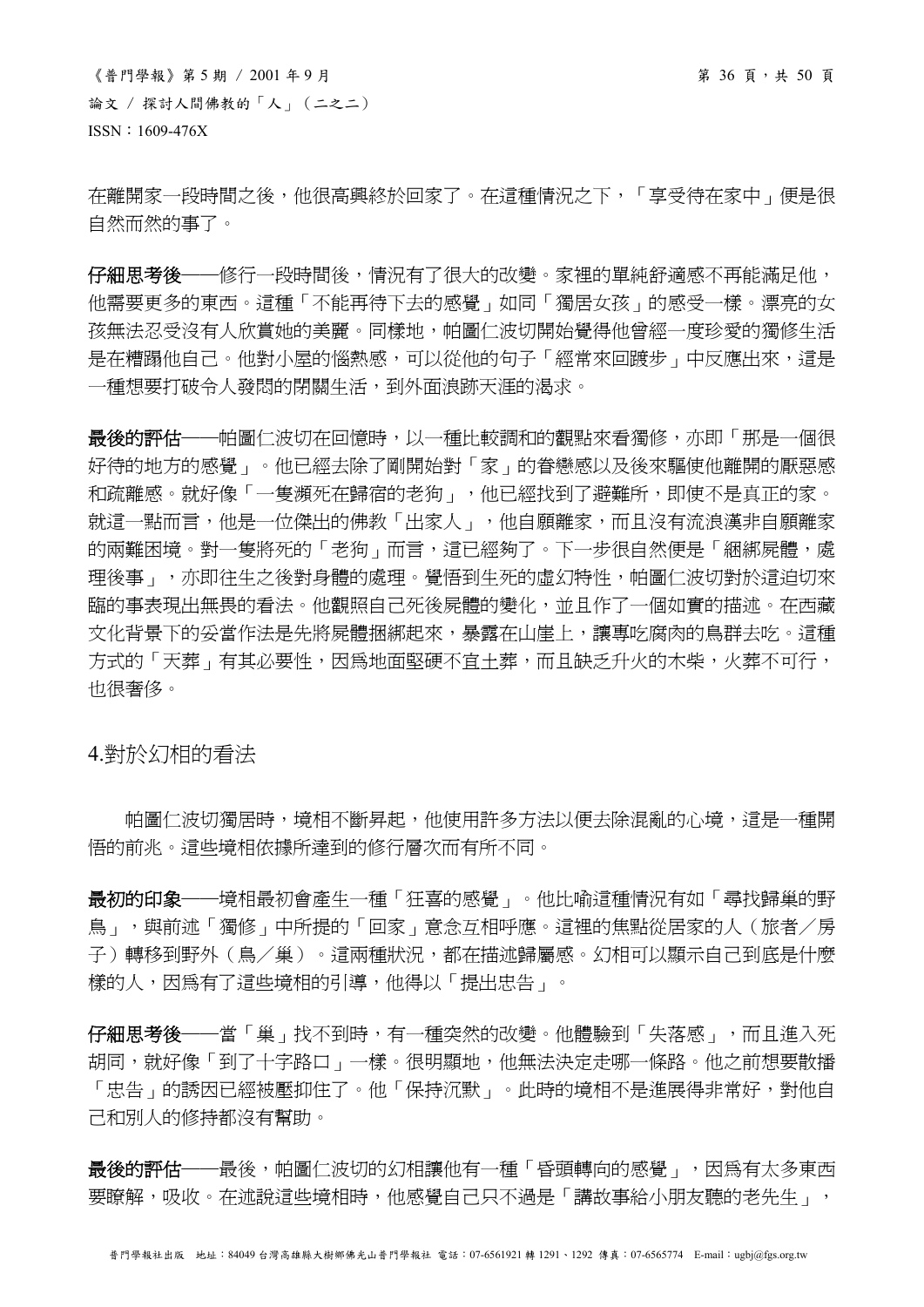$\langle$ 普門學報》第5期 / 2001年9月<br>
第37頁,共50頁 論文 / 探討人間佛教的「人」(二之二) ISSN:1609-476X

而且「不相信自己所講的內容」。這種故事至少需要兩種方式調和。首先,老先生的記憶可 能不準確。有多少錯誤和杜撰的內容是和多年前發生的事實相互交錯呢?其次,我們必須考 慮到聽眾是小朋友。這些人是大師門下未經磨練的徒弟,會不會因為缺乏經驗而容易受騙, 相信老先生所編的任何故事呢?他們的天真和期許可能(讓老先生)改變了故事內容。畢竟, 老先生要吸引他們的注意,想要讓他們高興,這可能需要更動事實。早期幻相出現時「得以 提供忠告」的一切幻想都已經消逝了。如果我們不能相信他的故事/境相,那麼我們要靠自 己的力量,自己的境相。這是一位學養深厚的大師所用的方式。

# 5.對於禪修的看法

一旦能隨心所欲掌控境相,認真習禪就有了可能。既然這是佛教修持的開展,這一階段 的觀察就特別具有意義。但這似乎和正統的佛教教義,或至少和這些教義的標準解釋相抵觸。 有人可能會問:高僧大德對禪修的看法如何。

最初的印象——一般人往往認為佛教行者禪修時法喜充滿,年輕時的帕圖仁波切也是如此。 這種情況好比「遇到相同氣質的男女」,也就是說,找到了一位心靈伴侶,能夠琴瑟共鳴。 **但是這種二分法的暗示也有語病,好像意味著在禪修時遇到了另一種東西。想要遇到自己鏡** 中影像的欲望難道不也是一種根深柢固的無明嗎?難道不是一種分解禪修過程的基本誤解 嗎?但是,對初學者而言,這相當於「嚐到禪修的精髓」。是不是這樣呢?儘管他認為自己 的修持非常高超,但是禪修是如此簡單嗎?

仔細思考後——這種問題的可行性,在對於禪修經驗產生非常不同的評價的下一階段,變得 非常清楚。初學者不復再有法喜,取而代之的是「非常精疲力竭和厭倦的感覺」。雖然之前 他很高興,但是現在的感覺是對修行非常掙扎,就好像是「一個被重擔所擊倒的弱者」。以 前非常自然的事,現在變成遠超過他的平庸能力。他非常懷疑自己是否能有所成就。在這種 情況之下,他只能作「短期禪修」。

最後的評估——最後的階段變得有點令人不解,因為似乎和佛教修行以禪修為中心的說法不 一致。為何帕圖仁波切在他即將完成訓練時有「禪修無法維繫片刻的感覺」呢?為何他把它 描述成「一枚放在石頭上保持平衡的針」呢?當我們想到自己可以將針平衡地放置在石頭上 多久時,這個關係就很清楚了。禪修時的等持工夫不易做到,因此有稍縱即逝的感覺。這是 否表示我們的耐力不夠呢?也許這證明了禪修是極為深邃的工夫,禪者的修持是不斷的,短 暫的進步微不足道。相同地,當大師說「不想禪修」時,沒有禪修的欲望可能是指已經超越 對禪修的人為執著。開悟的人不會一股作氣地修禪定,而是活在禪定之中,卻不覺得自己在 禪定之中。正如《壇經》(第五品)所說,「本心自淨自定」。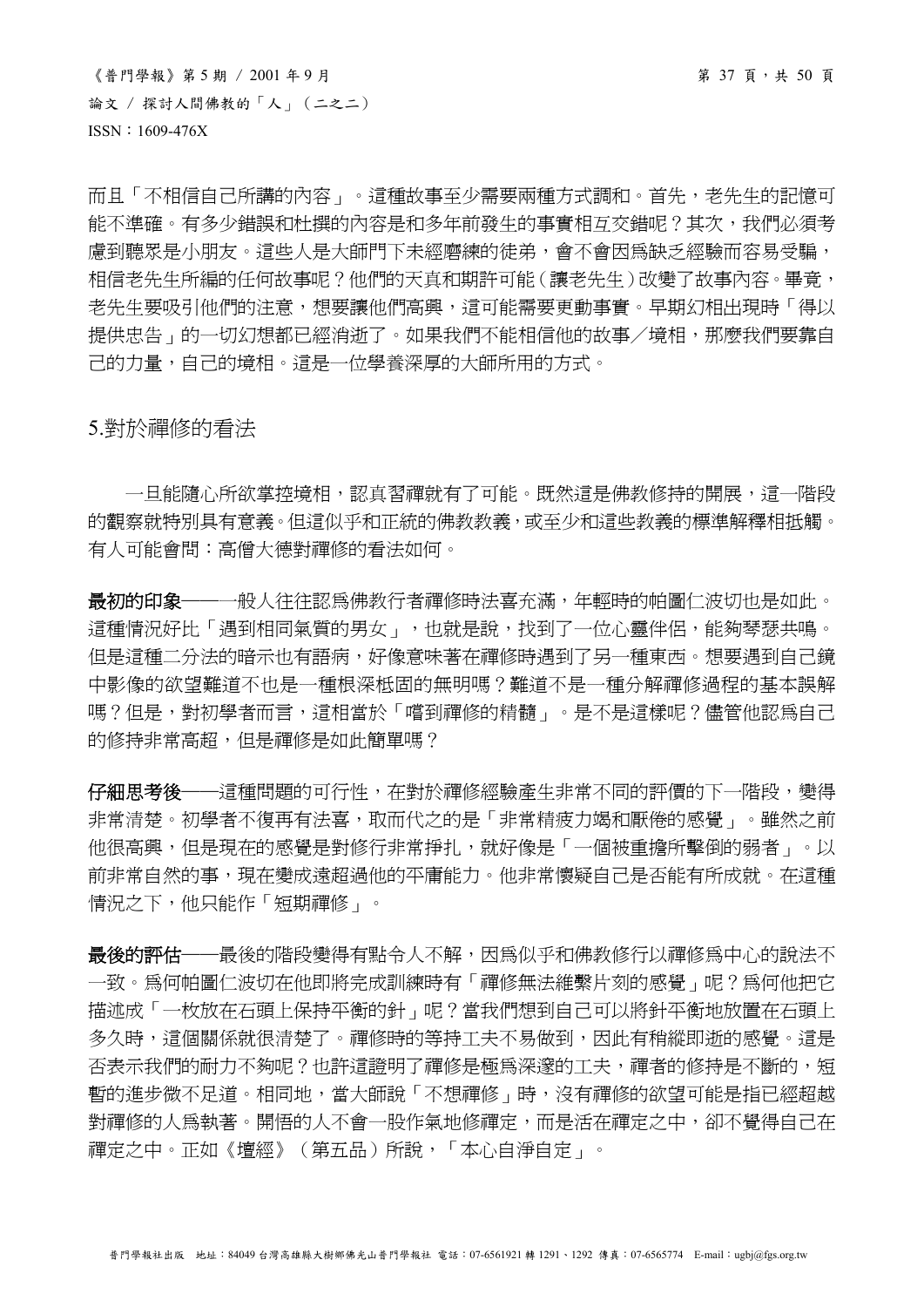$\langle$ 普門學報》第5期 / 2001年9月<br>
第38頁,共50頁 論文 / 探討人間佛教的「人」(二之二) ISSN:1609-476X

6.對於行為的看法

建立(或再建立)禪修是永續不斷的看法之後,每天的行為變成關心的重點,尤其是與 他人有關的行為。戒(Śīla)就成了闡示佛法不可或缺的一部份。但是在修行的不同階段,戒 對修行者有什麼功能呢?戒和悟者之間有何關係呢?看法的改變說來非常微妙,但也不是如 此微妙,因為所謂的方便(upāya)是要我們順應環境。這種順應有助於個人的修持,同時可 以激勵別人發心達到相同的目標。增加我們負擔的無明越多,「對於行為的看法」所承受的 負擔也就相對越大。

初步的印象——人們對任何規定的典型反應可以從帕圖仁波切剛開始接觸戒律時的反應看 出,那是一種「被約束所約束的感覺」。他的野性就像「被加上馬鞍的野馬」,拒絕屈服並 想掙脫馬鞍。這意象和尋找歸巢的野鳥(見 4.)非常不同。藉著既踢又跳等劇烈的掙扎以維 持自主性的行為,在帕圖仁波切表示是一種為了加深觀眾的印象所表現的「噱頭」。這和帕 圖仁波切初次感覺中常見的我執是有關連的。

仔細思考後——後來發生變化,很明顯地,那隻野馬已經脫離馬鞍,帕圖仁波切提到自己有 一種「可以自由自在行事的感覺」。但不久大家就明白:過去一度突出的獨立性再也沒有被 強調,因為一向被豢養在家的動物已經逃脫了。他把自己看成是「已經掙脫束縛的老狗」。 這暗示著年輕的修行者事實上已被馴服了,至少在一段時間內是如此的。後來,因為「束縛 不見」了,這種情況又開始逆轉。事實上束縛感仍然充滿在他的意識當中:上了馬鞍或是皮 帶鬆脫,不過是一個銅板的兩面,同樣都是被約束的銅板,都是以人為的方式來約束我們的 「正當」行為。

最後的評估──約束或逃離約束,壓抑或反叛的二分法在最後階段結束了,從而產生一種「無 所謂的感覺」。行為已不再像是/或不是的命題那樣:不是「遵守」規則,就是「違反」規 則。規則不再是考慮的對象了。就好像「沒有了廉恥心的妓女」,帕圖仁波切已經空掉了善 惡,邪正的觀念。他超越了二分法,不悲不喜。道德也不會帶來報酬,惡行也不會帶來報應。 加諸行為的人為約束──一度曾被視為很重要而且可以為此而奮戰──全都被悟者拋諸腦 後,因為已經沒有一個自我來擔任奮戰者的角色,而曾被視為生死掙扎的東西本身則已經自 然地消失了。

7.對於目標的看法

現在注意力已轉移到已經修持很久的目標了。那到底是什麼呢?修行者的目標在哪裡 呢?在此一階段的關鍵術語是「期待」;期待什麼?為什麼期待?以及何時不會再有這些期 待。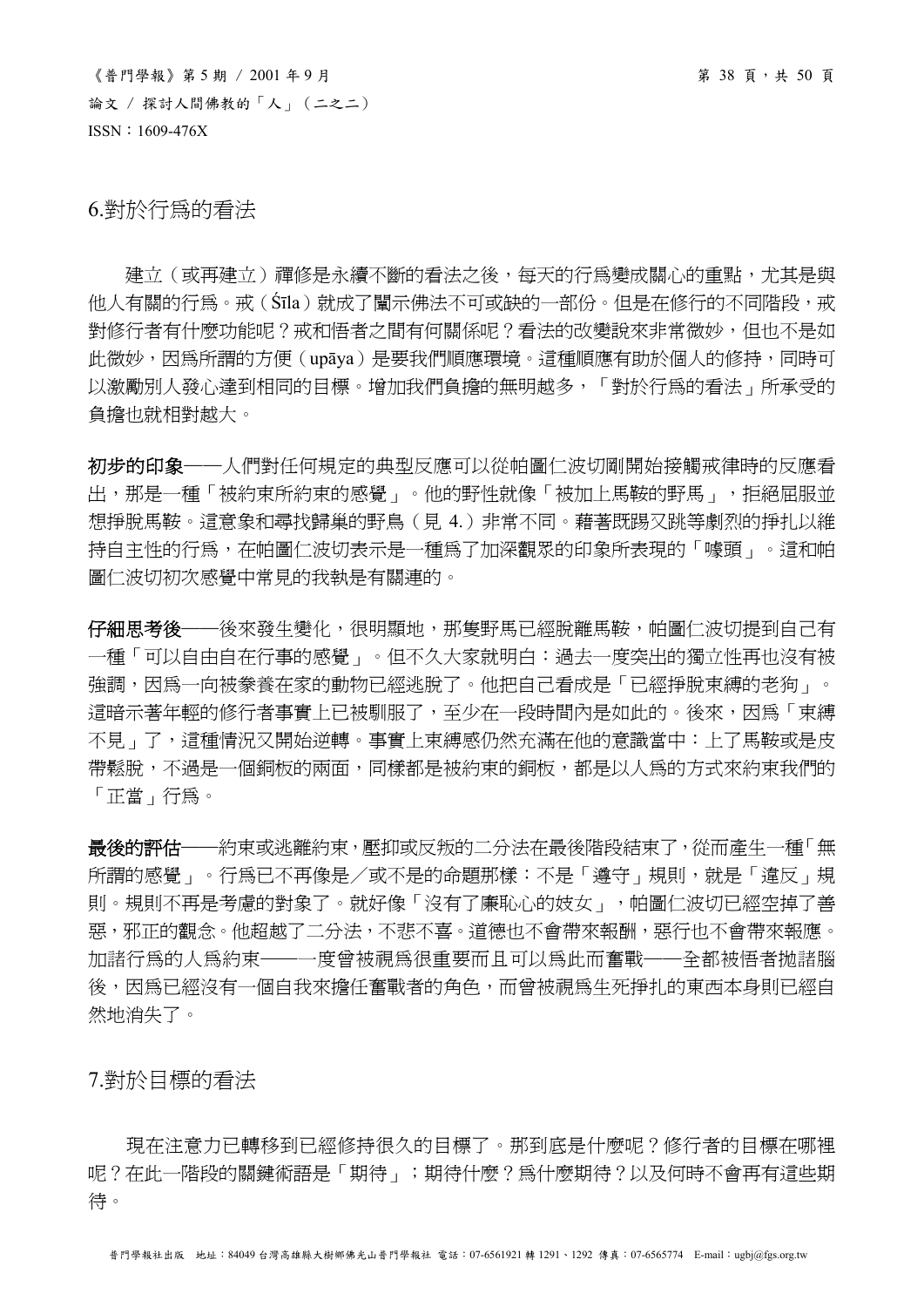$\langle$ 普門學報》第 5 期 / 2001年9月 論文 / 探討人間佛教的「人」(二之二) ISSN:1609-476X

初步的印象——帕圖仁波切最初修行時,有一種使命感,要達到某種目標:獲得「成就感」。 雖然尚未獲得這種寶藏,但是他在期待中想像這是寶藏。這些「偉大的期待和欲望」要如何 實現呢?他反省自己當時好像是「自賣自誇的騙子」, 渲染商品的價值, 以高價出售。這目 標的價值其實遠低於他所偽裝的價值。這對於達到目標一點也沒有好處。

仔細思考後——一日復一日地過去了,帕圖仁波切對於要達到這種的空洞目標所產生的變化 越來越不樂觀。這目標離他越來越遠,讓他「感到這是非常遙遠的東西」。將他和目標隔開 的鴻溝是如此之鉅大,如同「一望無際的海洋」,看不到終點何在。面對如此無法超越的障 礙,他昇起了「不想投入」的感覺,這是一點也不令人訝異的。但即使在這大疑情的危機當 中,他並沒有否認目標的存在,只是不認為有獲致成功的機會。

最後的評估——最後,帕圖仁波切沒有了資源,有一種「不需要工具的感覺」。就好像「黑 夜已經過去的竊賊」一樣,他已經「不再有任何期待」。這和他原先的「殷重期待」形成很 大的對比。這裡看到賊的意象。之前,他把自己視為擁有許多估價過高貨品的騙子,在此帕 圖仁波切將自己貶爲竊賊。但是,夜晚已過,沒有了黑夜的護幕,竊賊就無法完成任務,也 就是說帕圖仁波切沒有了可以達成的目標。如果沒事可做,就沒有什麼可以成就的,沒有什 麼還沒有做的。有所成就的想法伴隨著他虛妄的期待,都歷經大死一番的境界。

8.開示

當曾經獨居的隱者嘗試著回到社會時,悲心引導他將發掘出來的智慧與大眾分享。佛法 的修行者向前邁淮,成為弘法者。這個新角色讓他對新的身分有了新的質疑。在充滿期待的 聽眾前,我們是誰而且我們認為自己在做什麼呢?在這冒險的階段裡是否可以協商,從受者 變成施者?是否可以超越危害善意的我慢?

初步的印象——人,畢竟是人,帕圖仁波切承認當他開始當講師時,有一種「聰明又重要的 感覺」。他把這種感覺比喻成「市場上遊行的漂亮女孩」,在眾人面前展示她們的服裝。這 兩者同樣都有自信:女孩子對自己的吸引力有自信,就好像仁波切對自己的聰明和重要性很 有自信一般。對大多數人而言,對大眾講演是最嚇人的情景。要克服恐懼就免不了要吹噓自 我的重要性。帕圖仁波切承認當時「講演的欲望」鞏固了他的價值感,這是可以讓人理解的。

仔細思考後——在多次講演之後,帕圖仁波切已經將它列入一種例行的公事,由他「對任何 講題都很熟悉的感覺」可以證明。熱心的青年雄辯家已經變成「一再重覆講老掉牙的故事的 老人家」。對他自己和那些聽眾而言,也許新鮮的、豐富的內容,現在已經變得非常無聊。 重覆和冗長的講演,讓他覺得自己「非常的叨絮」。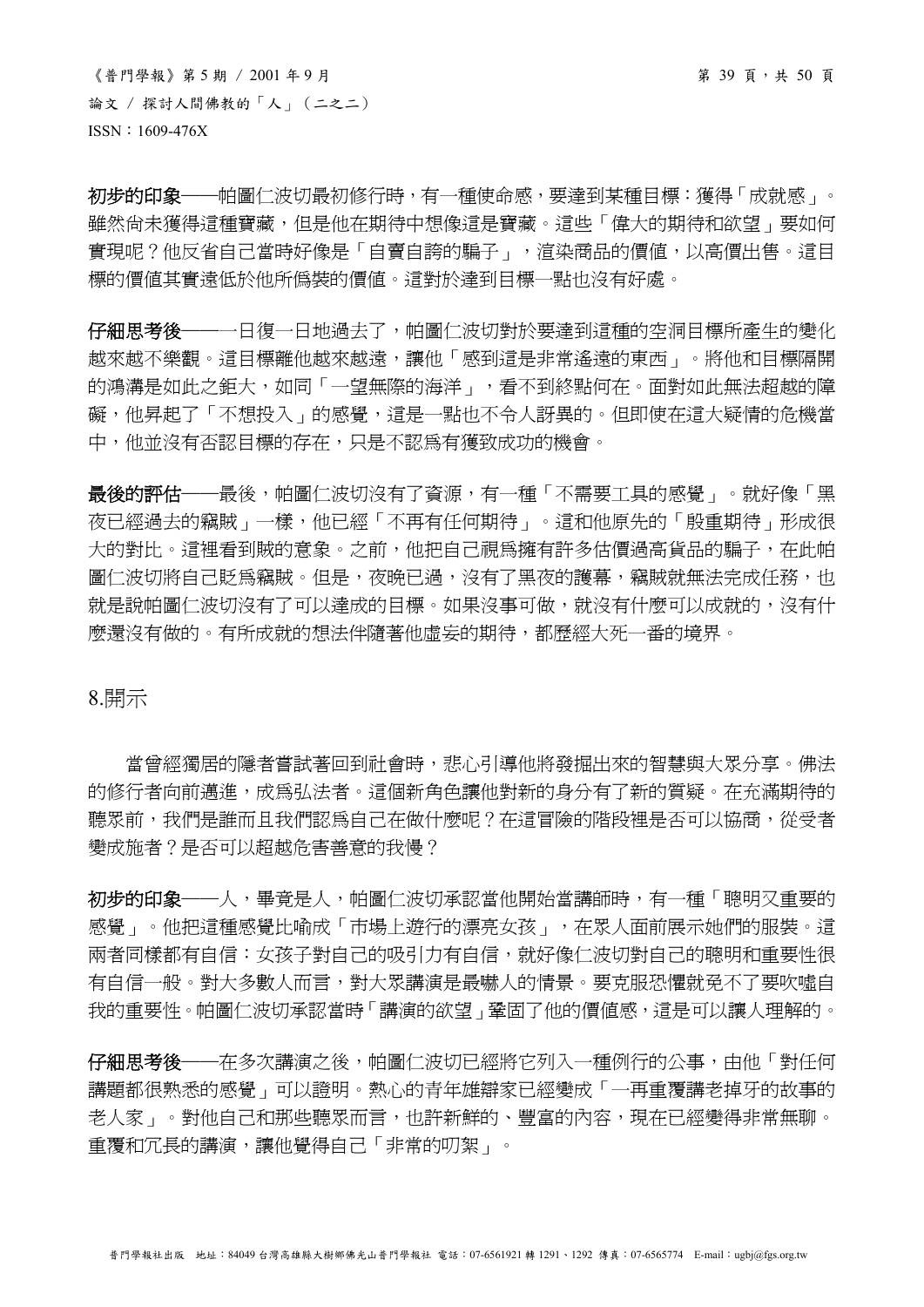$\langle$ 普門學報》第5期 / 2001年9月<br> 論文 / 探討人間佛教的「人」(二之二) ISSN:1609-476X

最後的評估——最後,帕圖仁波切決定夠了就是夠了,他的多話已經到達極限。此時,他從 自恃聰明的高度自信降到驚惶的最低點。他覺得自己有一種「過度超越極限的感覺」,好像 是「被魔咒纏身的邪靈」。他不但是被咒語纏住,無法停止說話,而且他要為傳播邪惡思想 負責。因此,我們發現他為無法控制的行為感到「尷尬」。因為他已經沉迷於自己的話語中。

9.參與辯論

從自言自語進化到更有挑戰性的對話,帕圖仁波切現在沉迷於藏傳佛教辯經的傳統中, 經歷了相當激烈的競爭體驗。

初步的感覺——初學者私我未除,想要「為自己爭得名聲的感覺」促使他們趨之若騖地加入 論戰。不過還有其他的動機,就是他們自以為是正義的鬥士。他認為世界有問題了,他的使 命就是要讓一切步入正軌,解救大家。因此,他把自己看成「對可憎的對手採取法律行動的 人」。對手不僅是在比賽上的,他們本身和他們所提的意見也應受到譴責。在出擊時,他是 基於「義憤」。從正義到自以為正義的距離是多麼短呀!

仔細思考後——經過進一步反省,這些辯論極其複雜。只要勝利就好的觀念是不夠的。懷疑 的種子開始萌芽;追求真理的渴望顯現了。帕圖仁波切現在有一種「追尋究竟意義的感覺」, 而不僅是可以贏得辯論的任何意義。他把自己比喻成「尋找誠實證人的正直法官」,光是膚 淺的回答或垂手可得的證據已無法令他滿足。這和他初次遇到老師時的學生身分而言(第二 階段也是)是一種角色轉換。在那種情況下,他感覺自己像是在法官面前的罪犯。法規的意 象意味著一種從外在而來,用以吸引大眾,並將對手打敗的方式,而今已轉變成一種內求, 「集中注意在自己的能力」上。現在是他自己內在的比賽,而不是為名聲而競爭。

最後的評估——當他對辯論的效能感到失望時,仁波切想要當辯論家的野心大為減低。相對 於以前所追求的縟麗辭令,現在他卻「感覺說什麼都一樣」。他不再自以為正義地質問對手, 而自貶為「漫步鄉間的騙子」,不再有榮耀的洣惑。但是,從一個開悟的觀點來看,這並不 是悲劇的轉變。相反地,他認為現在的情況「很好」,因為名聲、競爭、正義和意義的迷惑 力量已經靜止下來,終至消失無形了。

10.撰文著述

當他從一對一口頭的辯論型式,轉變為更正式的書面方式表達時,他的群眾增加了。這 也暗示他在佛教界專業身分的提昇,因為他被認可了。但是,他對自己所具備的才幹,在觀 點上卻經歷了震撼性的改變。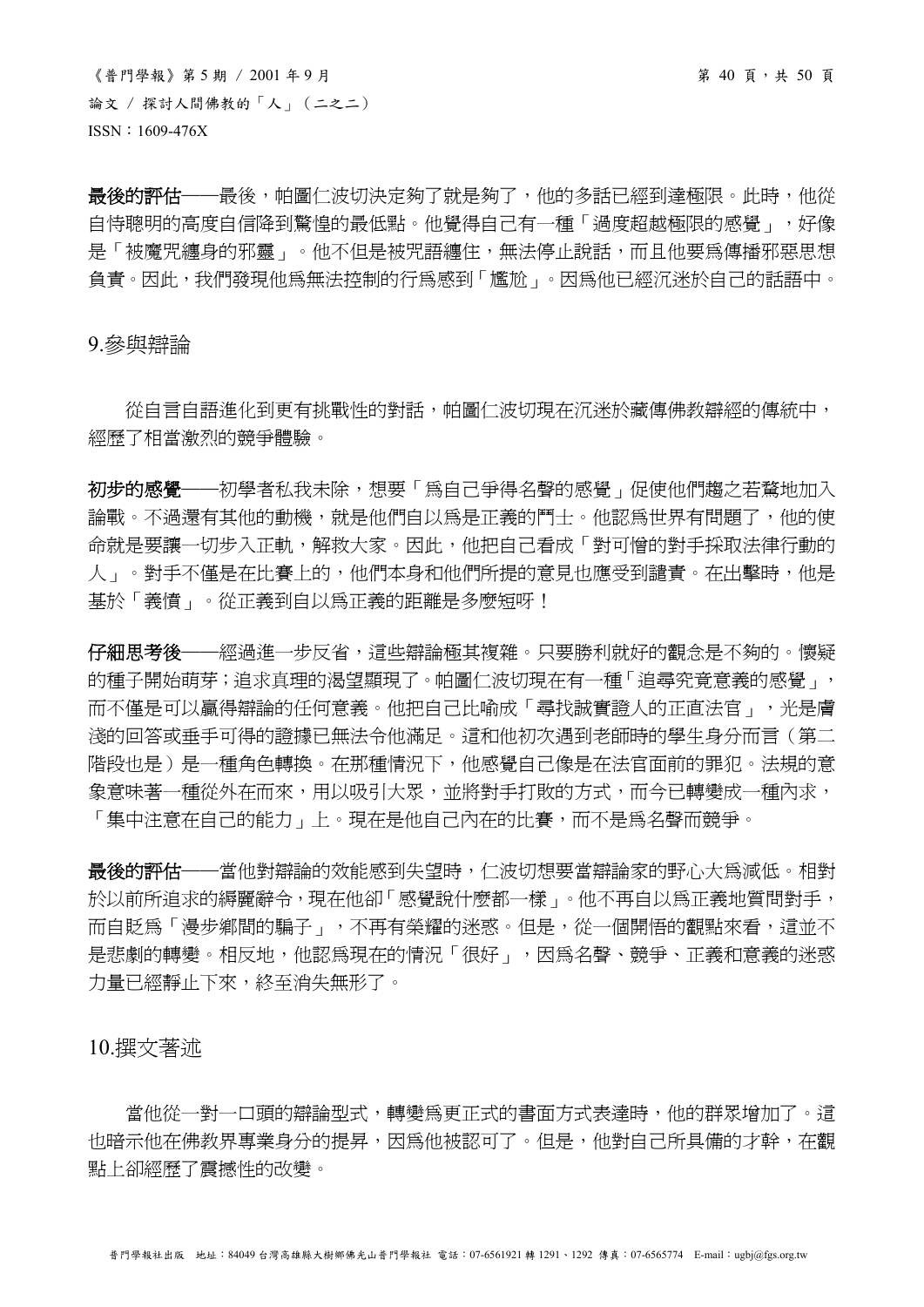《普門學報》第 5 期 / 2001 年 9 月 第 41 頁,共 50 頁 論文 / 探討人間佛教的「人」(二之二) ISSN:1609-476X

初步的評估——當進入書面的世界,開始成為作家時,帕圖仁波切被一種「文字立刻提昇的 感覺」所鼓舞著,這是所有作家毀滅的原因。因為這一切看似容易,就好像即興作詩的密教 大師(如密勒日巴尊者)一樣。這是否太容易了?不費吹灰之力的成品是否值得人們的注意 呢?在這個階段,他的大信心讓他相信整個過程是「自然而然」的。

仔細思考後——這種自我肯定並沒有持續很久。在第二階段時,帕圖仁波切說他被一種「勉 強將字湊在一起的感覺」所苦。寫作的過程,曾經是很自然和即興的,現在卻必須投注相當 辛苦的努力。他自喻為「製造詩篇的巧匠」,在他仔細雕琢的論文中,每一個字都是經過精 挑細選的。結果一切的辛苦有了代價,因爲他認爲自己「將事物以優美的字句表達出來」。

最後的評估──在面臨大死時,開悟的大師竟有了不同的見解!撰文著述讓他有一種「無用 的感覺」。從早期寫作的容易,再變化到非常口語的技巧,到現在卻完全放棄了。他認為自 己好比「繪圖的新手」,唯一的出路是完全放下寫作,才「不會浪費紙墨」。在這裡,地圖 代表到達成功修行的概要或指南。他無法為他人提供地圖。他也無法「寫出」他們開悟的路。 每個人必須為自己提供地圖,並且作自己的明燈。

11.與朋友共處

除了自我修持及為大眾開示之外,即使是一位為人所喝采的大師終究要回到人間,也就 是在人類當中做好一個人。帕圖仁波切一直在探討人類的互動如何反應在靈修的層次上。

最初的感覺——帕圖仁波切指出當他還是一位初學者,在佛法修持上還是很稚嫩時,他與同 儕相處時,有一種「競爭的感覺」,這可以從「射箭比賽的青年聚會」中看出端倪。他們表 面的夥伴關係,讓他們有機會因技巧的表現而有別於他人。一個人最親密的朋友也因此是最 親密的競爭者和敵人,至少是一時的。因此,我們可以了解為何大師提到同時「愛和恨」那 些朋友。私我再一次既占據優勢,產生支配的力量。

仔細思考後——帕圖仁波切畢竟是一位智者,是一個成熟的人,他體會到「應該與萬物和諧 共處」。在研讀經典時分別迷妄顯然已經沉寂。但是,對這些理論的了解究竟有多深呢?這 種和諧是表面裝出來的還是內在真實的呢?我們可以在他那煽動性的喻境中找到答案:「到 市集的妓女」。妓女的聚會最初給人一種團結的印象。但是,她們競爭強烈,看誰能找到最 好和最多的客戶。所謂「有很多朋友」可和妓女的意象聯想在一起。如果像妓女一樣,帕圖 仁波切也吸引了「很多朋友」,我們能結論說他把自己當作妓女嗎?

最後的評估——最後那一堆「朋友」被大師視為異類,而予以疏離。一種「不適合人群的感 覺」油然而生。他和別人之間既不競爭也不同流。相對地,他也不受這「群」人歡迎,而被 視為放逐者:如同「鼓起勇氣投入人群的麻瘋病患」。不受歡迎的他被驅離人群。現在,他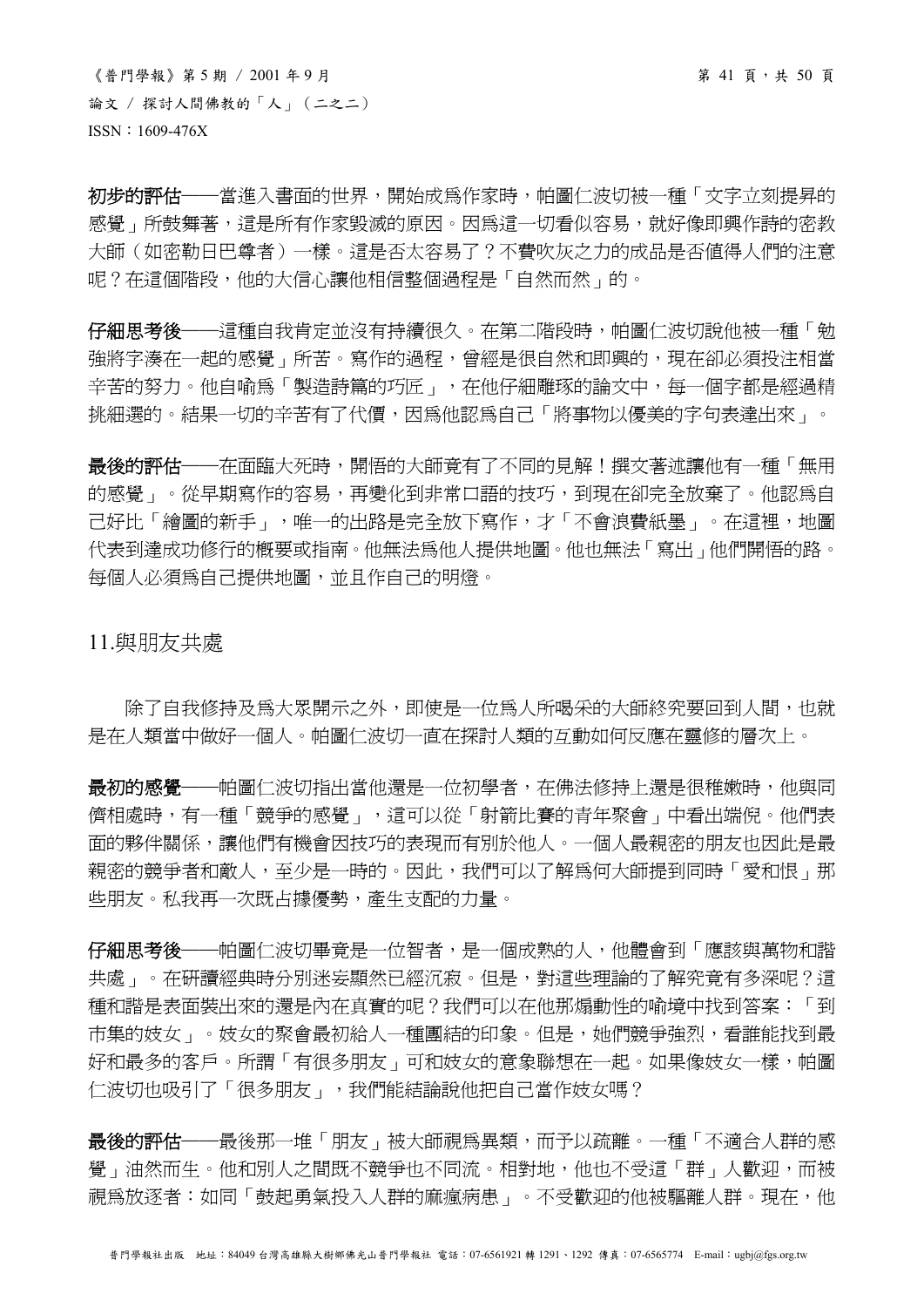$\langle$ 普門學報》第5期 / 2001年9月 第 50 頁 論文 / 探討人間佛教的「人」(二之二) ISSN:1609-476X

很重視「獨處」,不想也不需要別人。他對別人的依賴,無論是把他們當作對手或朋友,都 已經不存在了。他仍然過著獨處和自立的生活。

12.了解財富

 在無情的物質至上的時代裡,以下的章節所表現出來的洞察力是相當有意義的。處理我 們的貪念和佔有欲的正確方法是什麼呢?帕圖仁波切有相當多的經歷,曲折的轉變是可以預 見的。

初步的感覺——當他還很年輕,一派天真無邪時,剛開始財富帶給他「短暫快樂的感覺」。 在物質掛帥的時代裡,「採收花朵的小孩」的比喻突顯了他的純真。他被財富所迷惑,就像 小孩被花所迷惑一樣,但是在下一刻,財富或花朵都可以放棄。因為他不想執取這些無常的 事物,懷抱這種「不蓄財物」的態度並不妨礙他的修行。

仔細思考後——事情改變得多快呀!過去曾是天真無邪的年輕人,現在對於世事的處理卻世 故起來了,凡是有關財富的事都有一種「永遠不夠的感覺」。以今天的說法,就是再多也不 夠。他用了一個非常適當的譬喻:如同「水倒入底部有破洞的壺裡」,水永遠無法注滿此壺。 當水從上面注下時,就從底部流走。這種想要獲得的衝動是開悟的前兆嗎?我們可以把他所 說的「稍作努力以便得到某樣東西」解釋為無力感的顯現嗎?

最後的評估——財物最初帶來快樂,最後卻引發貪心,因而被斥為「沉重的負擔」,不勝負 荷。他漸漸為物所役,如同「擁有太多小孩的老乞丐」,無法餵飽所有饑餓的「嘴」,他無 法滿足財物的欲壑。因為它需索無度,實在給不起。最後帕圖仁波切「以無為樂」,這種轉 變一點也不令人意外。

13.侍者和僕役

 帕圖仁波切的隨從對這位「成就非凡」的精神領袖所產生的執著,和曾經受歡迎的財富 一樣,也是一項負擔。帕圖仁波切所承受的需求,如同經不起餌的誘惑,令他心意渙散。

最初的評估——誰不希望每天的工作都有人可以幫忙一段時間;有人可以付託做一些煩人的 瑣事,以免妨礙要務呢?但是在管理這些助理的時候,有什麼事會伴隨而來呢?帕圖仁波切 發現一日有了侍者和工作人員,反而增加自己的負擔。他有一種「必須要給他們很多工作的 感覺」,因為他對他們的工作成果擔負起管理責任。他假設這些人如同「排成一列的受雇工 人」,缺乏內在的動機,不逼他們就不會有所行動。這些人沒有自發性。但是,監督工作的 人卻認為自己是慈悲的主管,依「善意」引導行事。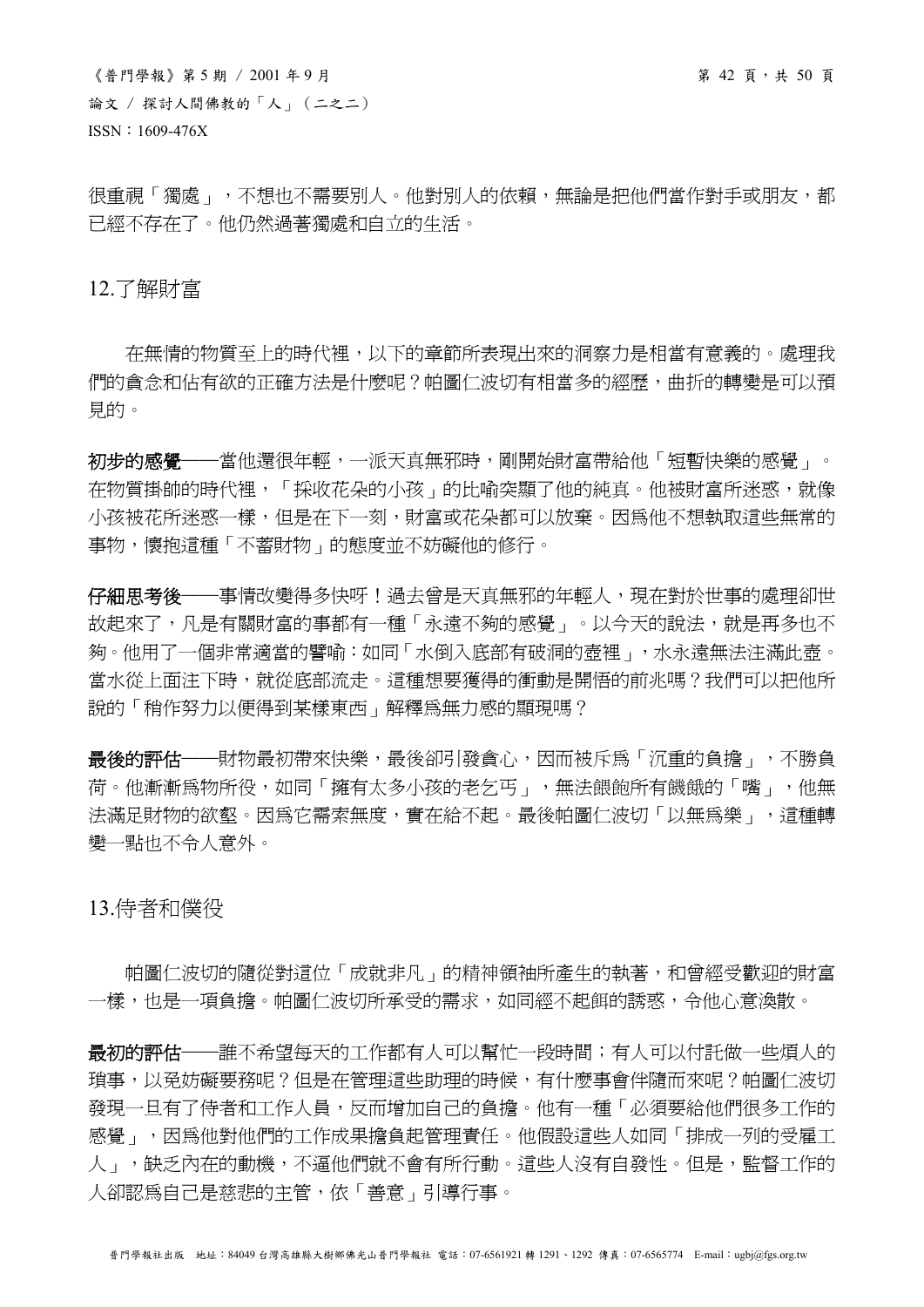$\langle$ 普門學報》第5期 / 2001年9月<br>第43頁, 第43頁, 第5期 論文 / 探討人間佛教的「人」(二之二) ISSN:1609-476X

仔細思考後——就好像財物的情況一樣,他瞭解到人一旦擁有,終究是非常危險的事,會產 生一種「失去獨立性的感覺」。由於經常要監督這些頑強的工作者,帕圖仁波切無法控制他 的時間和脾氣,結果自己形同被監督的工作所制約了。從而對於這種關係,這種享受生起大 疑情。「沙彌應為長者服務」的想法也油然而生。這種情況不禁令人質疑到底誰服務誰。雇 員對於表面上被服務的人的依賴性,成為雇主的負擔。就主僕關係而言,權力辨證的分析將 沒完沒了。這使得雙方都陷於二元化的互動中。彼此依賴卻變成了各自獨立。因此,大師決 定要「斷絕所有的關係」,放棄長者的高位以免成為自己的奴隸。

最後的評估——擁有之後會有被遺棄的感覺,這是一種「我所擁有的都將失去的感覺」,無 一物可得,甚至有點類似「引賊頭賊腦的狗入室」的情況。當狗認為安全時,牠就會想辦法 攫取所要的東西。除去了所謂幫手的強盜,真是一種解脫!能夠「獨自做事」,帕圖仁波切 實在是太高興了,權益的辯證結束了。對於開悟者而言,最好的方式是自助。帕圖仁波切重 新整頓心緒之後,他的「善意」不僅失落了,而且完全被拋諸腦後。

14.遇到徒弟

一般人認為真正的大師的無上象徵,是接引徒眾的能力。不僅要接引聽講的、觀察辯論 的和閱讀論文的個人,而且要接引想要吸收大師的智慧和經驗的修行者。能夠有一群信徒一 直仔細聆聽你開示的每一個字,當然是最能滿足自我的。帕圖仁波切在這方面受到煎熬的體 驗,從剛開始懼怕擔任此一新的角色,到沉醉在自以為是的奉承裡,再到自我矛盾、甚至產 生厭惡的感覺。

初步的印象——當帕圖仁波切剛開始接引徒弟時,心中生起一種「自以為很重要的感覺」。 雖然有這種陶醉的感覺,但是他的心中對於扮演這份角色的能力仍有潛在的焦慮感。這就好 比「竊據主人位子的僕人」,則將暴露事實的恐懼感爲他帶來痛苦。他暗中懷疑,別人會不 會發現他只是在表演呢?發現他想要獲得超出自己能力的職位呢?當他無法欺騙自己時,是 否還能繼續欺騙別人呢?當西洋鏡沒被拆穿時,心中「稱職」的自滿心生起,支持著他的信 念。

仔細思考後——當他在自己的權位上越來越感到舒適時,帕圖仁波切發展出超過他自我膨脹 的宏偉計畫。在「有願必成的感覺」鼓舞下,他很勤快地致力於手邊的工作。他變成一位崇 高的外來者,如同被環境及仰幕他的人「公推到榮譽座上的賓客」,被人崇敬尊重著。他賦 予自我以管理人、牧羊者的使命,從而生起「為眾」謀福的意識。自我在這新的場景裡,似 平已拋到遠處,或者是否應該說它們只是變得更微妙更隱密呢?人類是否有一種傾向,把自 己放在人性的共同類型之外,因此假設他們比大多數的人懂得多呢?這種自我犧牲的態度能 夠堅持嗎?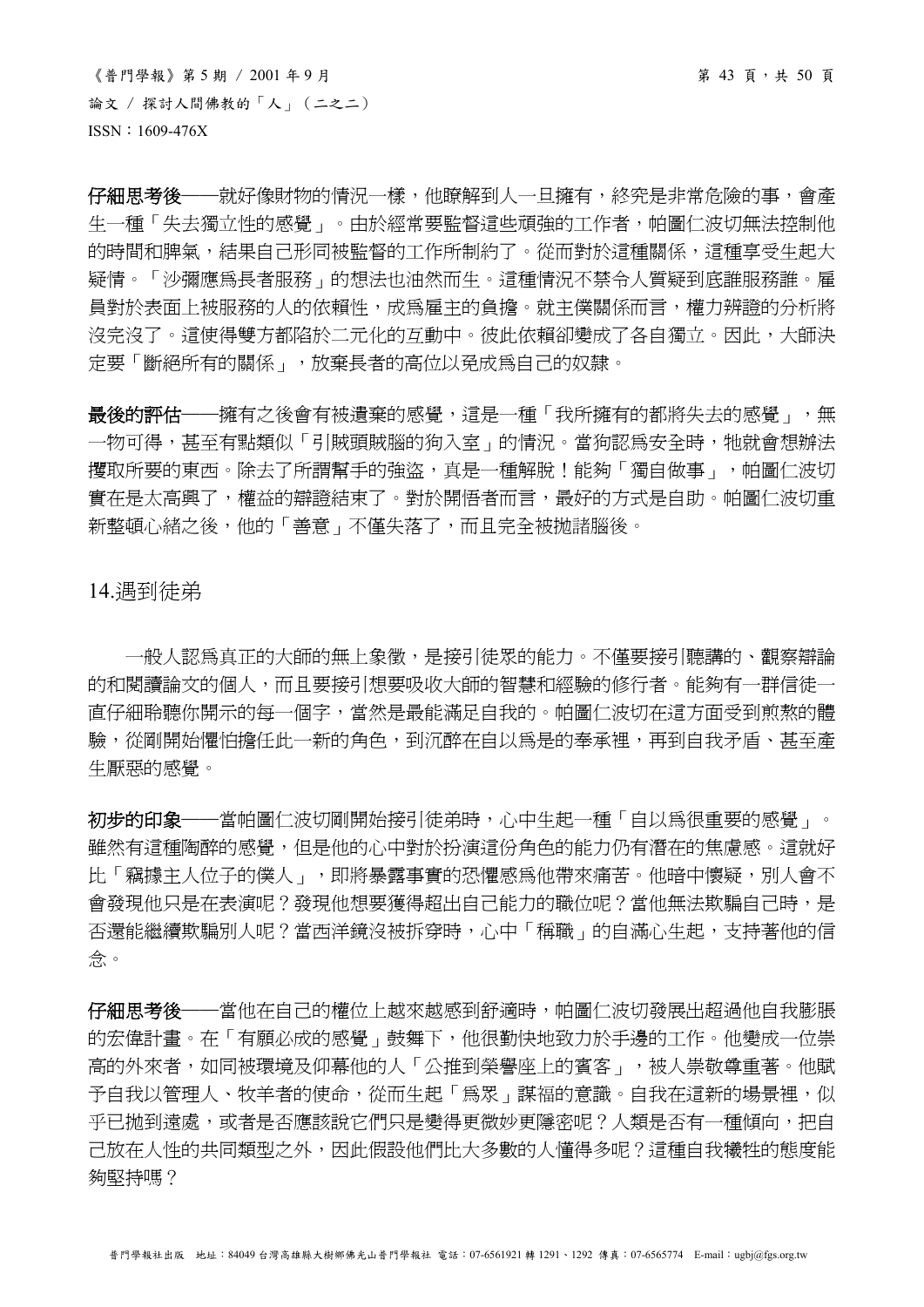$\langle$ 普門學報》第5期 / 2001年9月<br>第44頁, 第45頁 論文 / 探討人間佛教的「人」(二之二) ISSN:1609-476X

最後的評估——但是當我們突破了自我的障礙時,將自欺和虛榮的迷惑擺在一旁的一刻來臨 了。這時該解除弟子們的束縛,告訴他們所謂的師父其實沒有東西可以教他們。那些迷惑很 難消失,因為弟子們不願意依照所謂的真理去做事。通常需要假裝用一種威脅的態度來激勵 他們去除執著,而且必須立刻瓦解他們根深柢固的依賴心。但是,這很難做到。畢竟,如果 他們放棄了他們智慧的泉源,就必須回歸到自己的原點。因此,「必須給他們臉色看」,好 把這些芻鳥推出巢外,讓他們試著振翅單飛。那些頑強的徒弟看來似乎就好像「荒野中出現 的惡魔」,折磨著帕圖仁波切。對這些人該怎麼辦呢?如何避免他們不必要的奉承呢?既然 他們不服膺理性,仁波切發現拯就自他的唯一可行辦法就是:「用石頭將他們趕走」。

從帕圖仁波切的例子,我們看到一個凡夫,如何從漸修的過程中掃除心境上的塵垢,而 顯露出本自光明的佛心。他極為辛苦贏來的體悟很能振奮人心,因爲他證明即使很有成就的 大師也會遇到人類本來就存有的無明障,它隱藏在自他的相處中。如果我們以自己的體驗來 分析返歸自性的旅程,將發現可以學到很多有關人性和佛性的事。

# 星雲大師

 為了把人間佛教的實踐運用到現代,我們最後將介紹一位當代大師的例子。在今天的社 會裡,有什麼東西比汽車更普遍的呢?這位高僧認為,佛教的修持看起來好像和我們的日常 生活無關,而事實上和你每天通勤那樣,與自己密切相關。他用人類所特有的活動——駕車 來幫助我們更廣泛地了解。開車必須全神貫注,將注意力集中在過程的很多方面,這種經驗 可以幫助我們了解佛教全部的修持觀。星雲大師就是運用開車這個非常普遍的例子作為方便 法門來解說佛法。

開車就好像在人生的路上行菩薩道——要處處為別人著想;要遵守交通規則,不亂闖 紅燈;要忍耐路況不佳,謙讓過路的行人;要集中心志,內禪外定;要有精進力,不 怕辛勞;要運用智慧,反應靈敏。惟有實踐六度,才能讓我們安全地到達目的地。 [註 60]

大師在現代範疇中,用嶄新的目光來看六度波羅蜜,鼓舞了我們運用自己的創造性詮釋 法。要記住這六「度」非常容易,但我們如何了解它們對於每天例行的開車經驗有何重要性。 這是大師特地爲我們設下與我們經驗有關的難題,我們必須要自己解決這問題。

基礎佛學名相的標準解釋,無法單純地運用於開車的經驗上。畢竟,佛陀和他的弟子們 都未曾開過車。我們不得不認真地去想一想每一「度」如何運用於現代人類的經驗,讓過去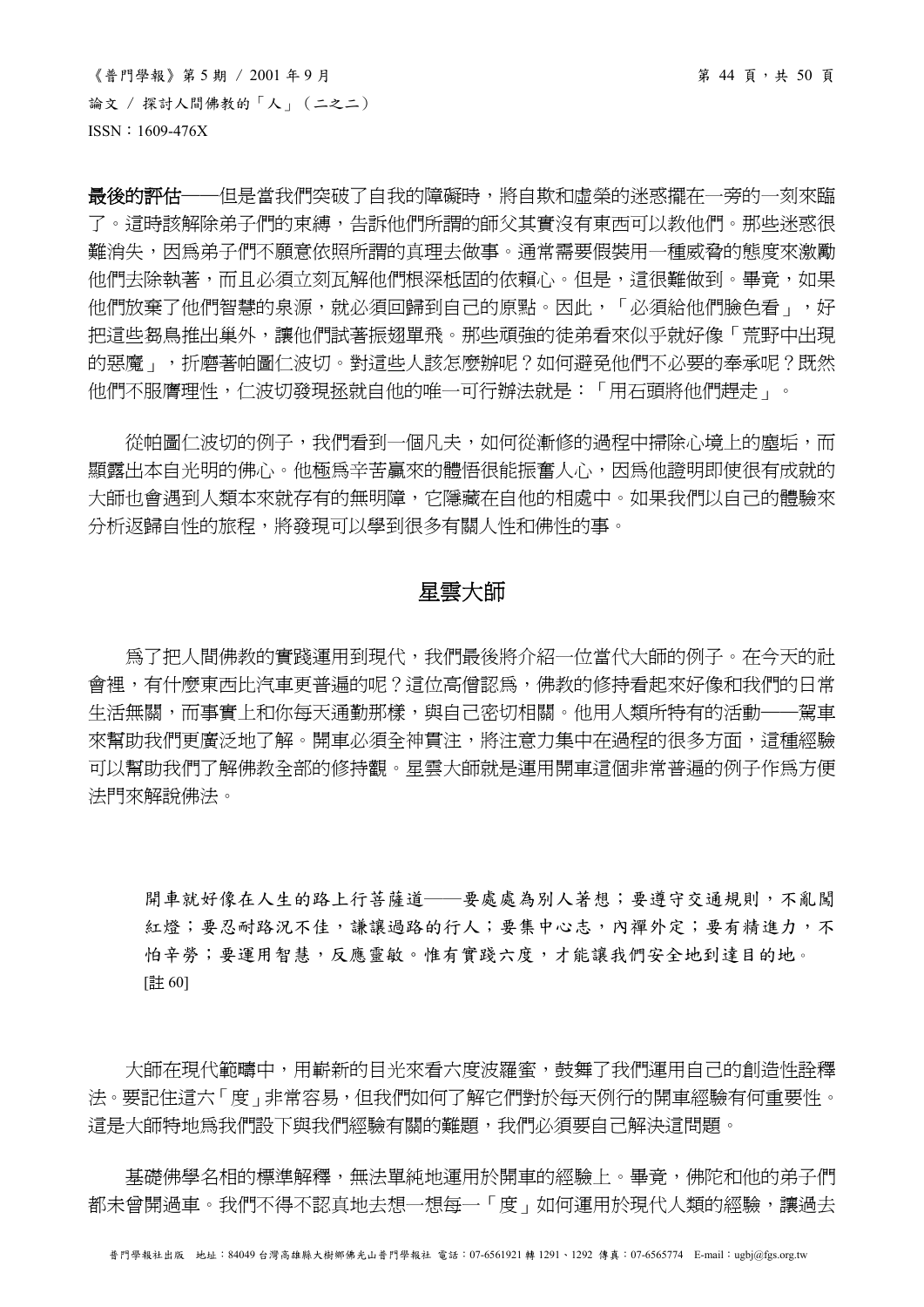《普門學報》第 5 期 / 2001 年 9 月 第 45 頁,共 50 頁 論文 / 探討人間佛教的「人」(二之二) ISSN:1609-476X

和現在能夠銜接在一起。在像星雲大師這麼一位創意十足的高僧激發下,我們發現一些不包 含佛教課題的人類經驗也出現了。對於這個沒有界定的主題,我謹提供個人的看法。首先, 我引用一些標準的,但通常是不通的解釋,然後建議一些可以對現代讀者說明的解讀。

Dāna──布施

「處處為別人著想」

 實在很難想像上面的解釋和坐在駕駛盤後面有任何的關係。在大多數人的心裡,這些名 相和捐款給宗教等機構有關。其實,布施並非像一般人所想的那樣,而是以錢財或食物來支 助。那麼,駕駛可以有哪些布施行呢?大師在這裡提供了一些線索,尤其是提到為別人著想 和讓路給行人。

 一旦我們開始很有創意地思考時,就可以想像到許多與駕駛有關布施的情節。其中一個 例子是當我們超車或被超車時。從為人設想的觀點來看,像讓出右邊的路給救護車行駛,是 經常需要我們立即行動的。因為在那些車子裡面的是傷患,他們身體疼痛,非常需要我們慈 悲的關懷。另外一個例子是受困的摩托車騎士需要我們伸出援手,我們可以幫忙告訴警察他 們有困難了,也可以在現場提供協助。有些摩托車騎士曾經奮不顧身,救助那些被狠心棄置 於高速公路,即將被過往車輛輾死的動物。

 他們降低了自我的優越感,以利他為先,即使為時短暫,都是仁慈的行為。要做一個「布 施」的駕駛員,你的行程和計畫可能要配合別人,你可能錯過重要的會議或上班遲到。如果 情況很嚴重的話,你可能根本無法開到預定的目的地。在這過程當中,你將會修學到非常重 要的佛法。你將漸漸讓生活不以自我利益為中心而忙得團團轉,你將體會到眾生之間重要的 關聯,因此必須自己要先付出。就好像觀音菩薩一樣,你會聽到苦惱眾生的求救音聲並且非 常慈悲地回應。這種仁慈的行為並非只是寄一張支票給某些值得贊助的機構。正如惠能禪師 所說,「成道非由施錢」,[註 61]我們應該奉獻自我。

Śīla──道德規範、持戒、清淨

「遵守交通規則」

一般人對規則,無論是道路規則或佛道規則,有兩種極端的看法。一方面,有些人非常 嚴格地遵守規則,幾乎當作是不可違犯的天意。另一極端則是完全不顧規則,認為他們自己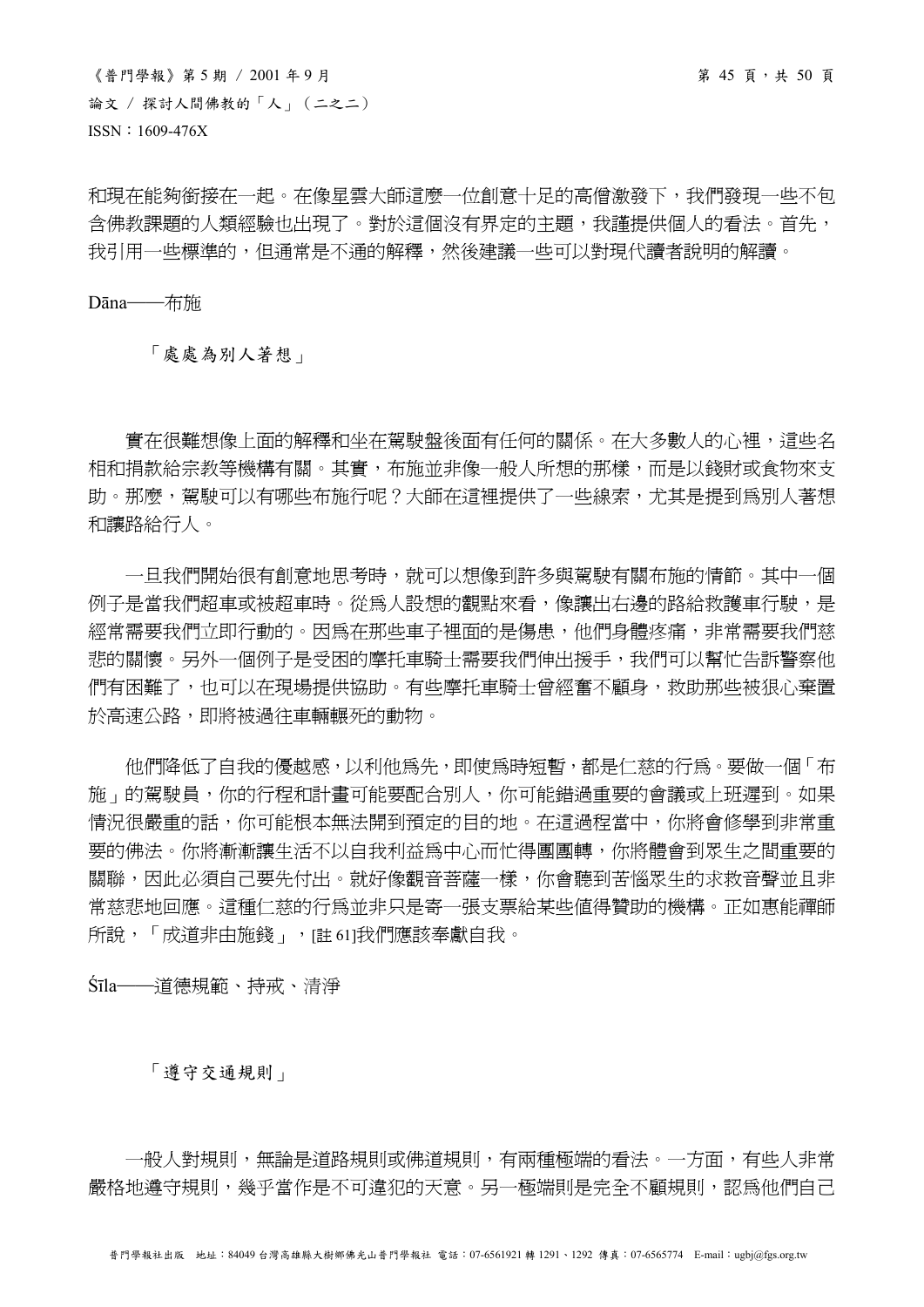$\langle$ 普門學報》第5期 / 2001年9月<br> 論文 / 探討人間佛教的「人」(二之二) ISSN:1609-476X

「高於法律」。無論那一種極端都是不對的,都有危及潛在的負面影響,甚至危及自他。然 而,我們要如何處理這些人類的邊見呢?

當我們仔細地檢查每一種極端的缺點,我們會更了解星雲大師所說遵守規則的意義。那 些堅持遵守規定的人,無論結果如何,通常都以為他們所做的都是對的,他們似乎認為只有 他們才在奉公守法。但是我們通常會遇到在某些情況下是無法遵守規定的,否則可能會造成 死傷。如果某人的車子失控,我們可能要違反規定,開到另一個車道上,甚至看到停車的號 誌也不停車,以免和另一部車相撞。如果施行時沒有彈性,或不能進一步了解立法的用意, 無論是在佛道或是在車道上,我們都很可能犯錯。訂立規則意在促進善因好緣,好讓我們的 修行/開車更加順暢。如果無法達到此一目標,就不能說他們是規則,而只是人爲的障礙。

 至於另一極端,一些佛教大師不拘戒規的例子常被引用。他們似乎故意破壞所有的禁令, 主張順其自然,任運而行。雖然開悟的聖者不再需要死守戒條當作生活的指引,但是不遵守 戒律,就無法使人開悟。這種不合理的思維方式實是錯亂因果。對大多數人來說,戒律仍是 不可或缺的。

同樣地,如果要使路上交通暢行無阻,大多數的駕駛必須遵守交通號誌。緊急事故中的 車輛或警車,偶而可以例外不遵守交通規則。但如果我們辯稱:因為救護車可以闖紅燈,所 以我們也可以闖紅燈,就好像說開悟的大師不持戒律,所以我們也可以不要遵守戒律一樣。 這只不過是不識大體,以自我為中心來要求「平等待遇」,兩相比較之下,情況就相當明顯 了。事實上,我們是想要得到沒有資格享有的特權。

Ksānti──寬容、堅忍、耐心

# 「要忍耐路況不佳」

忍耐並非我們每天談話時掛在口邊的字眼,遑論用在開車的時候。但我們也許應該大力 提倡忍耐,因為它是對治愈來愈嚴重的「交通憤怒」一帖良方。爆發出來的憤怒沒有理性可 言,它們以語言和肢體暴力的型態表達出來,已經危及都市駕駛。每天一些人以威脅、騷擾, 甚至傷害其他駕駛的動作,來發洩心中的沮喪。當駕駛員的數目穩定性成長時,交通阻塞卻 越來越頻繁,積鬱的憤怒也越常爆發出來。但情況越是糟糕,忍耐就越形重要。我們必須忍 耐,控制自己用發脾氣來回應劣勢的想法。

佛教徒會立刻發覺瞋恨是交通憤怒的潛在原因。瞋恨是三毒之一,和貪欲(愛渴)以及 無明(自私)為普遍的心理障礙,導致人們浩業受苦並毒害人際關係。它們是從外界來影響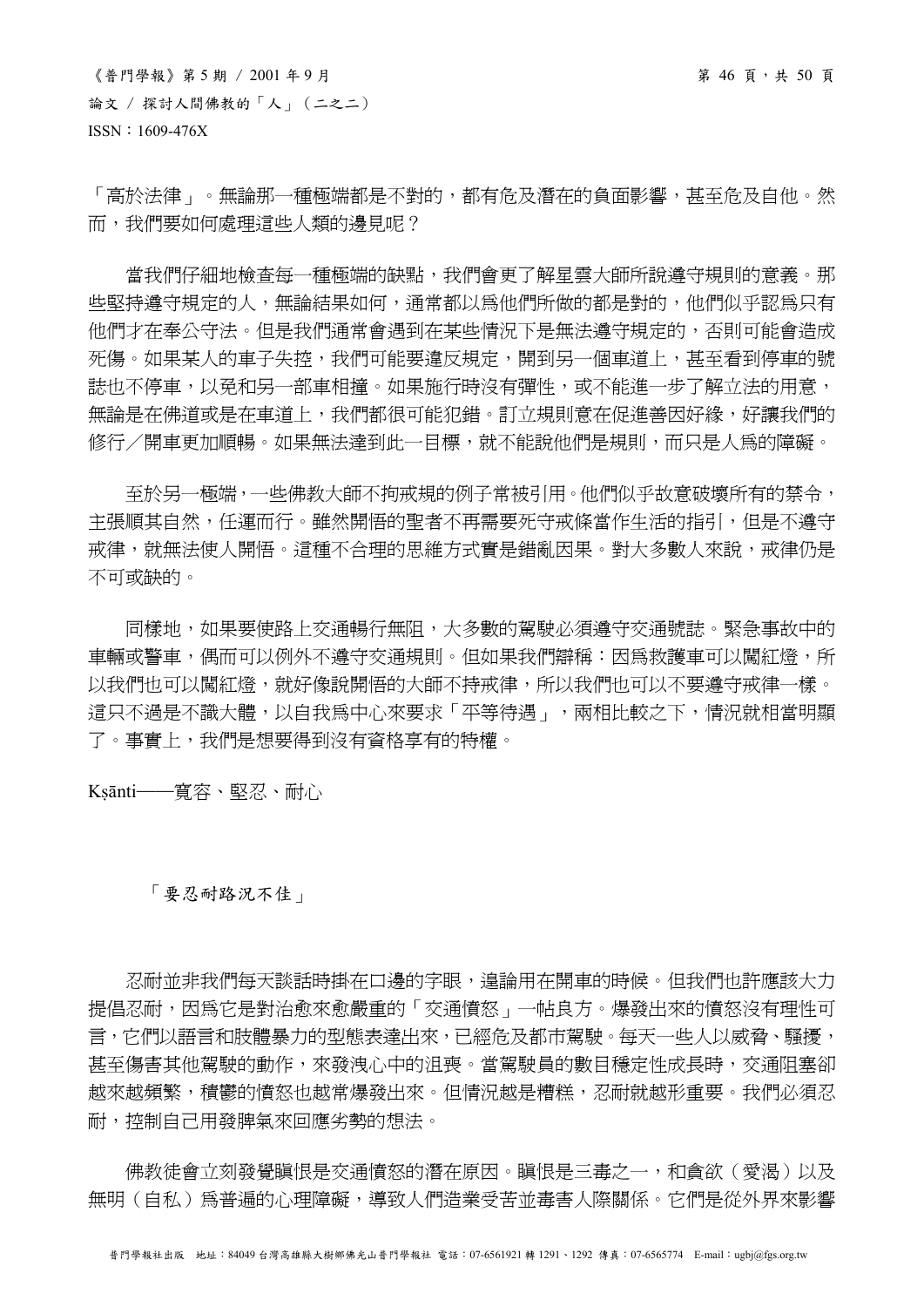我們,而不是我們本性的一部份。因為他們的來源是外在的,所以像遮蔽心鏡的客塵一樣可 以被消除的。那些原先認為這些是內在於本性的人不應再壓抑自己的負面情緒了。

無論是在一般道路上成是人生道路上,渴止瞋恨是最好的解決方式。我們必須注意到瞋 毒可能升到表面的情況。我們經常有這種共同的經驗,那就是在路上被柵欄擋住,車子都塞 在那裡,無法動彈。因為根本沒有移動的空間,除了等待以外別無他法。但是就有人無法忍 受這種情況,由沮喪變成困惑,然後昇起瞋心,最後掀為憤怒。他們按喇叭、口出穢言,或 者試著繞過柵欄,但是都徒勞無功。

 為何會有這種憤怒的反應呢?這些人的心理拒絕接受情緒失控的事實。他們用下列的想 法誤導自己:他們的時間太寶貴,不能白白浪費時間;會議即將開始,他們不能不到場。但 是,分析到最後是私我在拒絕忍耐,他們不能忍受自己的絕對自主遭受侵犯。交通擁擠往往 產生催化劑的作用,讓人們將深藏在心中幾小時,幾星期,甚至幾年的怒氣發洩出來。由於 和這些交通憤怒的受害者之間並沒有實際的認識或接觸,這形成了一層匿名的保護作用。肇 事者在時間或空間上可能已經遠離現場,也許已經去世很久,但是他們所發出的怒氣並沒有 被驅走,與這種行為並存的怒氣也沒有平息下來。相反地,它在加強,被自己的怒火所燃燒。

 在我們生活上的其他方面,生氣的表達也是一樣的。因為「我」不要忍受別人對我不好, 因為我覺得被輕視或虐待,我覺得有必要,甚至於覺得應該去報復。「忍耐」是甚深的波羅 蜜,值得我們深思。我們需要哥白尼式的革命來去除掉宇宙唯我論中的「我」。我們應該要 理性地評估環境,了解哪些可以由我們控制,哪些不可以。不僅單單只有我們,所有在因緣 網下的眾生,都必須忍耐不能改變的事物。生氣只會加重大家共同的負擔。

Vīrya──精進、勤奮、積極上進

# 「有一清楚的目標……不要怕辛勞」

 在車道上或人生的路上,我們必須問自己是否知道方向在哪裡。我們是否「有一個清楚 的目標, 在心裡, 亦即我們很勤勞地追尋的目標呢?或者我們隨著外在的力量, 毫無目的地 漫游,如同隨風飄蕩的葉子般,如果人生的旅程已經有了明確的目標,我們是否已經做好必 要的準備,以便達到既定的目的地呢?我們是否已經找到詳細路線的「地圖」,讓我們事先 就知道路上的危險狀況而予以注意呢?雖然我們可以仰賴已經去過該地的人來指引,但我們 仍須自力自強來確保自己能安全抵達。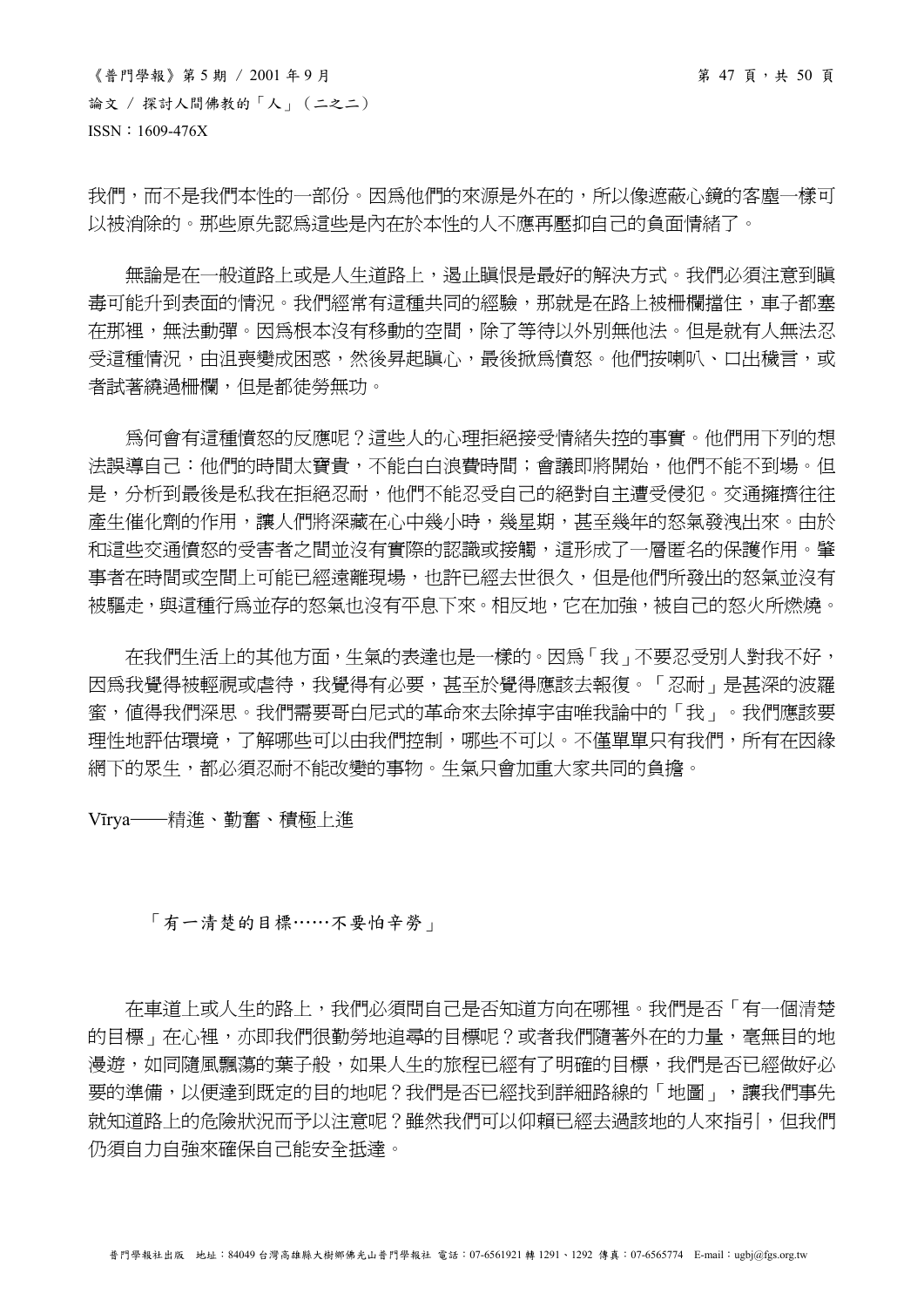$\langle$ 普門學報》第5期 / 2001年9月 第 50 頁 論文 / 探討人間佛教的「人」(二之二) ISSN:1609-476X

 在車道上或日常生活中一旦遇到障礙,可以繞道而行。我們原先預定要走的路可能發生 阻難,因此我們別無選擇,只好換一條路。當然,我們也可以在中途裹足不前。星雲大師要 我們避免半途而廢的想法,他勸告我們不要害怕命運多舛。相反地,我們必須堅持。如此, 我們將發現繞道雖然不在我們預定計畫之中,而且說不定更花時間,但可酬以更美的風光, 所以我們可以學習欣賞過程,而不只是注重目標而已。繞道有時是到達目的地更好更直接的 路徑,在某些情況下,我們可能發現一開始就選擇了錯誤的目標,後來才發現走到比較恰當 的路上。

Dhyāna──禪定

「內禪外定」

 透過禪定的修持,就不會執著於外境。惠能大師以「不動」來形容這種狀態(《六祖壇 經》第五品)。雖然譯為不動,更接近字面的翻譯應該是「不為所動」。意指不被外境所擾, 內心也不迷惑。好的駕駛不受危險的路況、惡劣的氣候、憤怒的駕駛同儕和時間的壓力等事 所影響,因此就能心平氣和。

 當心境平和時,就不會因私我作祟而產生令人分心的喧擾。因此,我們可以完全專心一 意在手邊的工作上,例如開車等。此一禪定的層面已經在全心全意的標題之下加以討論,並 且輔以星雲大師的勸告:好的駕駛會「內禪外定」。一位有禪定功夫的駕駛不但不會被外境 所分心,而且會持續注意到周遭的變化。我們必須對於可能發生的危險保持警覺:從另一車 道上心不在焉的駕駛到擋在路上的東西,都要留心注意。

Prajñā──洞察力、智慧

「要運用智慧……,反應靈敏」

智慧波羅蜜雖然是最後一項波羅蜜,但最為重要。我們無論在人生道路上或是在高速公 路上都需要智慧來完成前五項波羅蜜。空掉執著,智慧就會生起。因為我們不再「陷入」事 物或觀念之中,這是一種自發的行為,讓我們可以來去自如,遊戲神通。[註 62]這種「智慧心」 已經把空的觀念也空掉了(空的觀念如果一直存在著,會產生執著於不執著的危險)。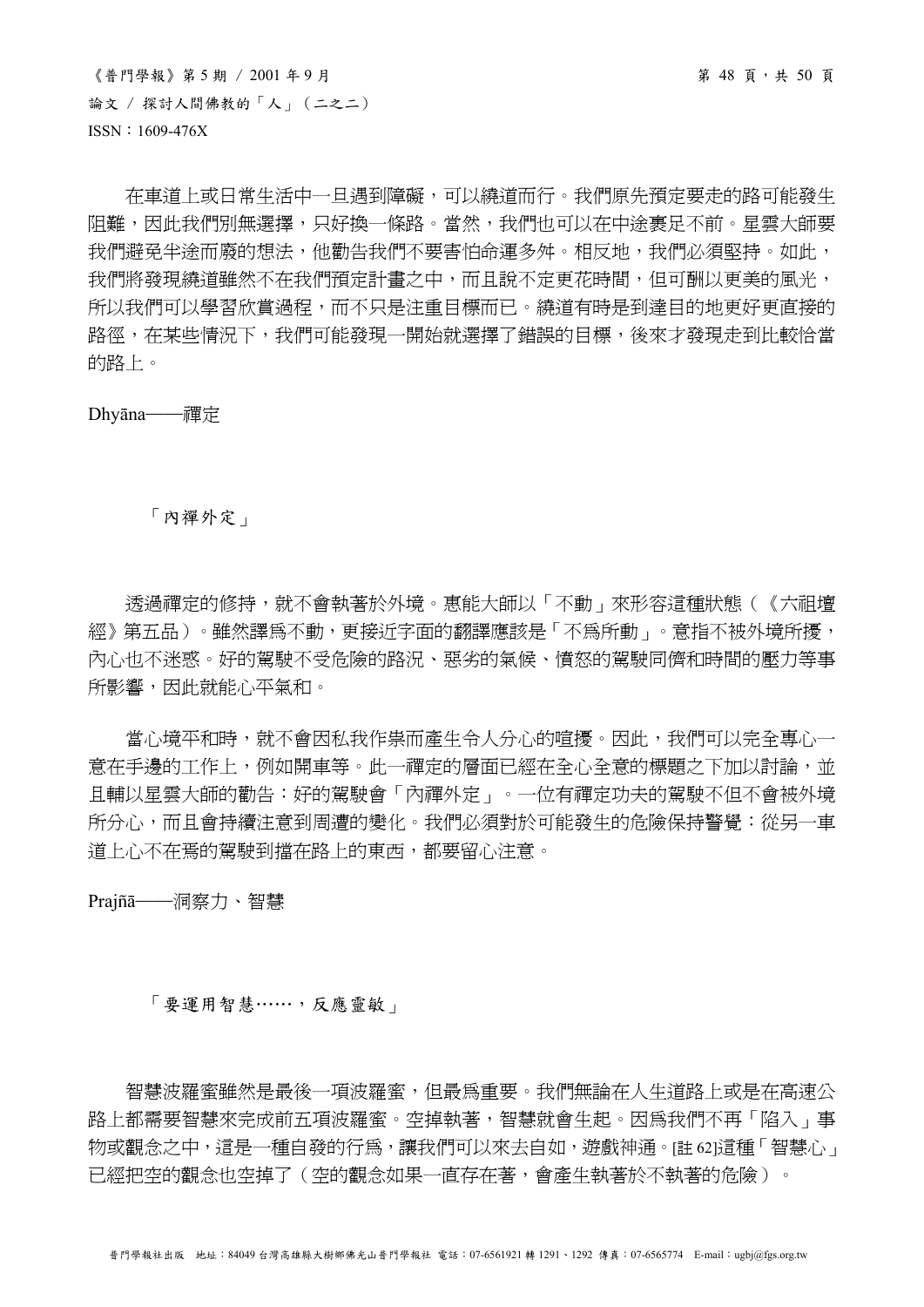在這種情況之下,我們就可以很快速地回應所面臨的狀況:無論是路上的危險或修持的 障礙。智慧的解脫心「去來自如,無罣無礙」。[註63]沒有任何的壓抑,每件事都自在地進行 著。因此,修持六度的人被認為是完美的行者,是駕車及生活的專家。

 在多數人公認不完美的世界裡談六度波羅蜜是很困難的,遑論鼓勵人們在日用中為實踐 六度波羅蜜,而無畏一切挑戰。這需要有一位像星雲大師一樣悲智雙運的高僧,用語言和想 像力引起現代和後現代人類心靈上的共鳴。我們一般評估自己「只是」一個人罷了,這足以 讓我們懷疑自己是否有能力做到喜捨、清淨、忍耐、精淮、禪定及智慧的超人行為。但是, 超人行為的舞台可以近似你的汽車,遠似你的正在作祟的假我。佛法對我們的潛能有信心。 因此,五祖為即將成為六祖的惠能大師開示道:「若識自本心,見自本性,即名丈夫、天人 師、佛。」[註 64]

# 結論

人間佛教認為可以把佛法弘揚於任何一種文化。當我們以人性爲共同的訴求時,就可以 在共同的經驗和共同的問題上建立直接的關係。但是當仔細檢查人性時,我們也可以辨別出 人性中有一種與生俱來的極限。據此我們應開展潛沉於內在的佛性根源。

 為人性下定義是為人間佛教下定義的第一步。不同的觀點本身就非常有教育性。從單一 物種身分到我們的身分,我們需要更仔細地為每一個人的自我下定義。有關這一點,佛教有 很多主張,包括我們應該如何看待我,也就是在五蘊中所描述的創造性過程。從現代認知科 學對自我意識的分析當中,亦可看出有趣的雷同之處。

 人類造作的自我必須進行解構,此乃數百年來佛教行者共修時所探討不已的過程。然後, 我們必須研究假我之下所隱藏的真心,這就是禪宗所謂的無心之心。我們可以從許多有成就 的大師不同的教學方式中,了解如何實際運用佛法理論,在這裡我們以三位大師為例,做為 我們的嚮導。從他們創新的詮釋中,我們看到佛教以人性作為超越人性的方便。

#### 【註釋】

- [註 41] "A Woman's Role in Dharma," in *The Hundred Thousand Songs of Milarepa*(《密勒大師十萬歌集》), Volume I, Garma C. C. Chang trans. (New York: University Books, 1962), pp.136~149.
- [註 42] Milarepa(密勒日巴尊者), P.137.
- [註 43] Milarepa(密勒日巴尊者), P.137.